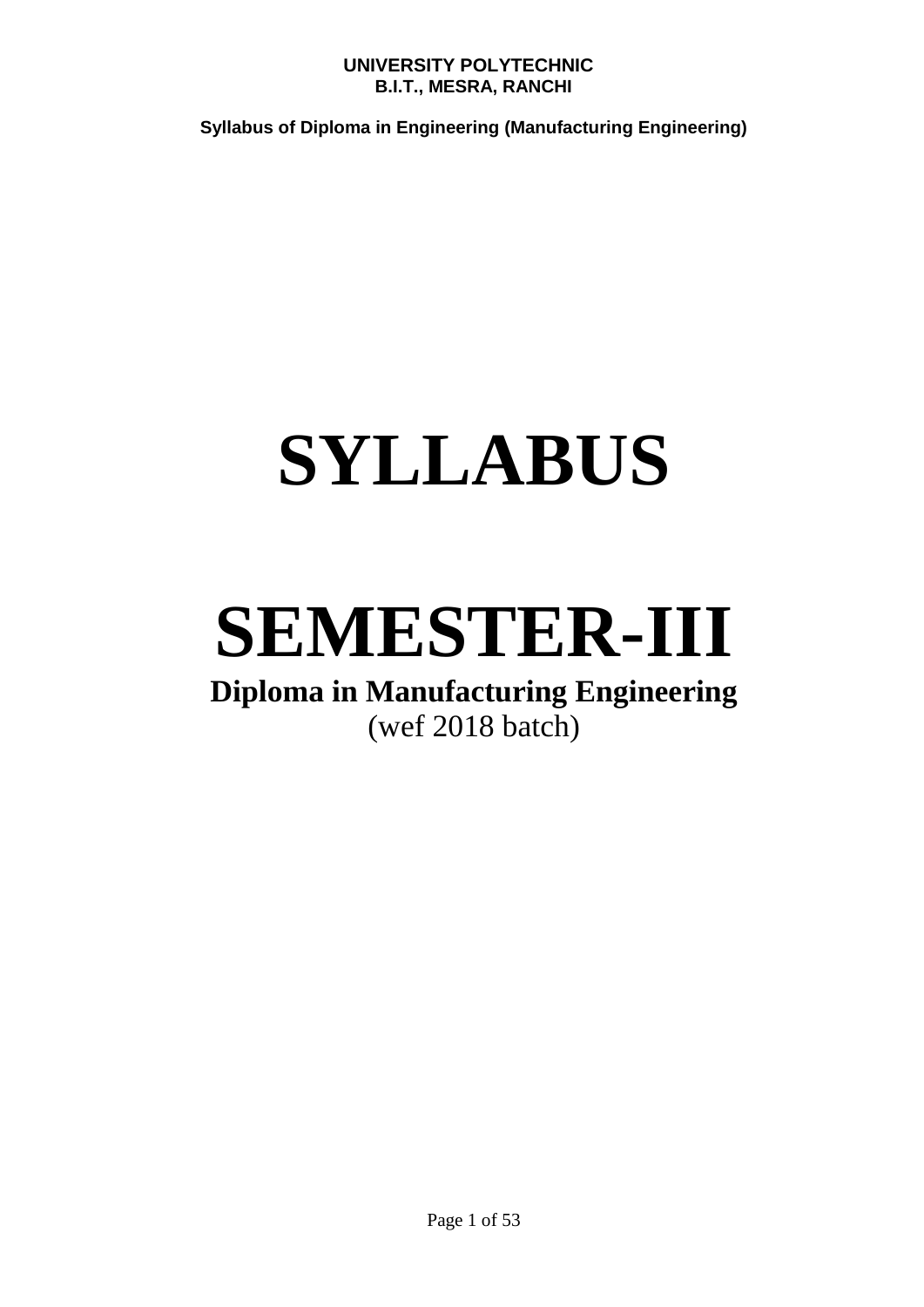# **Syllabus of Diploma in Engineering (Manufacturing Engineering)**

# **Course Structure Diploma in Manufacturing Engineering Third Semester**

| <b>Subject Code</b> | <b>Subject</b>                          | <b>Theory</b> | <b>Tutorial</b> | Lab.                        | <b>Credit</b>               |
|---------------------|-----------------------------------------|---------------|-----------------|-----------------------------|-----------------------------|
| <b>DMA 3201</b>     | <b>Applied Mathematics</b>              | 3             | 0               | $\Omega$                    | 3                           |
| <b>DMM 3101</b>     | <b>Thermal Engineering</b>              | 3             |                 | $\Omega$                    | 4                           |
| <b>DME 3105</b>     | <b>Manufacturing Process-I</b>          | 3             | 0               | $\Omega$                    | 3                           |
| <b>DMM 3005</b>     | <b>Mechanical Engineering Materials</b> | 3             | 0               | $\Omega$                    | 3                           |
| <b>DMM 3003</b>     | <b>Applied Mechanics</b>                | 3             |                 | $\Omega$                    | 4                           |
| <b>DMM 3006</b>     | <b>Machine Drawing</b>                  | 0             |                 | 2                           | $\mathcal{D}_{\mathcal{A}}$ |
| <b>DME 3106</b>     | Manufacturing Process Lab.-I            | 0             | $\Omega$        | 2                           |                             |
| <b>DMM 3004</b>     | Applied Mechanics Lab.                  | 0             | $\Omega$        | $\mathcal{D}_{\mathcal{L}}$ |                             |
| <b>DMM 3102</b>     | Thermal Engineering Lab.                | 0             | $\Omega$        | $\mathcal{D}_{\mathcal{L}}$ |                             |
| <b>DHU 3002</b>     | <b>Professional Practices-II</b>        | 0             | 0               | $\mathcal{D}_{\mathcal{L}}$ |                             |
| DGA 3002/04/06/08   | PT and Games/NSS/NCC/CA                 | $\theta$      | $\theta$        | 2                           |                             |
|                     | Periods per week                        | 15            | 3               | 12                          |                             |
|                     | <b>Total credits</b>                    |               |                 |                             | 24                          |
|                     | <b>Total Periods per week</b>           |               |                 |                             | 30                          |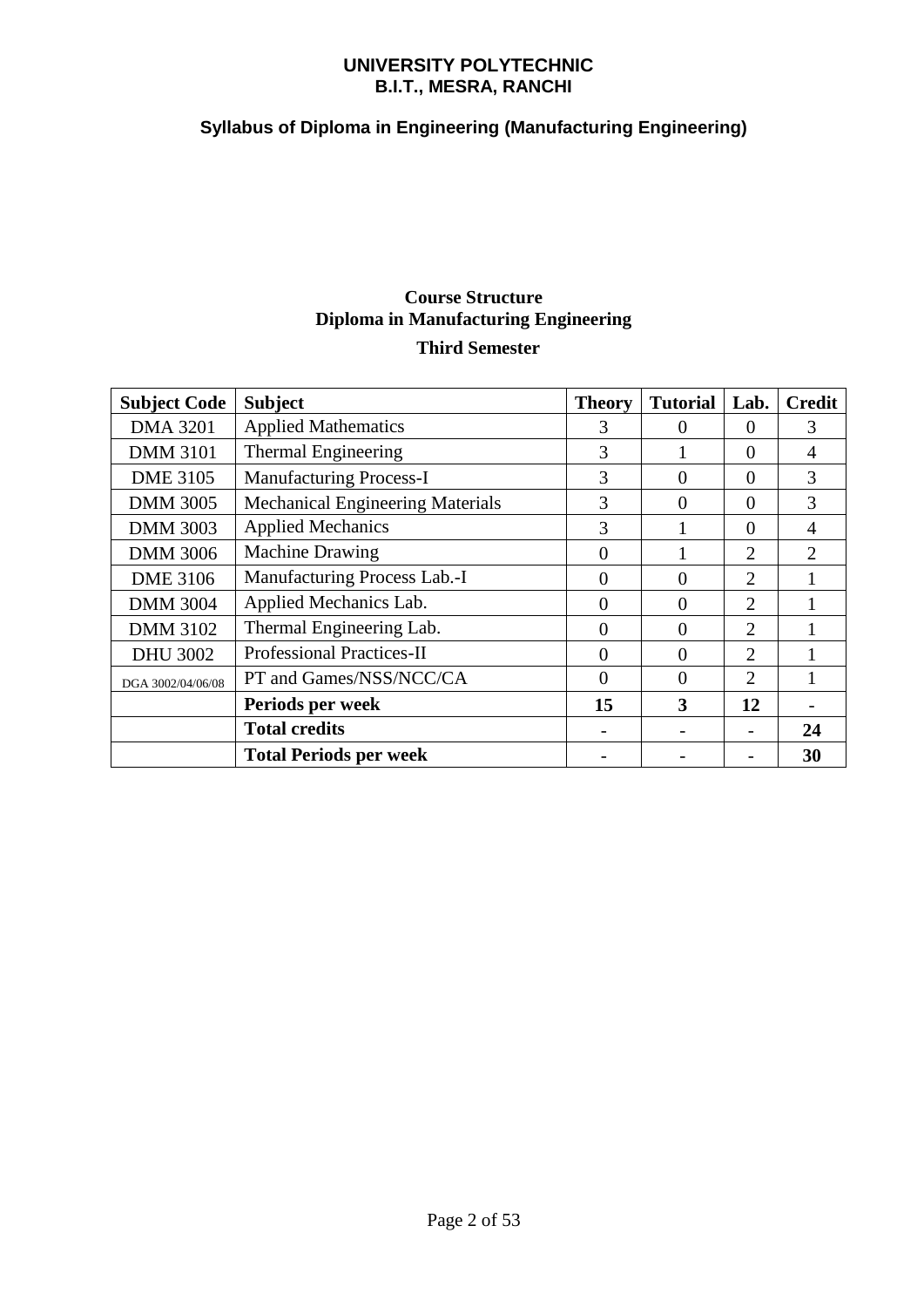# **Syllabus of Diploma in Engineering (Manufacturing Engineering)**

# **DMA 3201 APPLIED MATHEMATICS**

Objective: Students will be able to

- 1. Develop the essential skills for using Matrices and Determinant to solve system of linear equations.
- 2. Learn to use First order ODEs necessary for modeling engineering problems.
- 3. Acquire necessary ability to use Second or Higher Order ODEs to design engineering models.
- 4. Learn and appreciate Partial Differentiation and its applications.
- 5. Learn and apply Vector Calculus to solve technical problems.

# **Module-I:**

### **Determinant and Matrices with Solution of System Linear Equations**

Definition of a matrix of order *m* x *n* and types of matrices. Algebra of matrices such as equality, addition, subtraction, scalar multiplication, and transpose of a matrix.

Definition and expansion of determinants of order 2 and 3. Minor, cofactor of an element in a matrix, adjoint of matrix and inverse of matrix by adjoint method.

Solution of simultaneous equations containing 2 and 3 unknowns with applications.

### **Module-II:**

# **Ordinary Differential Equations (ODE) of First Order**

Definitions of ODE and meaning of solution of ODE. Formation of ODE.

Solution of ODE of first order and first degree: Variable separable method, Homogenous equations, Equations reducible to homogenous form, Exact equations, Linear equations, Bernoulli equations.

### **Module-III:**

### **Linear Differential Equations of Second and Higher Order**

Definition of linear ODE. The operator 'D'. Auxiliary Equations (A.E.) and rules of finding Complementary Function (C.F.).

The inverse Operator  $\frac{1}{f(D)}$ . Rules for finding the Particular Integral (P.E.).

### **Module-IV:**

### **Partial Differentiation and Multiple Integrals**

Functions of two or more variables. Partial derivatives of first and higher order.

Differentiation of composite functions. Jacobians and its properties.

Evaluation of double integral. Change of order of integration.

Finding area and volume using double integration. Change of variables from Cartesian to polar.

### **Module-V:**

### **Vector Calculus**

Definition Vector functions and its derivative. Velocity and acceleration.

Concepts of Scalar and Vector Fields. Gradient of scalar field. Directional Derivative and its geometrical interpretation. Properties of Gradient.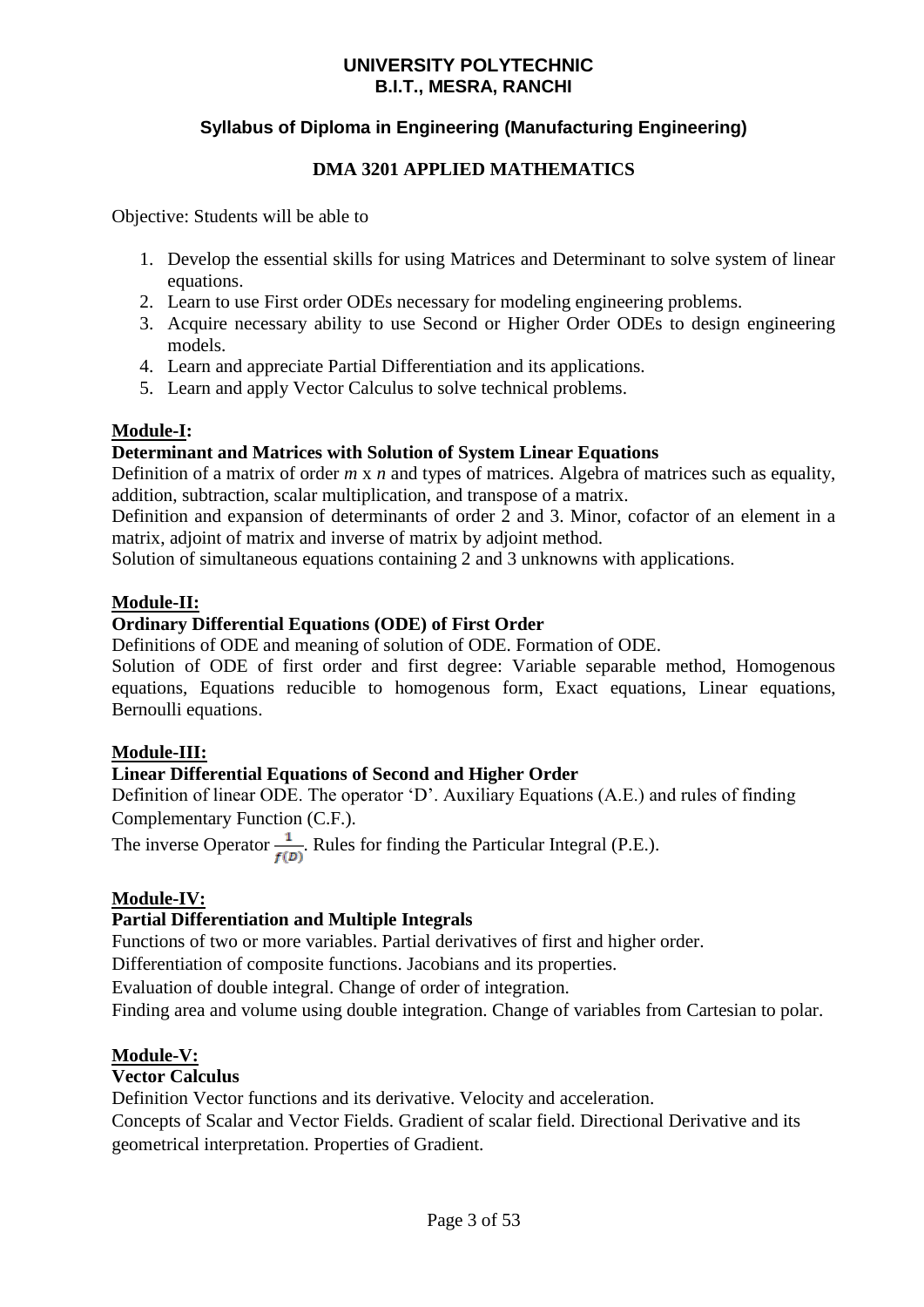# **Syllabus of Diploma in Engineering (Manufacturing Engineering)**

Divergence and Curl of a vector function and their properties. Physical interpretation of divergence and curl.

### **Text Books:**

- 1. N.P. Bali and Manish Goyal. "A Textbook of Engineering Mathematics". Laxmi Publications Pvt. Ltd.
- 2. R. S. Agarwal, "Senior Secondary School Mathematics for Class 12", Bharati Bhavan Publishers & Distributers.

### **Reference Books:**

- 1. B. S. Grewal. Higher Engineering Mathematics. Khanna Publication, New Dehli.
- 2. Erwin Kreyszig. Advanced Engineering Mathematics. John Wiley & Sons, Inc.
- 3. Murray R Spiegel. Vector Analysis and an Introduction to Tensor Analysis. Schaum's Outline series. McGraw-Hill.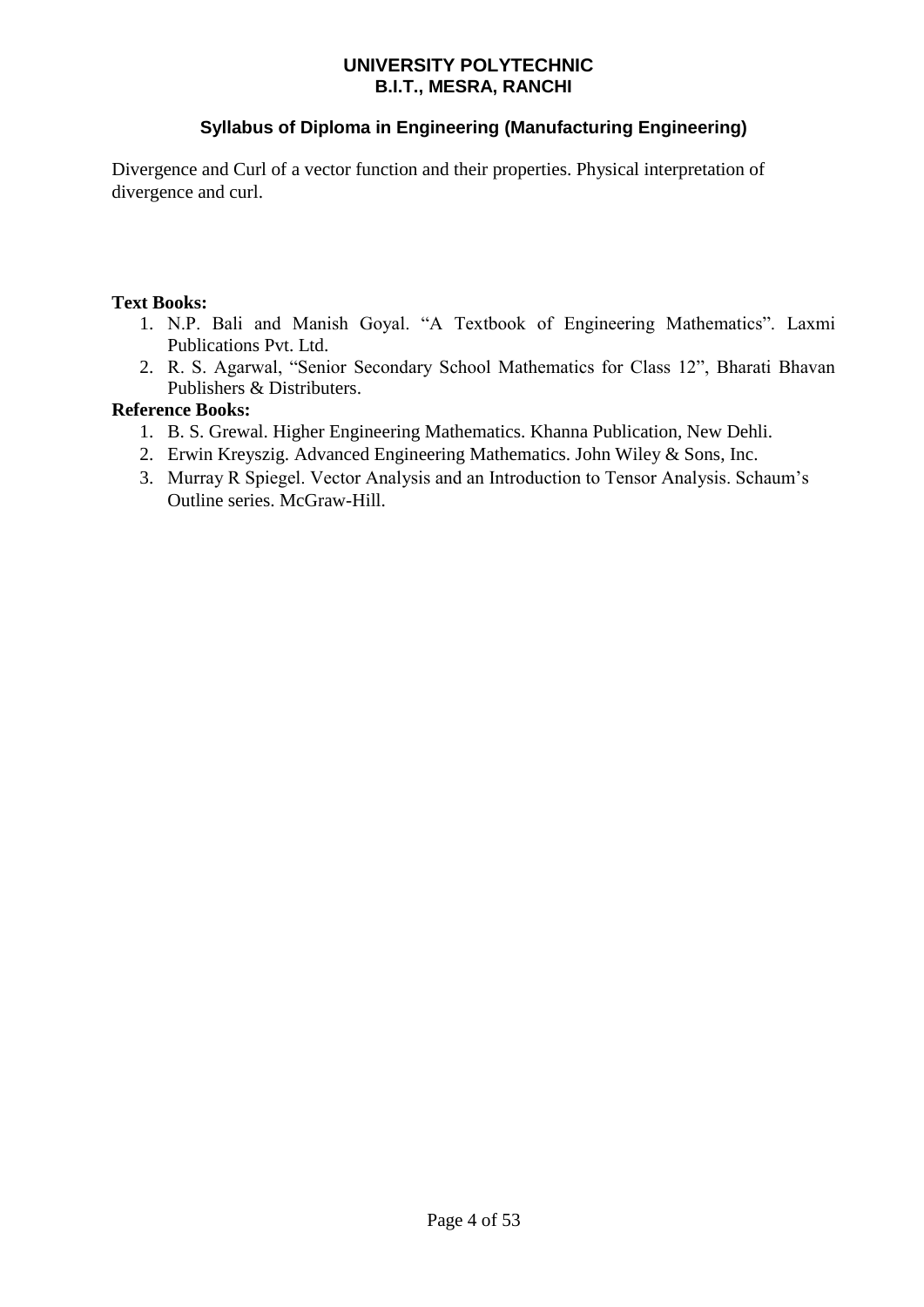# **Syllabus of Diploma in Engineering (Manufacturing Engineering)**

### **DMM 3101 THERMAL ENGINEERING**

### **Objective: Students will be able to**

- 1 Know basic concepts of thermal engineering.
- 3. Significance of thermodynamic properties in order to analyse a thermodynamic system from macroscopic view point.
- 4. Computing work and heat transfers across system boundaries.
- 5. Applying first and second law of thermodynamics in closed and open systems involving steady flow.
- 6. Know about different laws and processes.
- 7. Learn about turbine, nozzle and compressor.

### **Module –I:**

### **Concepts and Terminology:**

Basic Concepts, Zeroth law of Thermodynamics and its significance, Concept of heat and work. Properties of steam, Properties of Ideal gas. Macroscopic and microscopic views of study, concept of continuum Thermodynamic properties of a system (Pressure, volume, temperature and units of measurement) Intensive and extensive properties, State and Process Thermodynamic equilibrium.

### **Energy and Work Transfer:**

Conceptual explanation of energy, work and heat, work transfer Path and point Function, Displacement work, forms of work transfer, Modes of Heat Transfer, introductory concepts of Conduction convection and Radiation, Sensible and latent heat, Specific heat, energy and its resources. Quasi static process.

### **Module –II:**

### **First Law of Thermodynamics:**

First Law of thermodynamics Energy as system property, forms of stored energy First law for a closed system undergoing a cyclic process First law for a closed system undergoing change of state Concept of Enthalpy, First law applied to steady flow processes, Steady Flow Energy Equation and its application to nozzle, turbine and compressor, Perpetual motion machine of first kind.

### **Module –III:**

### **Second law of Thermodynamics:**

Limitations of first law Thermal reservoir Concept of heat engine, heat pump and refrigerator Statement of Second law of thermodynamics (Clausius and Kelvin Planck), Perpetual motion machine of second kind, Carnot cycle Application of second law in heat engine, heat pump, refrigerator and determination of Efficiencies and C.O.P, Elementary knowledge of Entropy and Enthalpy and Third law of Thermodynamics.

### **Module –IV:**

### **Principles of Steam Turbine and Nozzle:**

Types of nozzle flow of steam through nozzles, steady flow energy equation in nozzles, principle of operation of steam turbine, types of steam turbine, difference between steam turbine and steam engine, difference between impulse turbine and reaction turbine.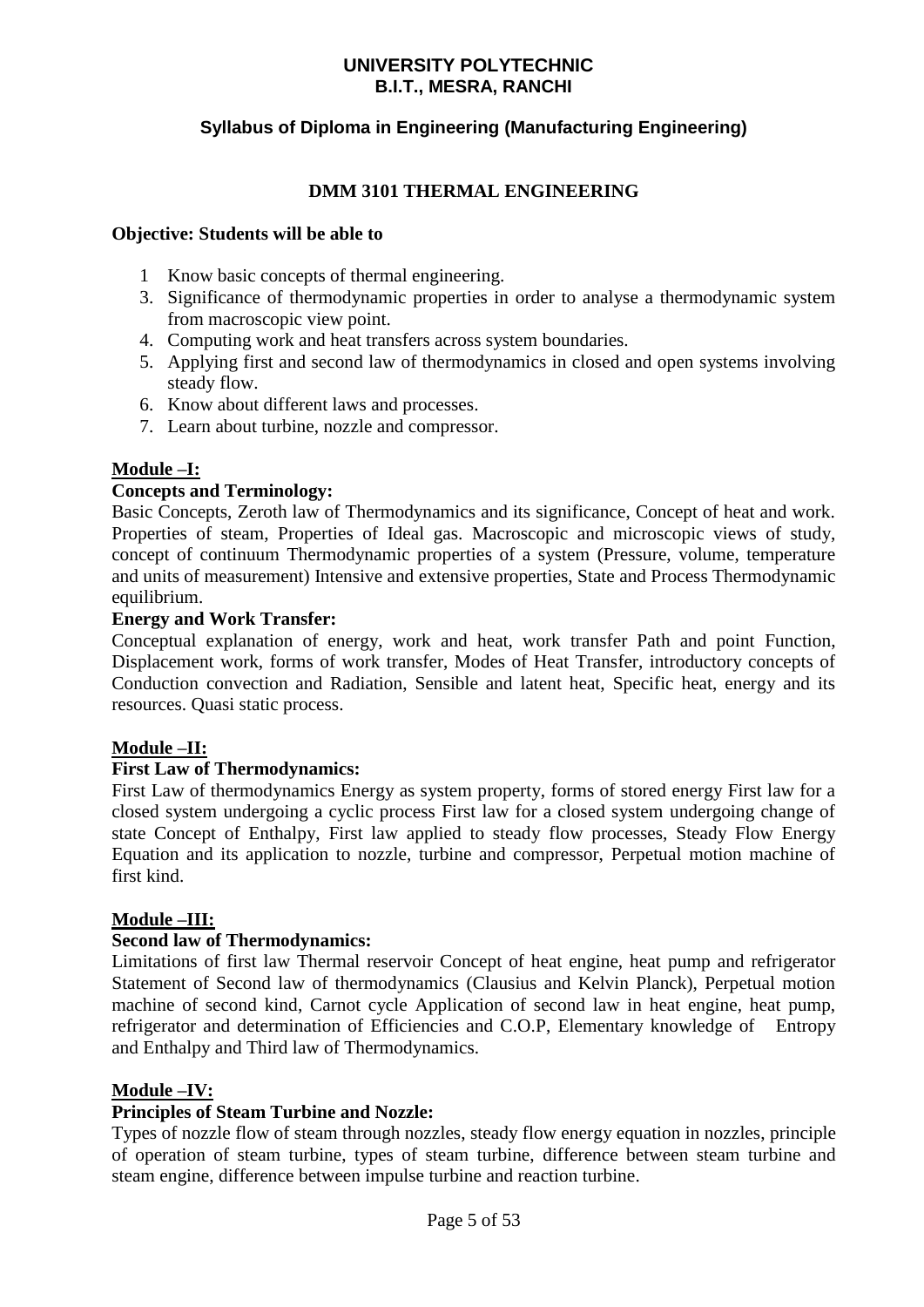# **Syllabus of Diploma in Engineering (Manufacturing Engineering)**

### **Module-V:**

### **Thermodynamic Cycles and Air Compressor:**

Otto-cycle, Diesel-cycle, Joule/Brayton-cycle.

Introduction, classification, application, construction and working of single stage compressor, calculation of power.

### **Text Books:**

- 1. An Introduction to Thermodynamics P.K. Nag
- 2. Engineering Thermodynamics R.K. Rajput.
- 3. Thermal Engineering P.L. Ballaney.

### **Reference Books**:

- 1. Engineering Thermodynamics Arora & Domkundwar
- 2. Engineering. Thermodynamics Dr. D. S. Kumar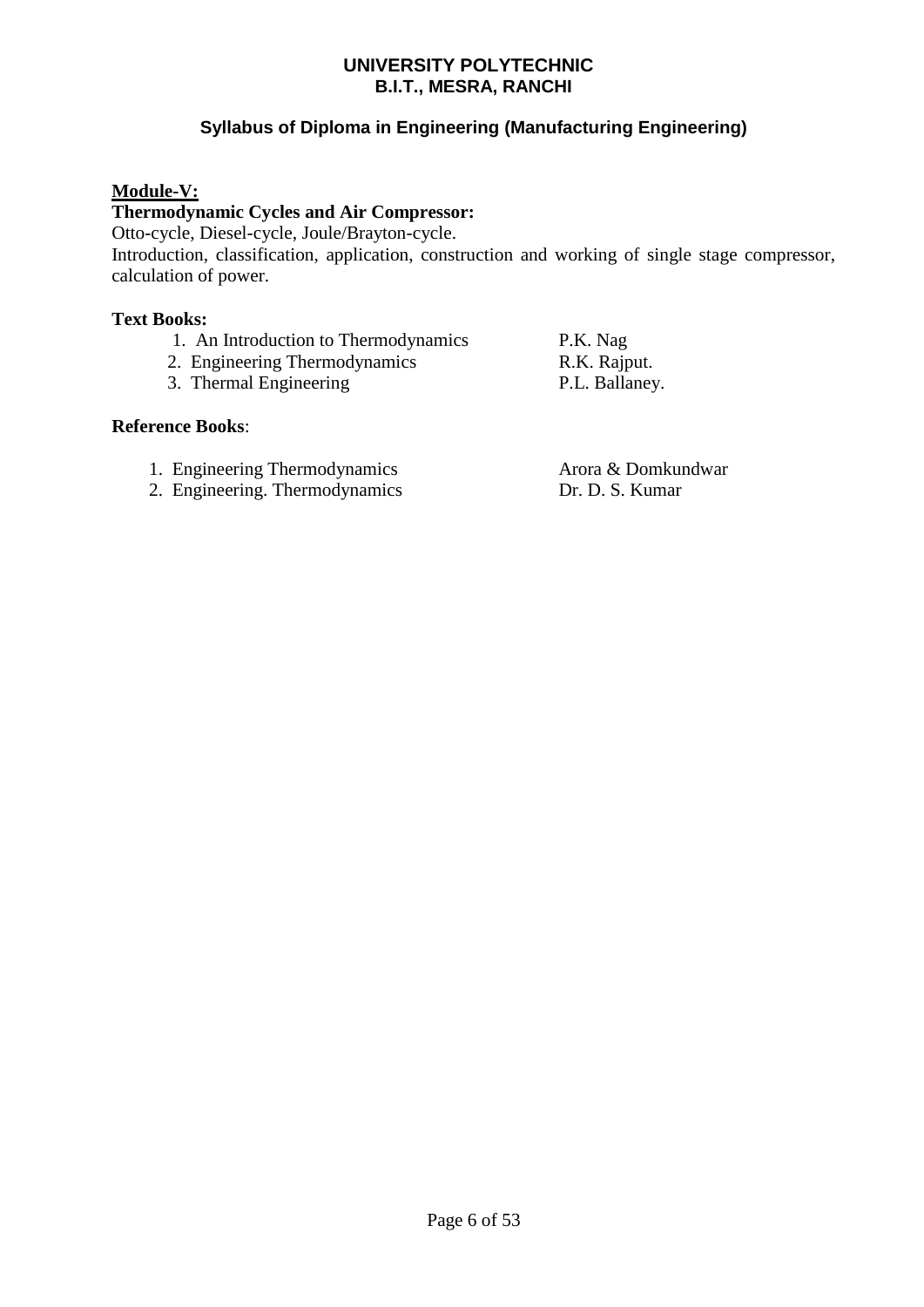# **Syllabus of Diploma in Engineering (Manufacturing Engineering)**

### **DME 3105 MANUFACTURING PROCESS – I**

### **Objective: Students will be able to**

- 1. Learn basic ideas about foundry, pattern and its kinds.
- 2. Understand various sands, their properties, gating system.
- 3. Basic idea about different melting furnaces like cupola, electric arc furnace.
- 4. Will be able to know about special casting processes other than conventional methods.
- 5. Know the safety practices while working in workshop.

#### **Module - I:**

**Foundry:** Introduction to foundry, advantages and disadvantages, Pattern: pattern making, Type of patterns, pattern materials, pattern allowances, pattern making tools, materials and colour codes.

### **Module- II:**

Sand Moulding & Core making : Introduction, mould material, sand grains, types of sand, sand properties, sand preparation, testing of moulding sand, types of mould, sand moulding techniques, conventional sand moulding,  $CO<sub>2</sub>$  moulding and Shell moulding, Machine moulding, Pit Moulding, Moulding materials, Cores: Core making materials, types of cores, Core prints. Gating System – Parts of the gating system – pouring basin, sprue, runner, riser

### **Module- III:**

**Melting furnaces:** Arc furnace: types, operational features, advantages and disadvantages, Cupola: construction, different zones, working principle, advantages and disadvantages and efficiency of cupola.

### **Module-IV:**

**Special Casting processes**: Introduction, Permanent mould casting: mould construction, stages in casting, advantages and limitations, Die casting: types of die casting machines, advantages and disadvantages, Centrifugal casting: true centrifugal casting, semi centrifugal casting, centrifuging, Investment casting: die making, making wax pattern, assembling wax pattern, investing or pour method, removal of wax pattern, advantages and disadvantages. Cleaning of casting, Casting defects & Remedies, Casting of complicated shapes: automotive components, casting of light alloys

### **Module-V:**

### **Welding processes:**

Concepts, principle, application, advantages and disadvantage of Oxy-acetylene gas welding, Shielded metal arc welding, submerged arc welding, MIG and TIG welding processes. Electric resistance welding, Spot, Seam, Projection and Butt welding. Thermit welding, defects in welding. Concept of Brazing and Soldering.

### **Text Books :**

- 1. Elements of Workshop Technology, Vol. I & II Hazra S. K. and Chaudhary
- 2. Workshop Technology by Raghuwanshi B. S.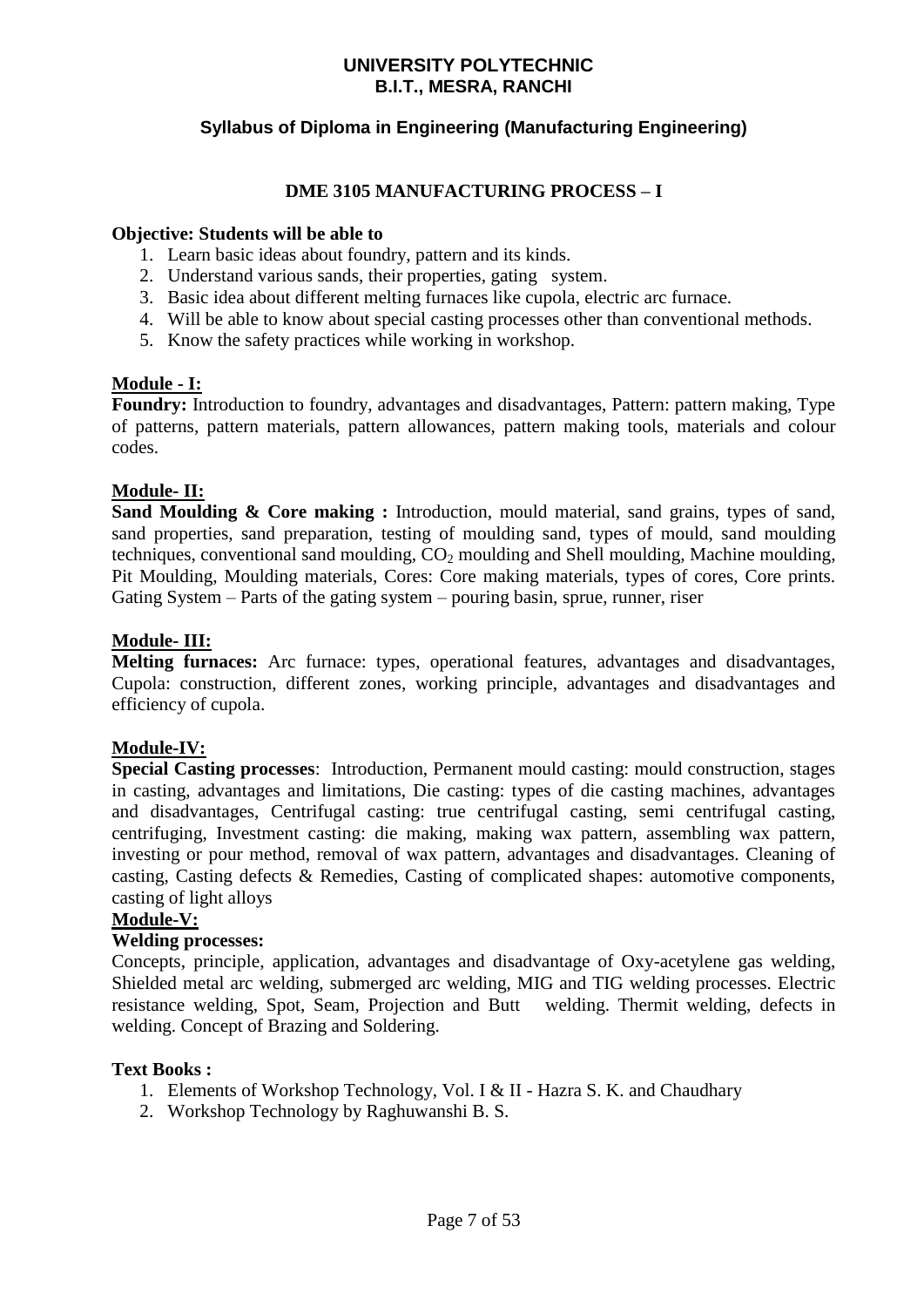# **Syllabus of Diploma in Engineering (Manufacturing Engineering)**

### **Reference Books:**

- 1. Workshop Technology Vol. I & II by Gupta K. N. and Kaushin J. P.
- 2. Workshop Practice Vol. I & V by Atherton W. H.
- 3. Principle of Foundry Technology K. P. Sinha
- 4. Manufacturing Technology Vol. I & II O. P. Khanna
- 5. Welding Technology O.P. Khanna
- 6. Production Technology R. K. Jain
- 7. Workshop Technology-S.K.Garg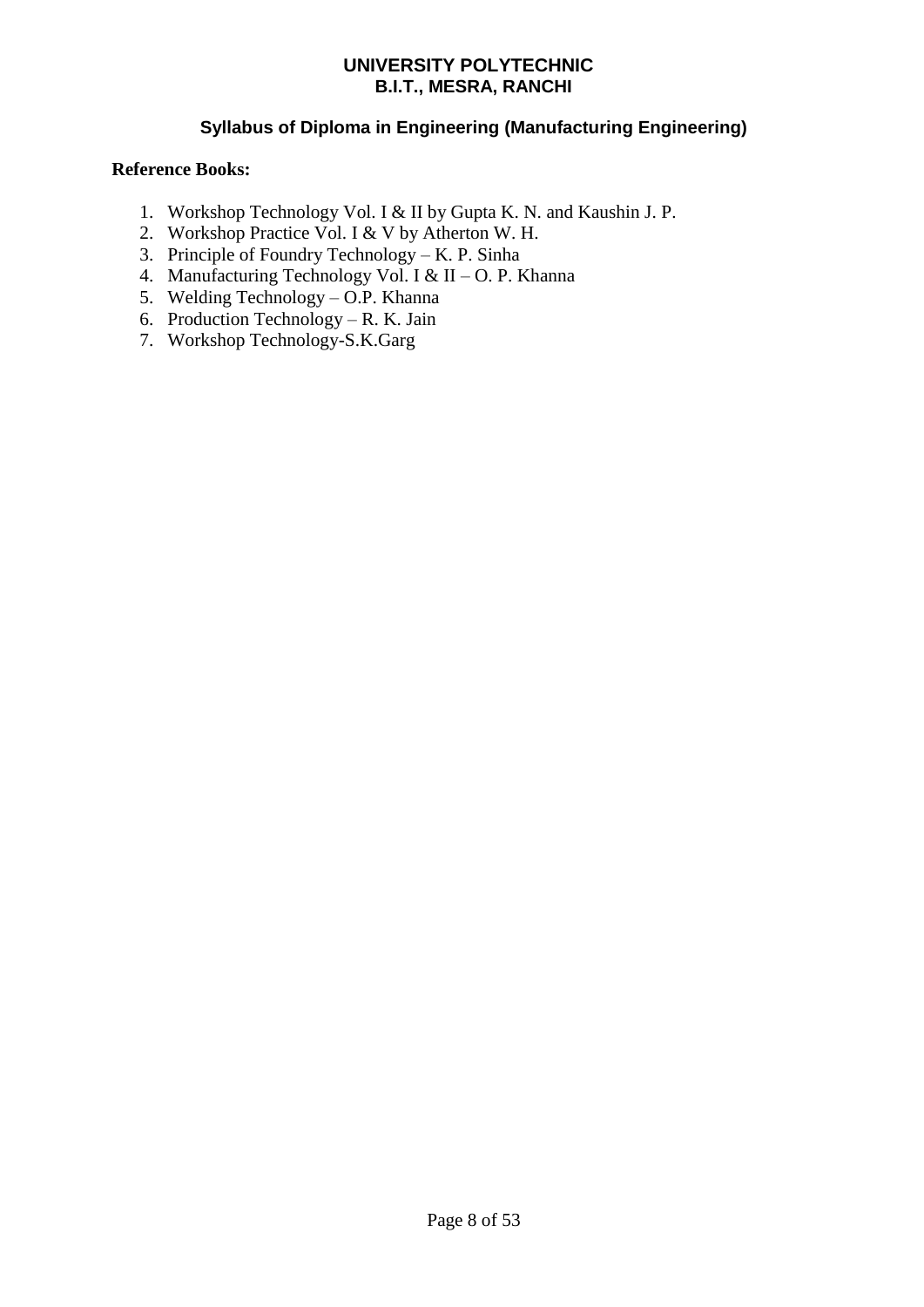# **Syllabus of Diploma in Engineering (Manufacturing Engineering)**

### **DMM 3005 MECHANICAL ENGINEERING MATERIALS**

### **OBJECTIVES:** Students will be able to

- 1. Understand the properties of engineering materials like metals and non-metals, ferrous and non - ferrous metals.
- 2. Know the phase diagram to find temperatures for heat treatment process.
- 3. Understand heat treatment process and its applications.
- 4. Learn non- destructive testing methods.
- 5. Know powder metallurgy methods and its applications.

### **Module-I:**

### **Engineering materials and their properties:**

Material classification into ferrous and non- ferrous category and alloys, Properties of Materials: Physical and Chemical Performance requirements Material reliability and safety, Elementary description of Nano Materials, Smart materials, polymer, Composite and Polymer materials.

### **Module-II:**

### **Crystal imperfections:**

Crystal defines, classification of crystals, ideal crystal and crystal imperfections, Classification of imperfection: Point defects, line defects, surface defects and volume defects, Types and causes of point defects: Vacancies, Interstitials and impurities, Types and causes of line defects: Edge dislocation and screw dislocation, Effect of imperfection on material properties, Deformation by slip and twinning, Effect of deformation on material properties

### **Module-III:**

### **Ferrous and Non Ferrous Materials and alloys**

Characteristics and application of ferrous materials Classification, composition and application of low carbon steel, medium carbon steel and High carbon steel Alloy steel: Low alloy steel, high alloy steel, tool steel and stainless steel Tool steel: Effect of various alloying elements such as Cr, Mn, Ni, V, Mo, W. Properties, applications and chemical composition of Copper alloys (naval brass, muntz metal, gun metal and bronze), Aluminum alloys (Y-alloy and duralumin).

### **Module-IV:**

Iron – Carbon system, Concept of phase diagram and cooling curves Features of Iron-Carbon diagram with salient micro-constituents of Iron and Steel, Bearing and spring materials, Introduction to Corrosion, types of Corrosion, Corrosion resisting, Special Cutting Tool Materials – High speed steel, Diamond, Stellates & Tungsten Carbide

### **Module-V:**

### **Heat Treatment:**

Introduction to heat treatment process such as Annealing, normalizing, hardening, tamperingtheir principle, applications, advantages and limitations. Surface hardening: Different methods like case hardening, flame hardening, induction hardening, carburizing and nitriding- their principle, applications, advantages and limitations. Effect of heat treatment on properties of steel Hardenability of steel, Powder Metallurgy & Non-destructive Testing Advantages, limitations and applications of Powder Metallurgy for engineering products. Brief Description of Process of Powder Metallurgy – Powder making.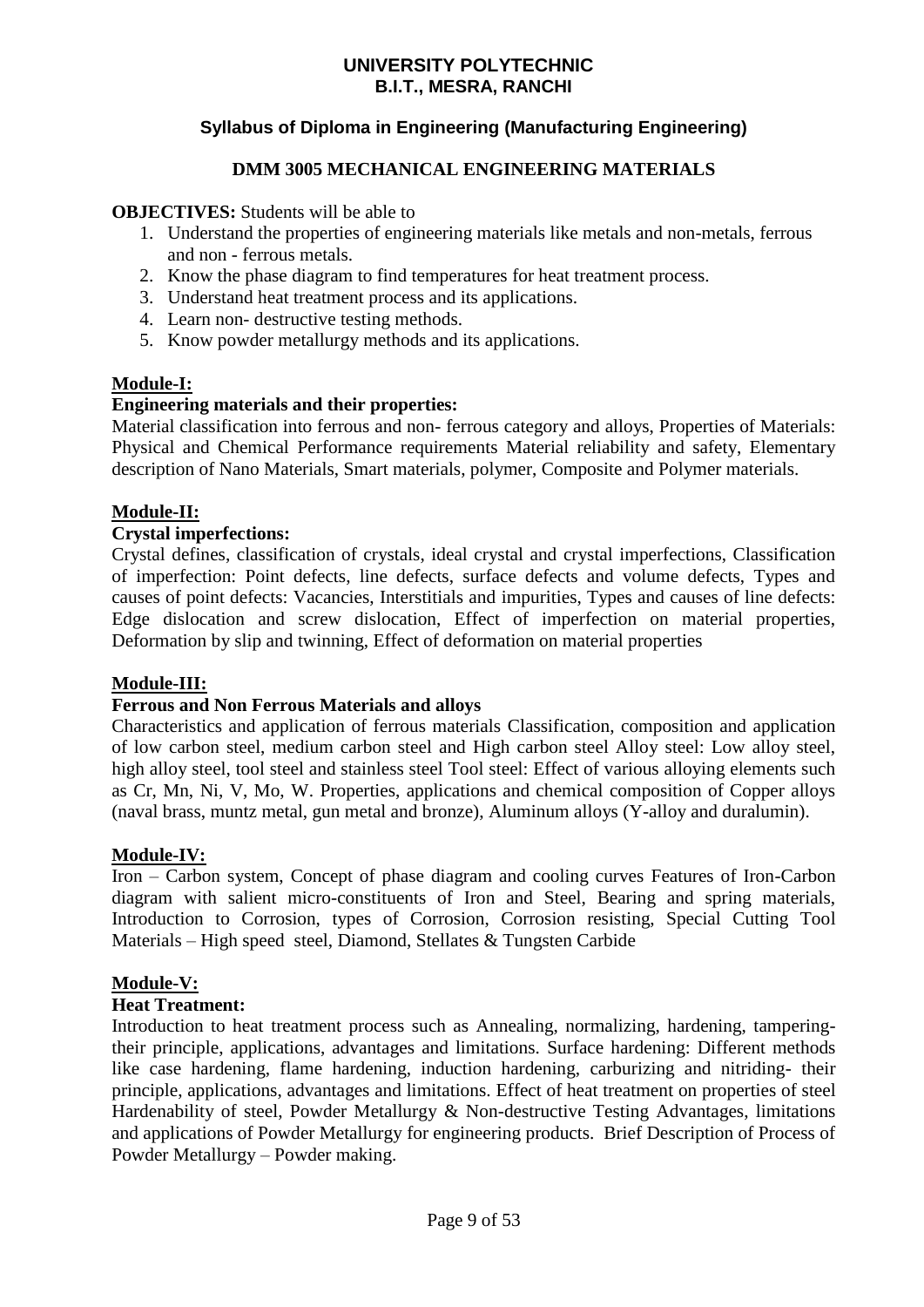# **Syllabus of Diploma in Engineering (Manufacturing Engineering)**

### **Text Books:**

1. O. P. Khanna "A Textbook of Material Science and Metallurgy" Dhanpat Rai & Sons 2. R. K. Rajput "Engineering Materials and Metallurgy" S. K. Khatri & Sons.

### **Reference Book:**

1. S. K. Hazra and Choudhary" Material Science and Processes" Indian Book Distribution Co.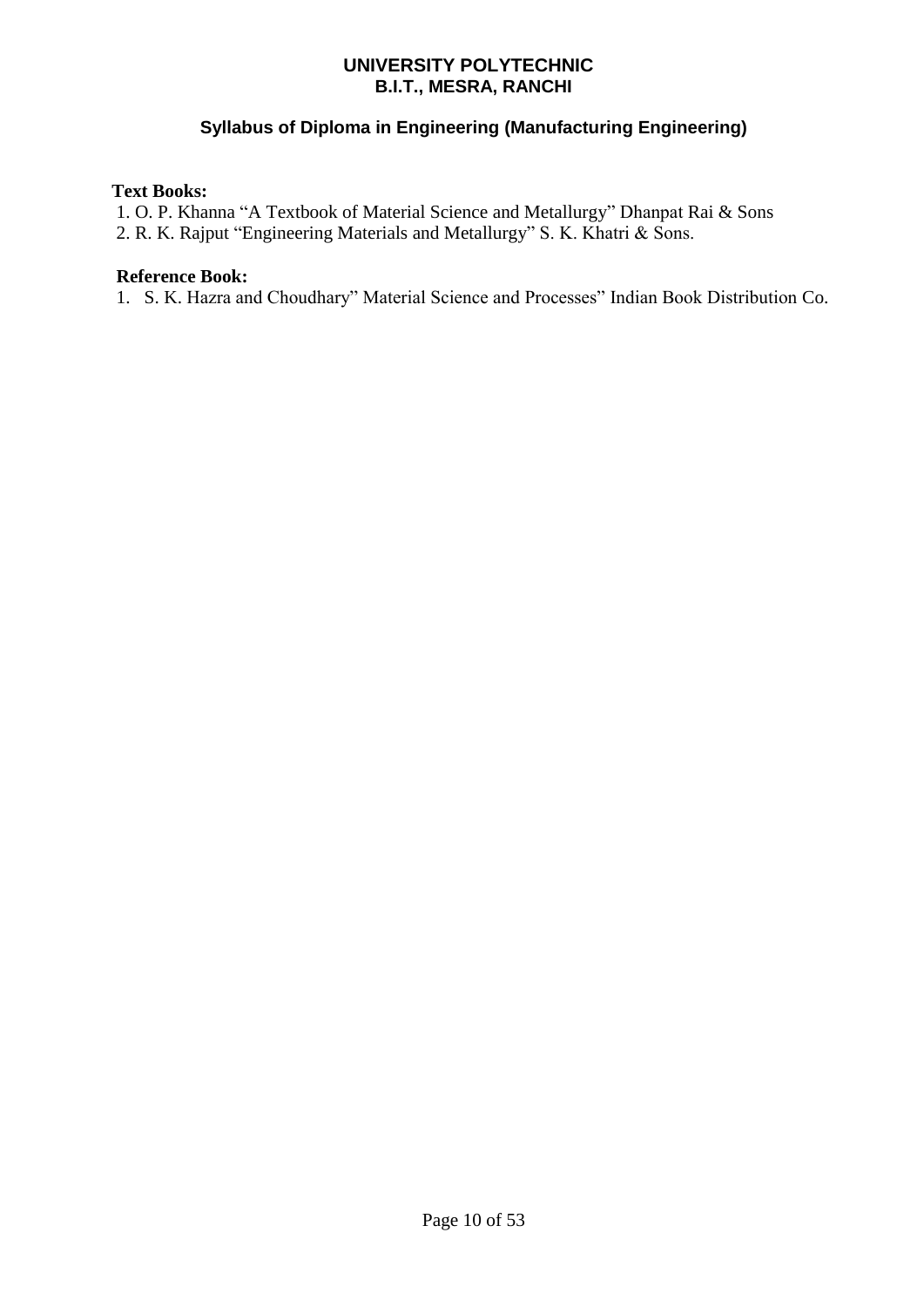# **Syllabus of Diploma in Engineering (Manufacturing Engineering)**

### **DMM 3003 APPLIED MECHANICS**

### **OBJECTIVE:** Students will be able to

- 1. Know basic concepts about force system.
- **2.** Learn to find the resultant of given force system.
- 3. Find the reactions of beam.
- 4. Find the centre of gravity of composite solids Find M.A., V.R.
- 5. Efficiency and establish law of machine.
- 6. To know about different laws and processes.

**Module-I: Force System Fundamentals: -** Definitions of mechanics, statics and dynamics, scalar and vector, Engineering Mechanics law, principle of transmissibility, Triangle and parallelogram and polygon law, Resolution of forces, Resultant of a forces system, Moment of a force, Definition, geometrical meaning of moment of a force, classification of moments according to direction of rotation, sign convention, law of moments Varignon's theorem of moment, Couple.

### **Module-II: Equilibrium:**

Definition, conditions of equilibrium, analytical and graphical conditions of equilibrium for concurrent, non-concurrent and parallel force system, free body and free body diagram, General condition of equilibrium, Action & reactions, Equilibrium of a particle under Three Forces,

### **Module-III: Centroid and Moment of inertia:**

Centroid**:** Definition of centroid. Moment of an area about an axis, Centroid of basic geometrical figures such as square, rectangle, triangle, circle, semicircle and quarter circle. Centroid of composite figure, Center of gravity such as cylinder, sphere, hemisphere, cone, cube, and rectangular block , Radius of Gyration, parallel and perpendicular axis of Theorem, moment of inertia of standard forms and moment of inertia of composite Materials.

### **Module-IV: Friction:**

Definition of friction, force of friction, limiting frictional force, coefficient of friction, angle of friction, angle of repose, relation between angle of friction angle of repose and coefficient of friction. Cone of friction, types of friction, and laws of friction, advantages and disadvantages of friction, Equilibrium of bodies on level plane external force applied horizontal and inclined up and down. Equilibrium of bodies on inclined plane

### **Module-V: Simple Machines:**

Definitions of simple machine, compound machine, load, effort, mechanical advantage, velocity ratio. Input on a machine, output of a machine, and efficiency of a machine, expression for mechanical advantage, velocity ratio and efficiency of a machine. Ideal machine, ideal effort and ideal load, friction in machines, effort lost in friction and frictional load. Law of machine, maximum mechanical advantage and maximum efficiency of a machine, reversibility of a machine, condition for reversibility of a machine, self-locking machine.

### **Text Books:**

- 1. Engineering Mechanics Beer Johnson
- 2. Engineering Mechanics Basu

## **Reference Books**:

1. Engineering Mechanics – R K Bansal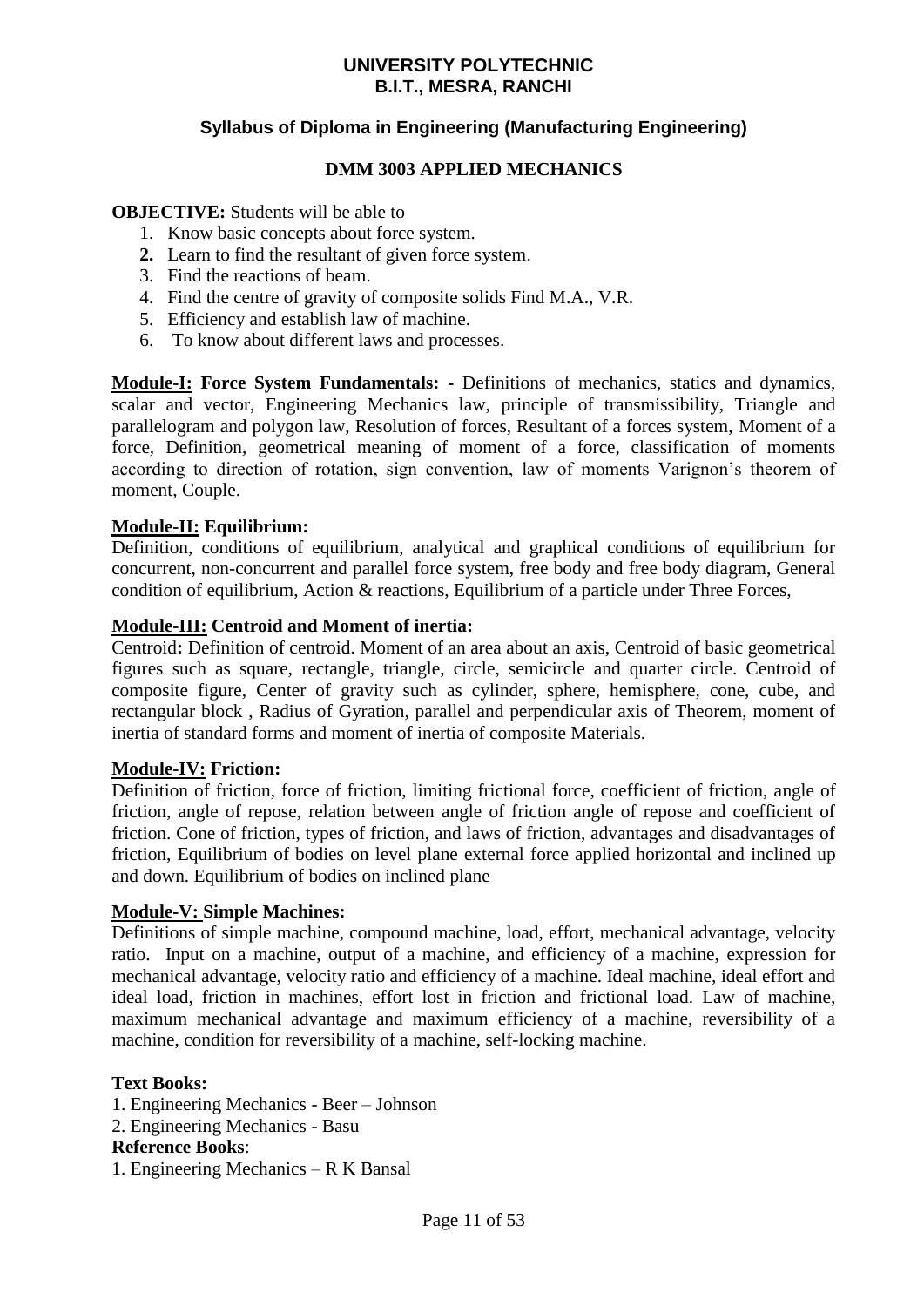# **Syllabus of Diploma in Engineering (Manufacturing Engineering)**

### **DMM 3006 MACHINE DRAWING**

### **OBJECTIVE:** Students will be able to

- 1. Develop ability towards recognizing significance of standardized representations
- 2. Understand various fastening elements and offer engineering drawing thereof in manual mode.
- 3. Learn geometrical constraints and function of components in assemblies such as bearings and screw jack.
- 4. Know functional requirement of major components and offer engineering drawing in manual mode thereof.
- 5. Know about different joints.

### **Module-I: Conventional-presentations**

(a) Materials C.I., M.S, Brass, Bronze, Aluminum, wood, Glass, Concrete, and Rubber, (b) Long and short break in pipe, rod and shaft. (c) Ball and Roller bearing, pipe joints, cocks, valves, internal / external, threads. (d) Various sections- Half, removed, revolved, offset, partial and aligned sections. (e) Knurling, serrated shafts, splined shafts, and chain wheels. (f) Springs with square and flat ends, Gears, sprocket wheel (g) Countersunk & counter bore. (h) Tapers.

### **Module-II: Limits, Fits and Tolerances**

Characteristics of surface roughness- Indication o machining symbol showing direction of lay, roughness grades, machining allowances, manufacturing methods. 2. Introduction to ISO system of tolerencing, dimensional tolerances, and elements of interchangeable system, hole & shaft based system, limits, fits & allowances. 3. Geometrical tolerances, tolerances of form and position and its geometric representation.

### **Module-III: Details to Assembly**

1. Introduction. 2. Couplings – Universal couplings & Oldham's Coupling 3. Bearing – Foot Step Bearing & Pedestal Bearing, 4. Lathe tool Post, 5. Machine vice, 6. Screw Jack.

### **Module-IV: Assembly to Details**

1. Introduction – 2. Pedestal Bearing, 3. Lathe Tail Stock, 4. Drilling Jig, 5. Piston & connecting rod,6. Gland and Stuffing box Assembly, 7. Fast & loose pulley, Bolt, nut and threads, Screws and rivet.

### **Module-V: Pipe joint**

Conventional symbols, Union joint, Nipple joint, Cotter and spigot joint, Knuckle joints and Universal joints. Pipe Vice, Valve – Not more than eight parts.

#### **Text Books:**

Drawing. Practice

**Reference Books:**

Name of Authors **Name of Authors Name of Authors Name of Authors Name of Authors** N.D.Bhatt Machine Drawing IS Code SP 46 (1988) Code of practice for general engineering

L.K.Narayanan P.Kannaich, Production Drawing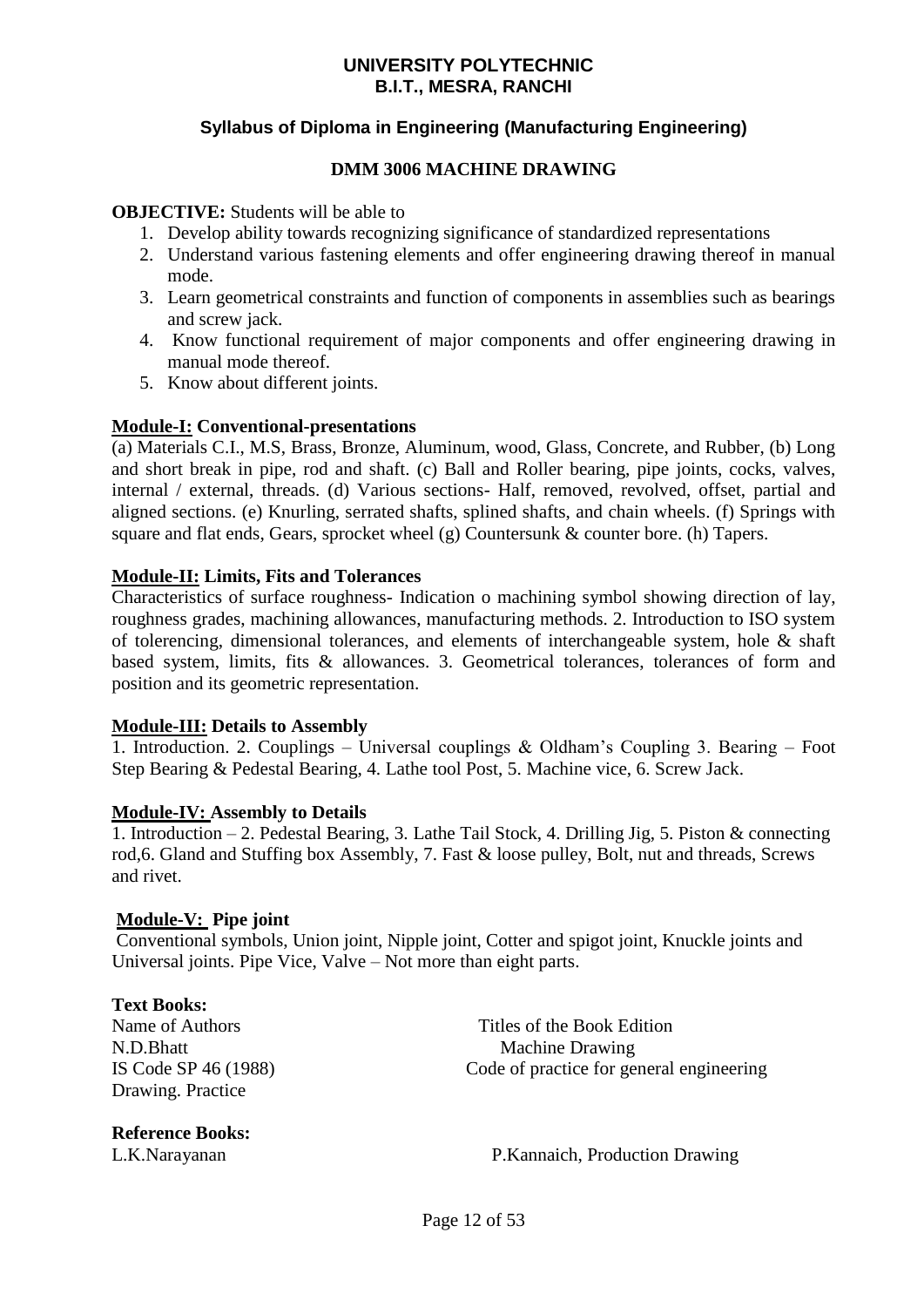# **Syllabus of Diploma in Engineering (Manufacturing Engineering)**

# **DME 3106 MANUFACTURING PROCESS LAB-I**

- 1. Study of different tools and equipment used in Carpentry Shop.
- 2. To make a wooden pattern of given dimension in Carpentry shop.
- 3. Study of different tools and equipment used in Foundry Shop.
- 4. To make a mould using given pattern made in carpentry shop.
- 5. Testing of permeability of given sand.
- 6. Testing of hardness of given sand.
- 7. Sieve analysis of given sand.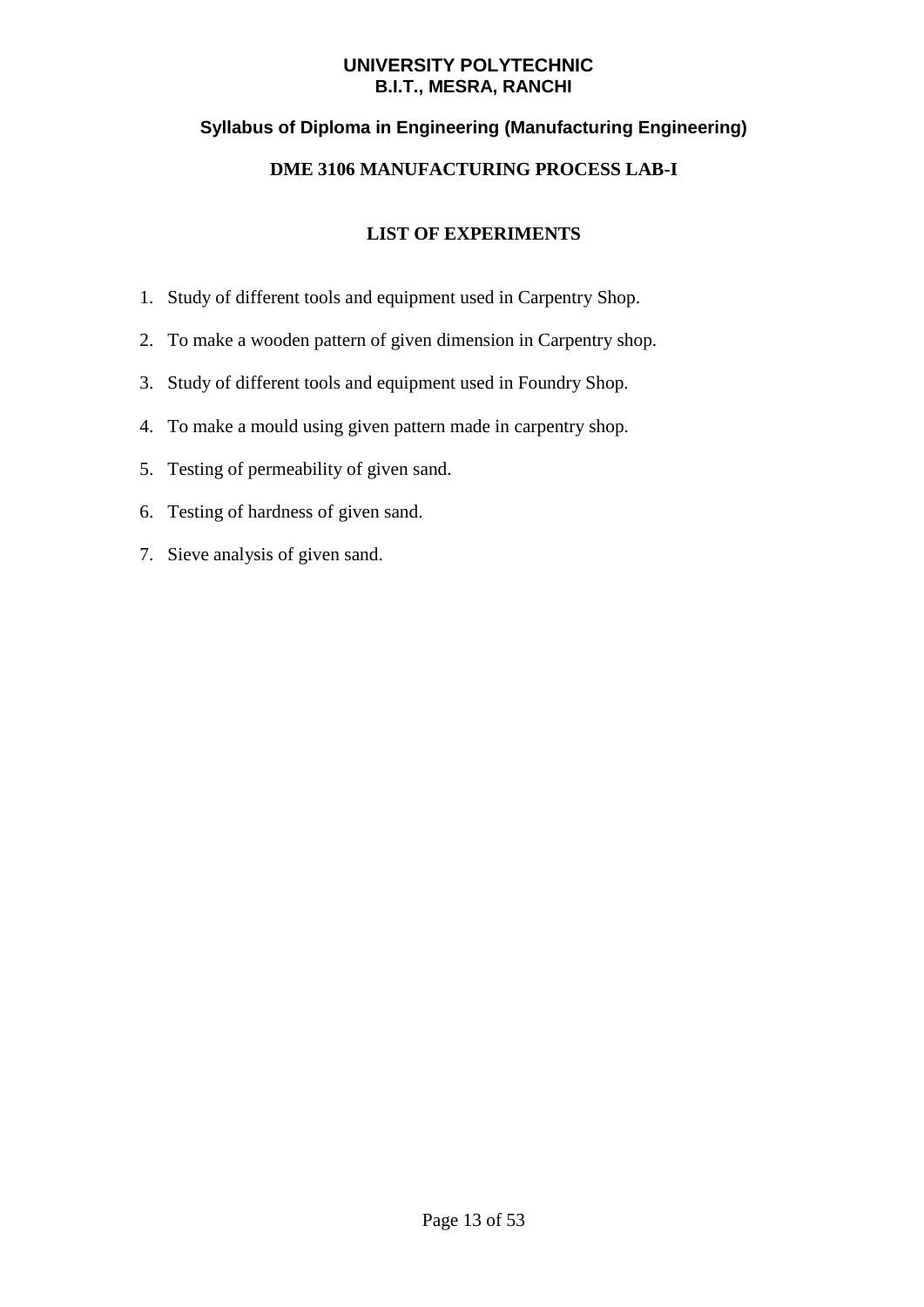# **Syllabus of Diploma in Engineering (Manufacturing Engineering)**

### **DMM 3004 APPLIED MECHANICS LAB**

- a. To verify the Polygon Law of Forces, with the help of force polygon apparatus.
- b. To verify the parallelogram law of forces.
- c. To study Lami's theorem using universal force table apparatus.
- d. To verify the forces in the different members of a jib crane.
- e. To find out centre of gravity of regular laminas.
- f. To find out centre of gravity of irregular laminas.
- g. To find moment of inertia of flywheel.
- h. Comparison of coefficient of friction of various pairs of surfaces & determination of angle of repose.
- i. To find the mechanical advantage, velocity ratio and efficiency in the case of Screw Jack.
- j. Deflections of a truss-horizontal deflections & vertical deflections of various joints of a pin-jointed truss.
- k. To find the mechanical advantage, velocity ratio and efficiency in the case of Winch Crab Single Graphical Representation.
- l. To study the performance of differential axle and wheel and find its velocity ratio, efficiency and law of machine.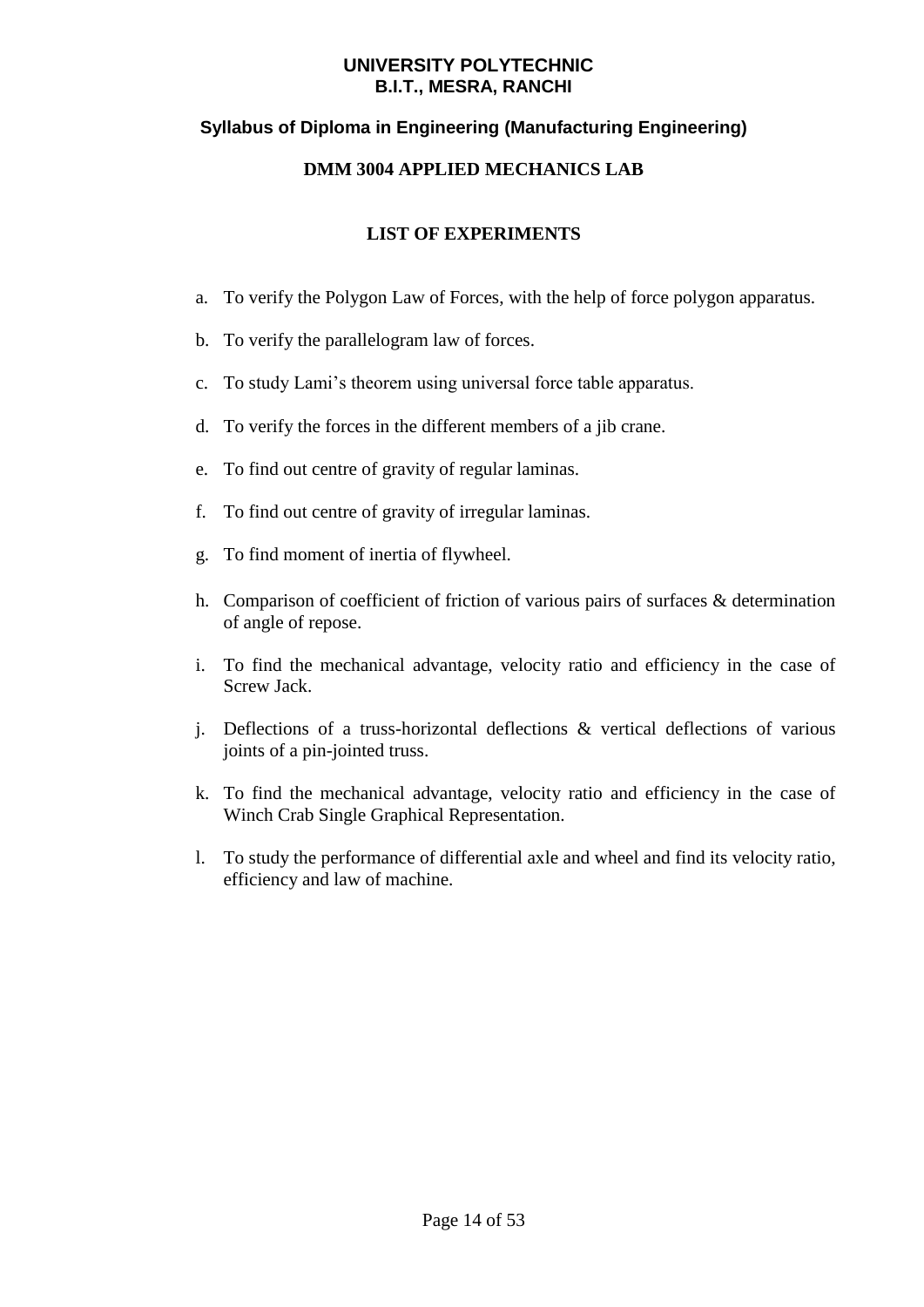# **Syllabus of Diploma in Engineering (Manufacturing Engineering)**

### **DMM 3102 THERMAL ENGINEERING LAB**

- 1. Study of Lancashire boiler.
- 2. Study of Babcock and Wilcox boiler.
- 3. Study of Reverse flue gas oil fired packaged boiler.
- 4. Study of Rover gas turbine, its components and instrumentation provided over it.
- 5. Study of Steam turbine.
- 6. Study of Steam Power Plant.
- 7. Study of Single stage and multistage compressor.
- 8. Study of Refrigeration and Air conditioning.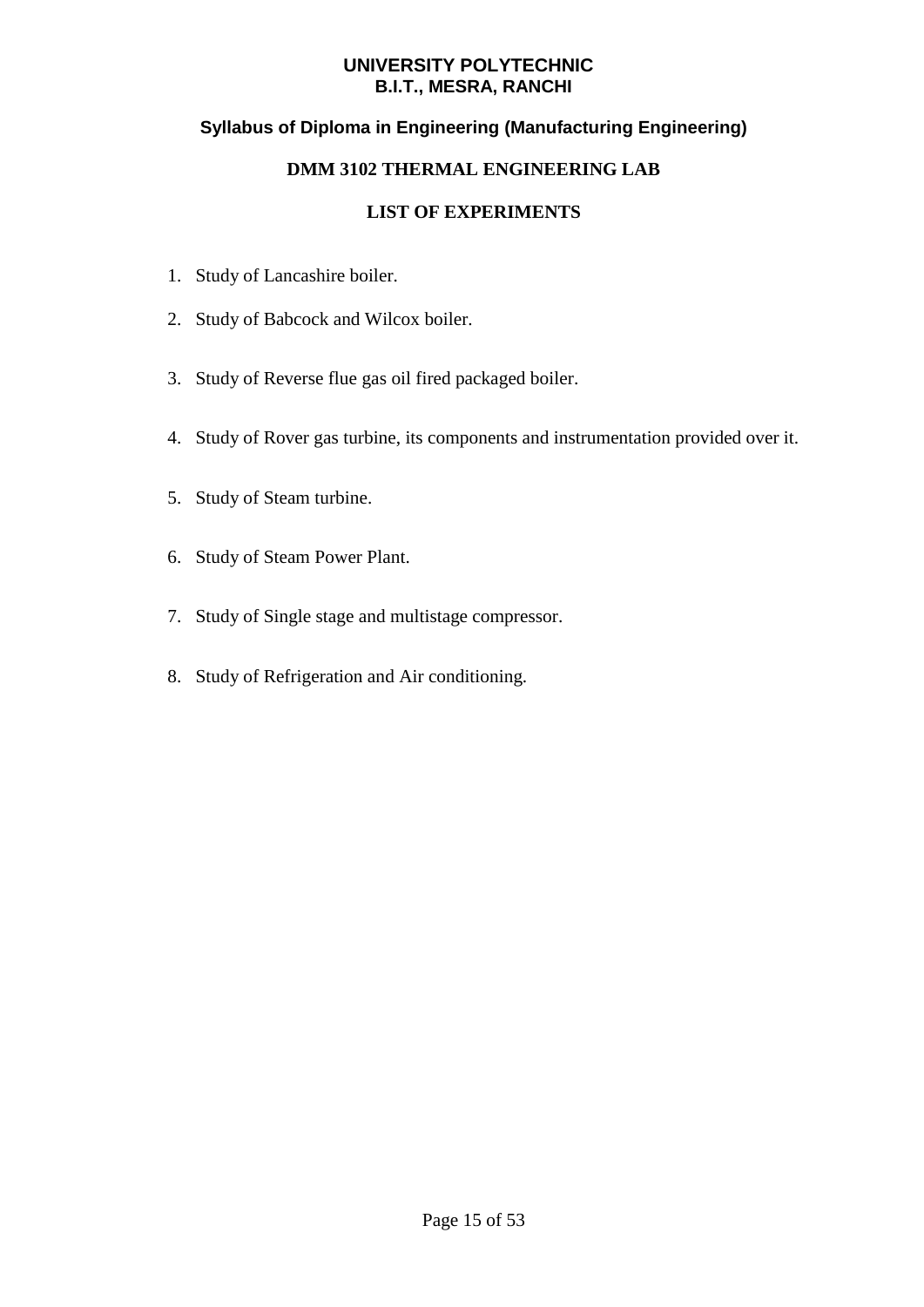# **Syllabus of Diploma in Engineering (Manufacturing Engineering)**

### **DHU 3002 PROFESSIONAL PRACTICES-II**

### **Module-I:**

**Industrial visit:** Industrial visit be arrange and report of the same should be submitted by the individual student, to form a part of team work. TWO industrial visits be arranged in the following areas/industries:

- i. Manufacturing organisations for observing various manufacturing processes.
- ii. Material testing laboratories in industries or reputed organizations
- iii. Auto workshop/Garage

### **Module-II:**

**Lectures by professional /Industrial expert be organised from any one of the following areas:**

- i. Use of plastics in automobiles
- ii. Non-ferrous metals and alloys for engineering applications
- iii. Industrial hygiene
- iv. Composite materials
- v. Heat treatment processes
- vi. Ceramics
- vii. Safety engineering and waste elimination

### **Module-III:**

### **Individual assignments:**

Any two from the following lists;

- i. Process sequence of any two machine operations
- ii. Write material specification of any two composite jobs
- iii. Collections of different plastic material or cutting tools with properties, applications and specifications
- iv. List the various properties and applications of following materials
	- **a)** Ceramics, b) Thermoplastic plastics, c) thermo setting plastics and d) rubbers.

### **Module-IV:**

### **Conduct any one of the following activities through active participation of the students and write report:**

- i. Survey for local social problems such as malnutrition, unemployment, cleanliness, illiteracy
- ii. Conduct aptitude, general knowledge test, IQ test.

### **Module-V:**

### **Seminar:**

.

Seminar on any advanced technical topic to be presented by individual student in a batch of 5.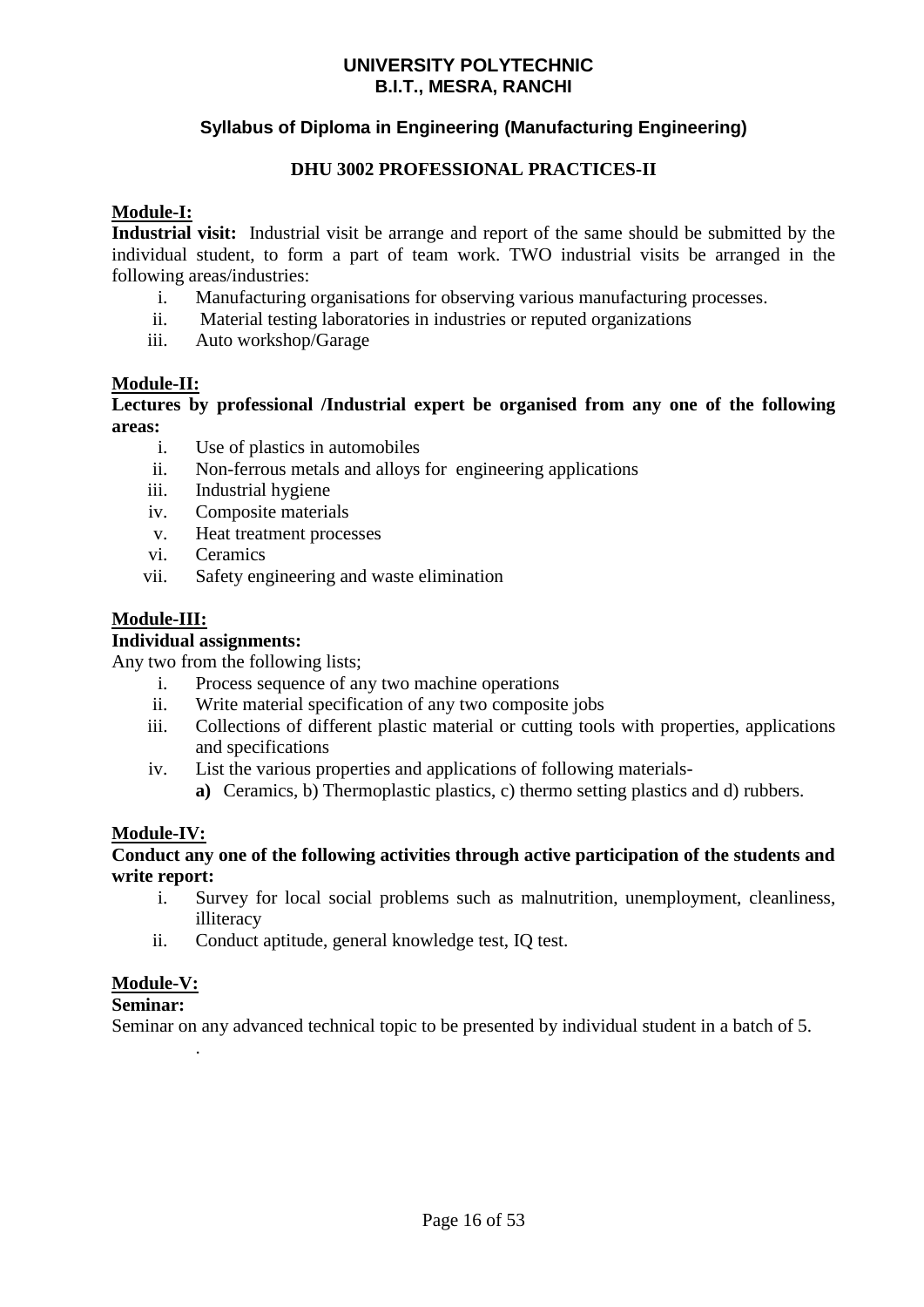**Syllabus of Diploma in Engineering (Manufacturing Engineering)**

# **SYLLABUS**

# **SEMESTER-IV**

# **Diploma in Manufacturing Engineering (wef 2018 batch)**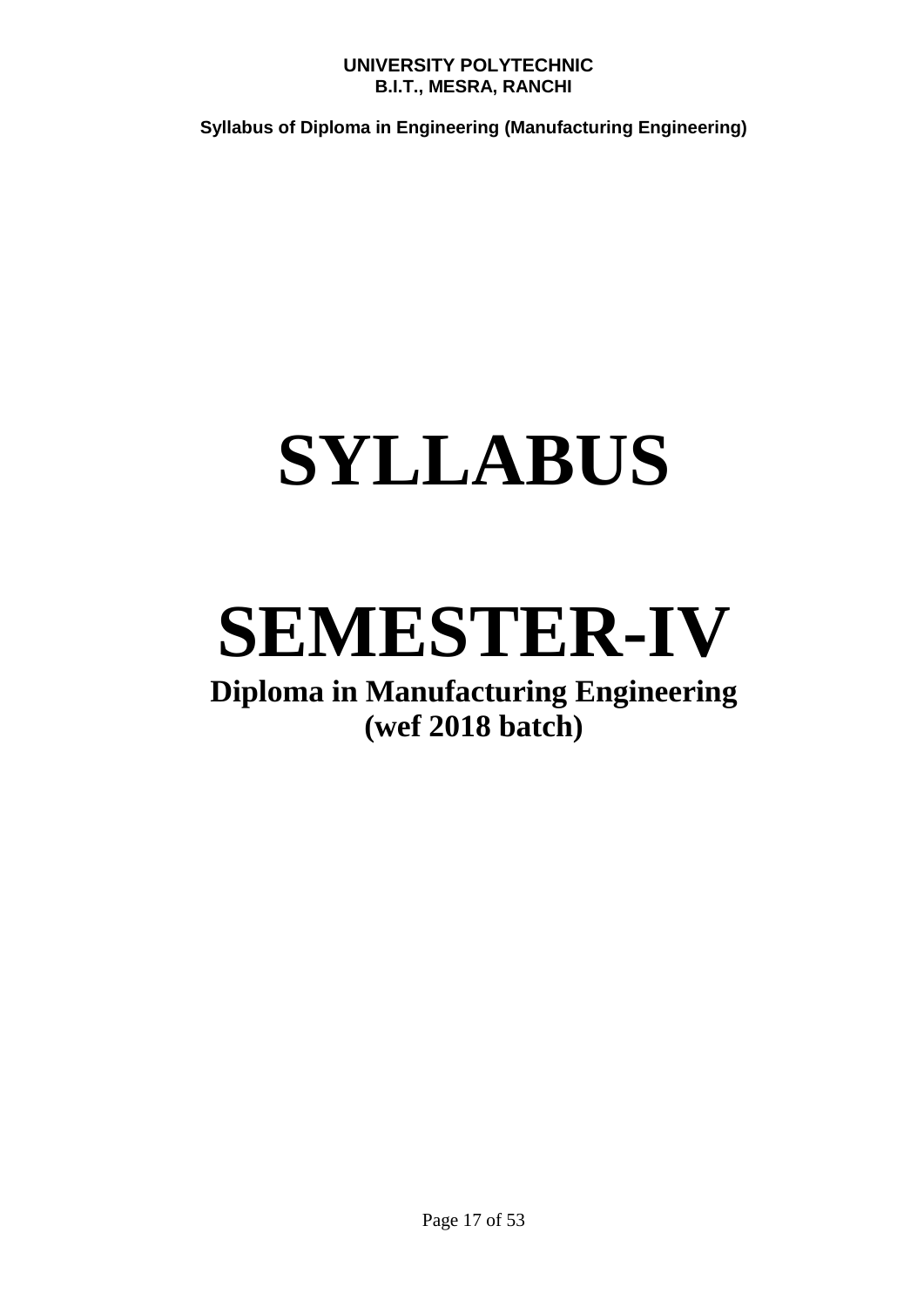# **Syllabus of Diploma in Engineering (Manufacturing Engineering)**

# **Course Structure Diploma in Manufacturing Engineering**

# **Fourth Semester**

| <b>Subject Code</b> | <b>Subject</b>                      | <b>Theory</b>  | <b>Tutorial</b> | Lab.      | <b>Credit</b>               |
|---------------------|-------------------------------------|----------------|-----------------|-----------|-----------------------------|
| <b>DMM 4007</b>     | <b>Strength of Materials</b>        | 3              |                 | 0         | 4                           |
| <b>DME</b> 4105     | Theory of Machine                   | 3              | 0               | 0         | 3                           |
| <b>DME 4007</b>     | <b>Manufacturing Process-II</b>     | 3              | $\Omega$        | 0         | 3                           |
| <b>DMM 4103</b>     | <b>Fluid Mechanics and Machines</b> | 3              | $\Omega$        | 0         | 3                           |
| <b>DAC</b> 4001     | <b>Environmental Science</b>        | $\overline{2}$ | 0               | 0         | $\overline{2}$              |
| <b>DCS 4011</b>     | <b>Computer Programming</b>         | 3              | $\Omega$        | 0         | 3                           |
| <b>DMM 4008</b>     | Strength of Materials Lab.          | $\Omega$       |                 | 2         | $\mathfrak{D}$              |
| <b>DME 4102</b>     | Manufacturing Process Lab.-II       | $\Omega$       | $\Omega$        | 2         |                             |
| <b>DMM 4104</b>     | Fluid Mechanics and Machinery Lab.  | $\Omega$       | $\theta$        | 2         |                             |
| <b>DCS</b> 4012     | Computer Programming Lab.           | 0              |                 | 2         | $\mathcal{D}_{\mathcal{A}}$ |
| <b>DHU 4002</b>     | <b>Professional Practices-III</b>   | $\Omega$       | $\theta$        | 2         |                             |
|                     | Periods per week                    | 17             | 3               | <b>10</b> |                             |
|                     | <b>Total credits</b>                |                |                 |           | 25                          |
|                     | <b>Total Periods per week</b>       |                |                 |           | 30                          |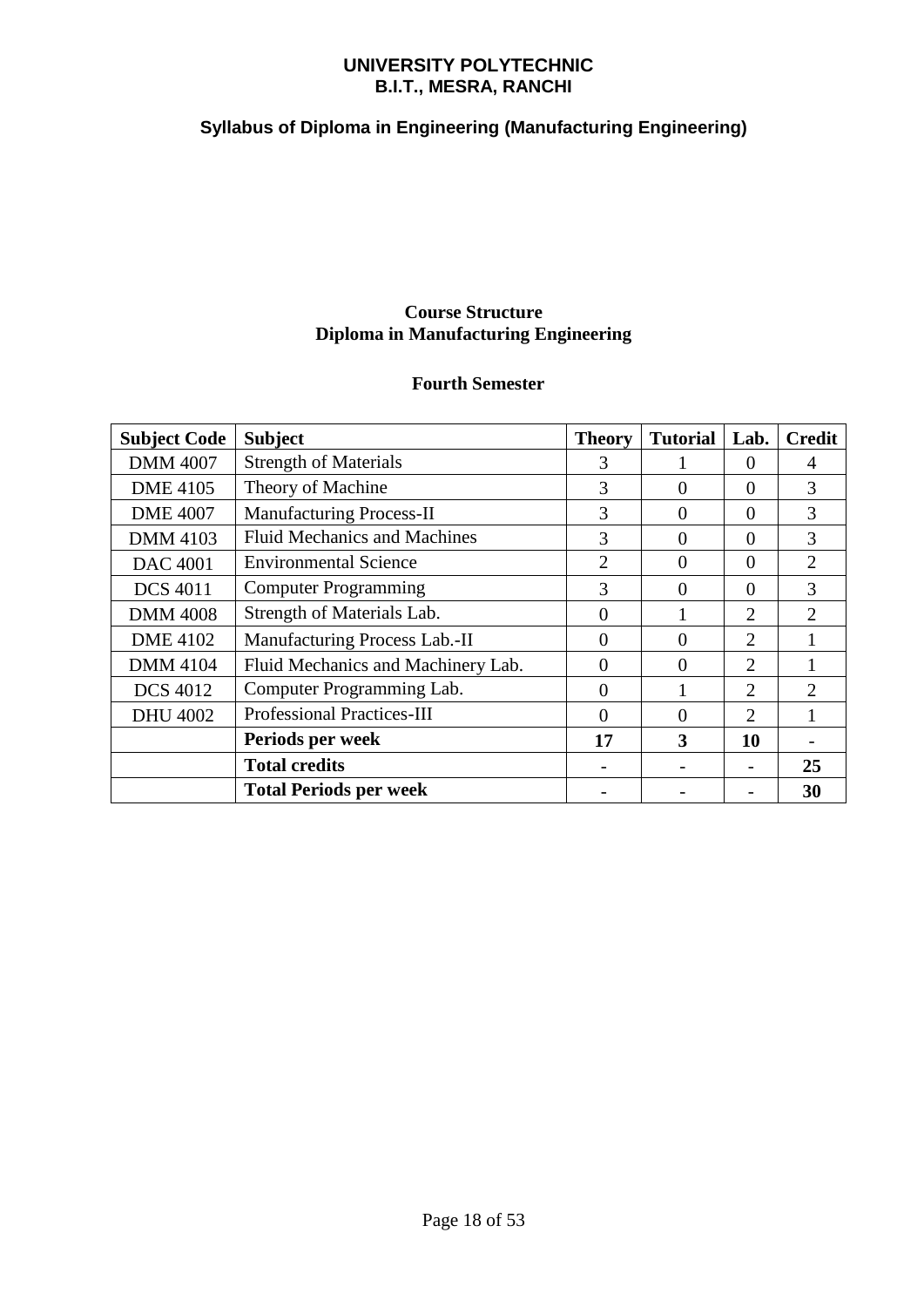# **Syllabus of Diploma in Engineering (Manufacturing Engineering)**

### **DMM 4007 STRENGTH OF MATERIALS**

### **OBJECTIVE:** The Student should be able to

- 1. Understand the fundamentals of solid mechanics.
- 2. Acquire elementary knowledge of stresses, strains & material properties.
- 3. Understand & analyse the basic principles involved in the behaviour of machine parts under load in the context of designing it.
- 4. Understand & analyse the mechanical properties of the various materials.

### **Module –I:**

**Basic Concepts:** Definition, elastic & plastic properties of material, stress & strain diagram for ductile & brittle materials, introductory remarks on fatigue, creep & fracture .Simple stresses and strains: Stress & strain, Simple stress and strain in composite sections, Thermal stresses, relation between elastic constants.

### **Module –II:**

**Principal Planes and Stresses:** Principal stresses and principal planes, Mohr's circle for biaxial stresses.

### **Module –III:**

**Bending Moment and shearing forces :** Types of beams, types of support, shear force and bending moment diagram for simply supported, and cantilever subjected to point and uniformly distributed loads, relation between intensity of loading shear force and bending moment.

### **Module-IV:**

**Bending, slope and deflection of beams:** Definitions, theory of simple bending, relation between slope and deflection calculations for cantilever & simply supported beams.

### **Module –V:**

**Torsion & Vibration:** Concept of Pure Torsion, Torsion equation for solid and hollow circular shaft**s**, power Transmitted and stiffness of shaft. Assumptions in theory of pure Torsion, Comparison between Solid and Hollow Shafts, Theory of Failure for Brittle and Ductile material. Types of vibrations, free vibrations.

### **Text Books :**

- 1. Strength of materials Ryder
- 2. Strength of materials Sadhu Singh
- 3. Strength of materials Rajput

### **Reference Books:**

4. Strength of materials – Bansal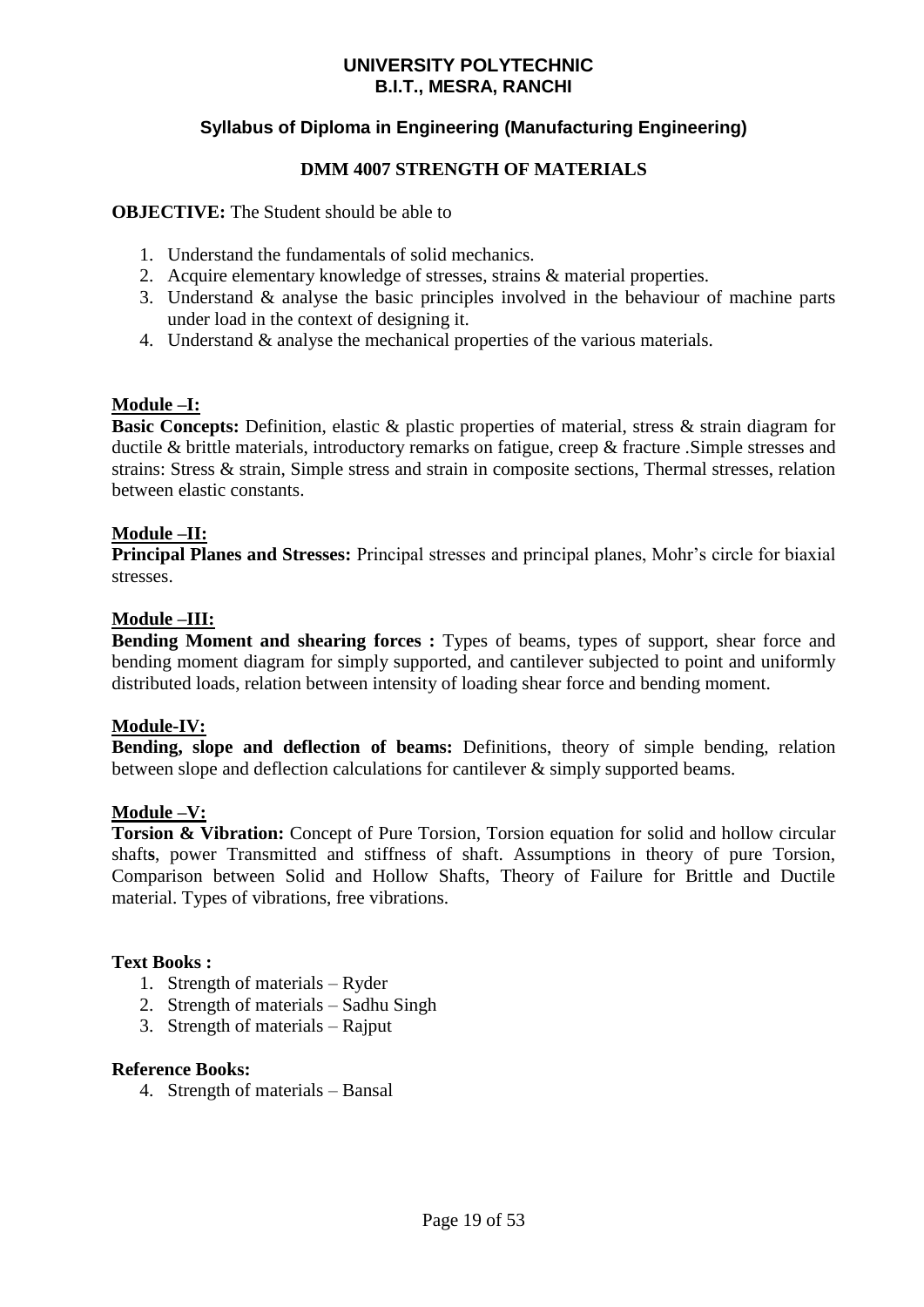# **Syllabus of Diploma in Engineering (Manufacturing Engineering)**

### **DME 4105 THEORY OF MACHINES**

### **OBJECTIVE:** The Student should be able to

- 1. To focus on understanding the concept of machines, mechanisms and their elements. Also study kinematics aspects of various links in mechanisms. To form foundation for kinematics synthesis, analysis and design of mechanism.
- 2. To know different machine elements and mechanisms.
- 3. Understand Kinematics and dynamics of different machines and mechanisms.
- 4. Select Suitable drives and mechanisms for a particular application,
- 5. Appreciate concept of balancing.
- 6. Develop ability to come up with innovative ideas.

### **Module-I**:

**Mechanisms**: Kinematic concept of Link, Kinematic chain, Mechanism, degree of freedom, Inversions of four bar mechanism, single slider crank mechanism and double slider crank mechanisms.

### **Module-II**:

**Motion Analysis**: Types of motion: Kinematic and Dynamic quantities; Vector diagrams, Velocity and acceleration diagram of plane mechanism.

### **Module-III**:

**Flywheel & Belt:** Concept, function and application of flywheel with the help of Turning Moment diagram; Fluctuation of energy and speed. Types of belt, ration of tension in belt, Centrifugal tension in belt & Power transmission

### **Module-IV:**

**Gears:** Fundamental laws of gearing: classification and basic terminology, involute tooth profile and its kinematic consideration, spur gears, other types of gears, standards in tooth forms. Gear trains: Simple and, compound gear trains.

### **Module-V:**

**CAM & Balancing**: Balancing of Rotating masses by a single mass in same plane, Balancing of a single rotating mass by two masses rotating in different planes, Balancing of several masses rotating in same plane. Various types of cams, Displacement, velocity and acceleration of followers, Graphical determination of CAM profiles with simple followers.

### **Text Book:**

1. Theory of Machine by R.S. Khurmi.

### **Reference Books:**

- 1. Theory of Machines and Mechanism by Ghosh and Malik
- 2. Mechanism and Machine Theory by J.S. Rao and R.V. Dukkibati
- 3. Theory of Machine by S.S. Rattan, Tata McGrow Hill.
- 4. Theory of Machine by Thomas Beven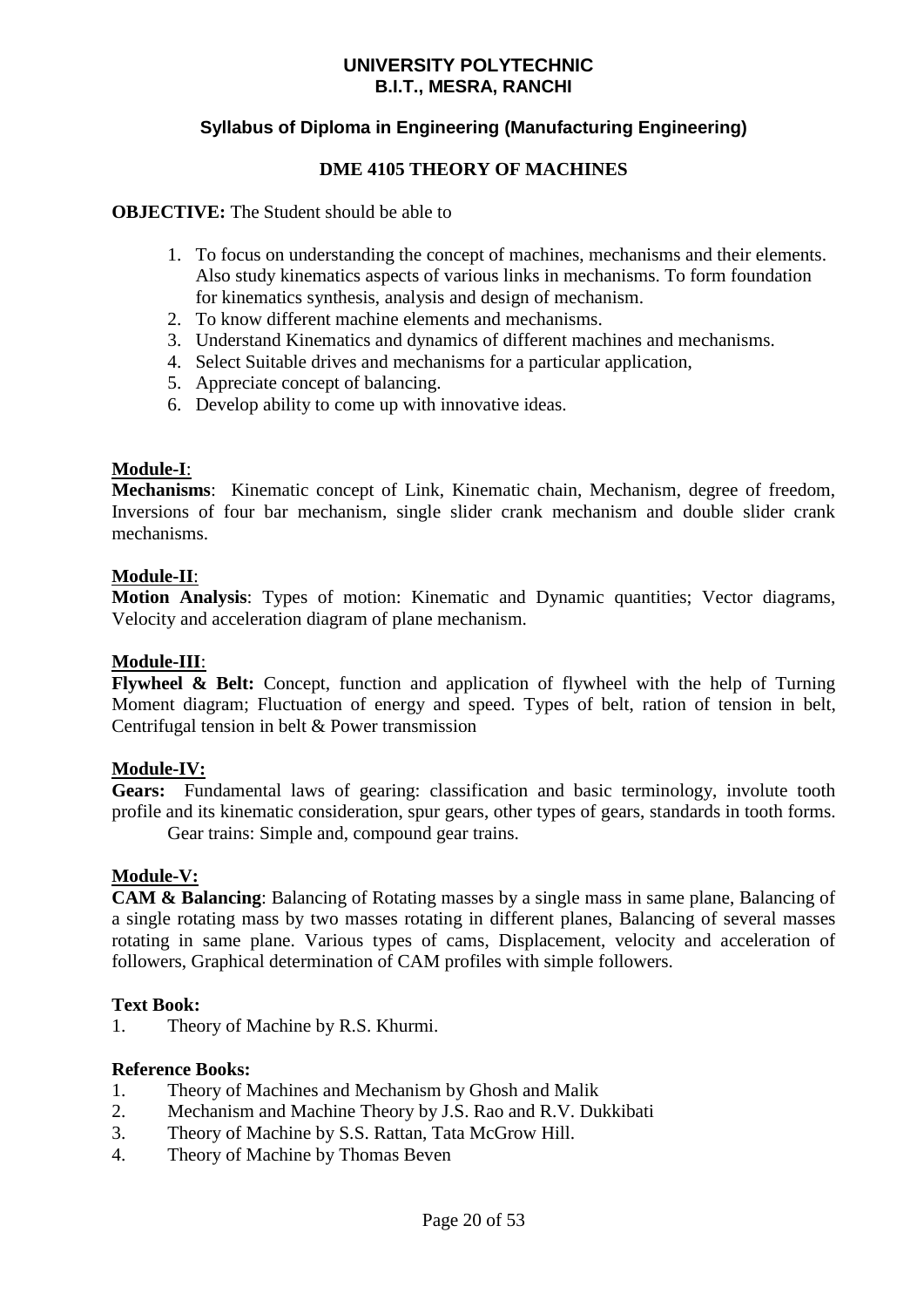# **Syllabus of Diploma in Engineering (Manufacturing Engineering)**

### **DME 4007 MANUFACTURING PROCESS – II**

### **OBJECTIVE:** The Student should be able to

- 1. Know different traditional machining processes.
- 2. Understanding the working of different machines.
- 3. Work as maintenance engineer
- 4. Produce jobs as per given requirements by selecting specific machining process.
- 5. Adopt safety practices while working on various machines.

### **Module –I:**

### **Introduction and classification of machine tool:**

Basic concept of machining, different type of tool material, Cutting fluid (Classification and purpose), Types of chip, Orthogonal and Oblique cutting. Lathe Machine: Type of Lathe machine, Specification of lathe machine, Type of accessories and attachment used, Types of operation which can be performed, Work holding methods, different method of cantering the job, taper turning methods, principle of thread cutting operation. Concept of semiautomatic, automatic and CNC lathe, difference between Capstan and Turret lathe.

## **Module –II:**

**Shaper, Slotter and Planer:** Difference between shaper, slotter and planer machine, Classification and specification of shaper, slotter and planer machine. Quick return mechanism, Type of operation performed, type of work holding and tool holding mechanism.

### **Module –III:**

**Drilling, Rimming and Boring:** Classification and specification of drilling, rimming and boring machine, different type of work holding mechanism, Type of operation performed, drilling, boring and rimming tool.

### **Module –IV:**

**Milling Machine:** Classification and specification of milling machine, up milling and down milling, types of milling cutter, different type of work holding and tool holding methods, Different type of milling operation.

### **Module –V:**

**Grinding Machine:** Classification and specification of grinding machine, specification of grinding wheel, lapping, honing, super finishing, polishing, buffing, operation.

### **Text Books**:

1. Hajra Choudhary SK, Bose HK and Hajra Choudhary AK "Elements of Workshop Technology, Vol II" ,12 th Edition , Media Promoters and Publishers Pvt.Ltd.

- 2. Workshop Practice II Hajara Choudhary.
- 3. Workshop practice Chap man and Hall

### **Reference Books:**

1.Khanna, O.P and Lal,M, "A Text book of Production Technology, Vol II" Dhanpat Rai Publications Pvt Ltd.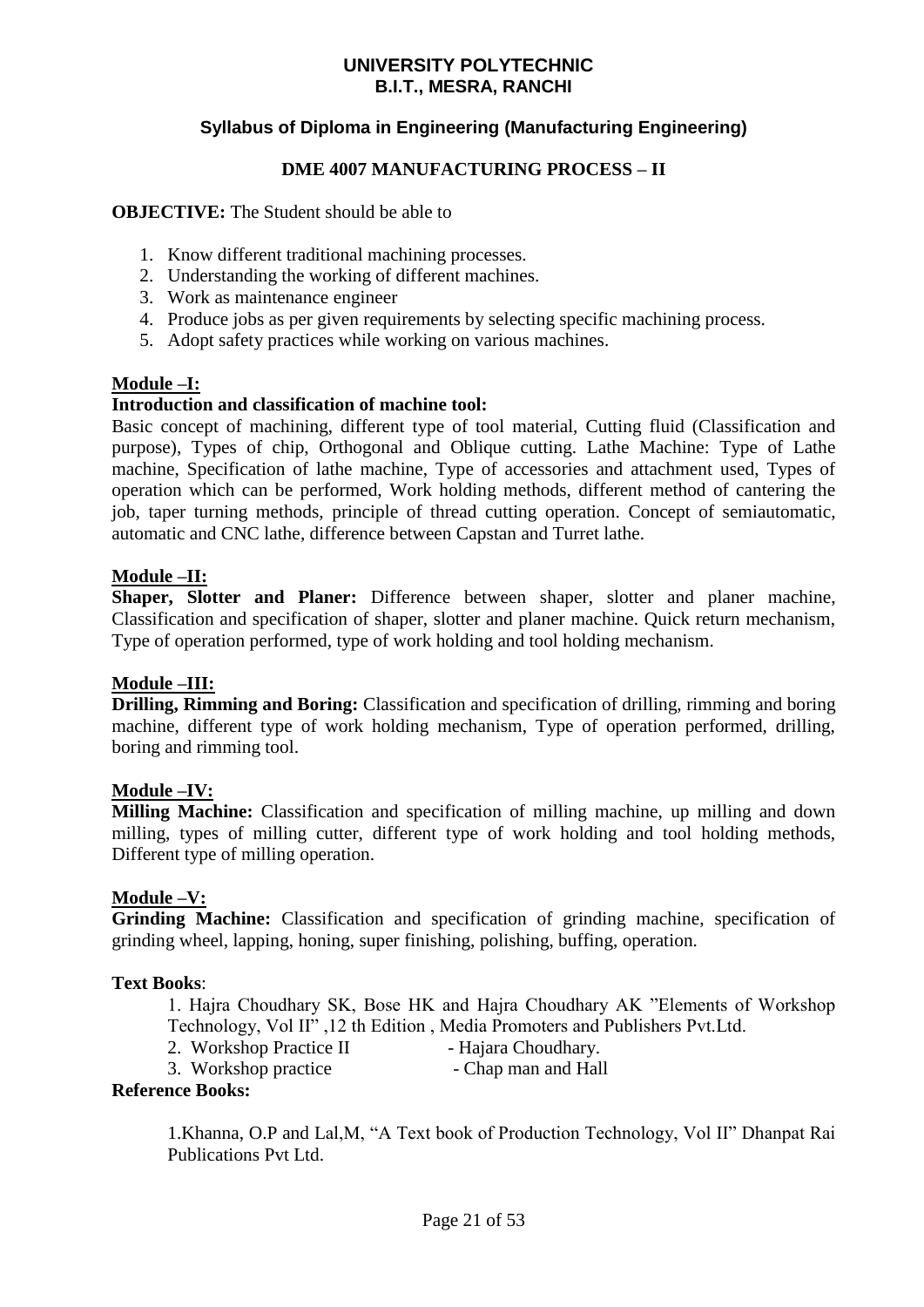# **Syllabus of Diploma in Engineering (Manufacturing Engineering)**

### **DMM 4103 FLUID MECHANICS AND MACHINES**

### **OBJECTIVE:** The Student should be able to

- 1. Measure various properties such as pressure, velocity, flow rate using various instruments.
- 2. Calculate different parameters such as co-efficient of friction, power, efficiency etc. of various Systems
- 3. Describe the construction and working of turbines and pumps.
- 4. Test the performance of turbines and pumps.
- 5. Plot characteristics curves of turbines and pumps.

### **Module-I:**

### **Properties of fluid:**

Density, Specific gravity, Specific Weight, Specific Volume, Dynamic Viscosity, Kinematic Viscosity, Surface tension, Capillarity, Vapour Pressure, Compressibility, , laws of viscosity, Hydrostatic and Pascal's law.

### **Module-II:**

### **Fluid Pressure & Pressure Measurement:**

Fluid pressure, Pressure head, Pressure intensity, Concept of absolute vacuum, gauge pressure, atmospheric Pressure, absolute pressure, Simple and differential manometers, Bourdon pressure, gauge. Concept of total pressure on immersed bodies, centre of pressure, Buoyancy, centre of Buoyancy, Metacentre and metacentric Height, conditions of Equilibrium of a Floating and submerged Bodies

### **Module –III:**

### **Fluid Flow and Measurement:**

Types of fluid flows, Continuity equation, Bernoulli's theorem, Venturimeter – Construction, principle of working, Coefficient of discharge, Derivation for discharge through venturimeter, Orifice meter – Construction, Principle of working, hydraulic coefficients, Derivation for discharge through Orifice meter Pitot tube – Construction, Principle of Working.

### **Module –IV:**

### **Hydraulic Turbines:**

Impact of jet on fixed vertical, moving vertical flat plates, Impact of jet on curved vanes with special reference to turbines & pumps, Classification of hydraulic turbines, Selection of turbine on the basis of head and discharge available Construction and working principle of Pelton wheel, Francis and Kaplan turbine. Draft tubes- types and construction, Concept of cavitation in turbines Calculation of Work done, Power, efficiency of turbine.

### **Module –V:**

### **Hydraulics pump and Hydraulic Devices:**

Construction, working principle and applications of single and double acting reciprocating pumps. Concept of Slip, Negative slip, Cavitation and separation, Use of air Vessel, Construction, principle of working and applications of centrifugal Pump, Types of casings and impellers. Concept of multistage Priming and its methods, Cavitation, Manometric head, Work done, Monomeric efficiency, overall, efficiency, NPSH, Performance, Hydraulic Device :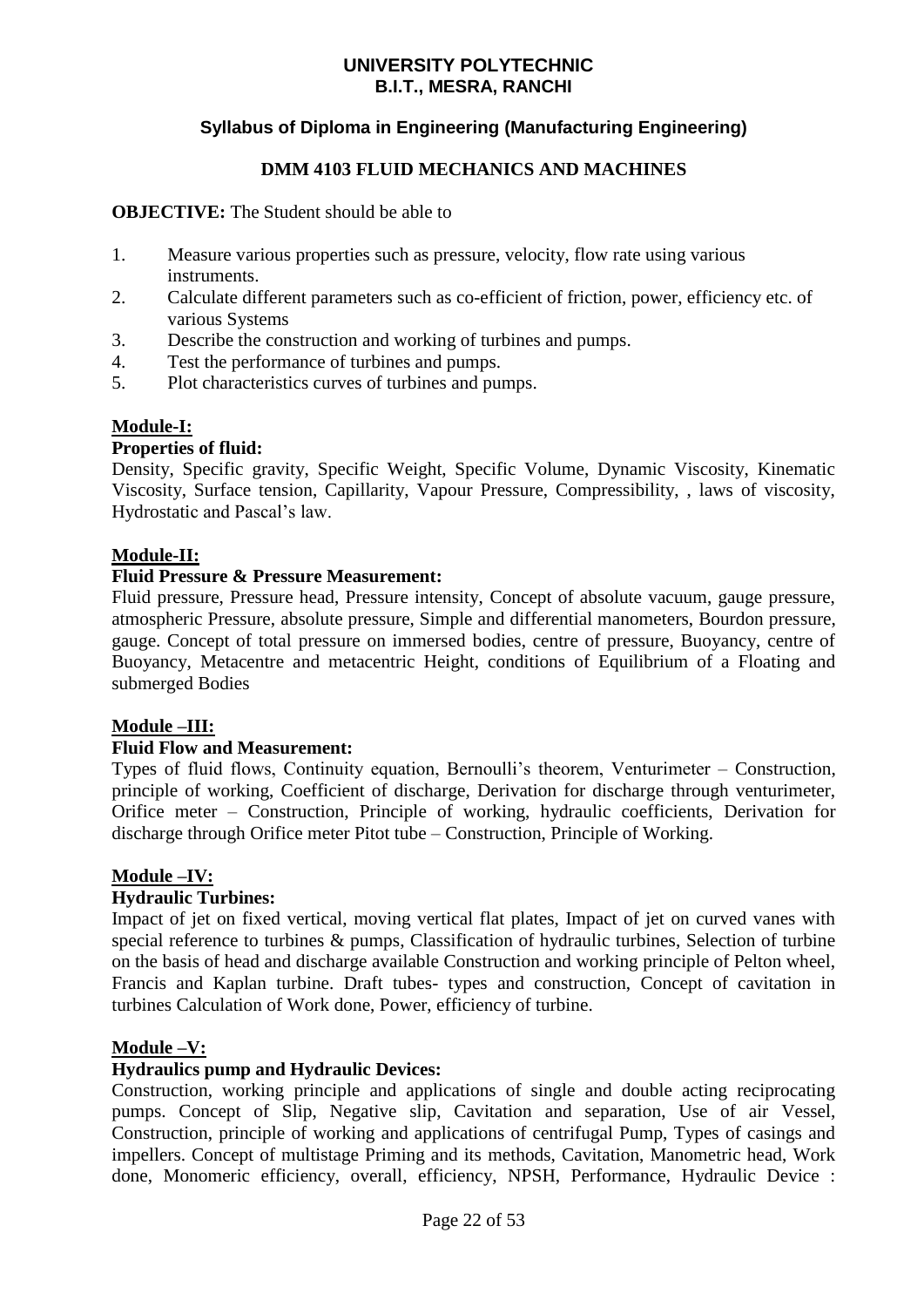# **Syllabus of Diploma in Engineering (Manufacturing Engineering)**

Construction, working and applications of submersible, jet pump, Hydraulic Ram, Hydraulic press, Hydraulic Accumulator, Fluid coupling and Torque converter.

### **Text Books:**

- 1. R.K.Bansal," Textbook of Fluid Mechanics and Hydraulic Machines", Laxmi Publication.
- 2. Kothandaraman, C.P.and Roodramoorthy,R."Basic Fluid Mechanics", New Age **International**

### **Reference Books:**

 1. Robert, W.Fox and Allan, T.McDonald. "Introduction to Fluid Mechanics", John Willey and Sons.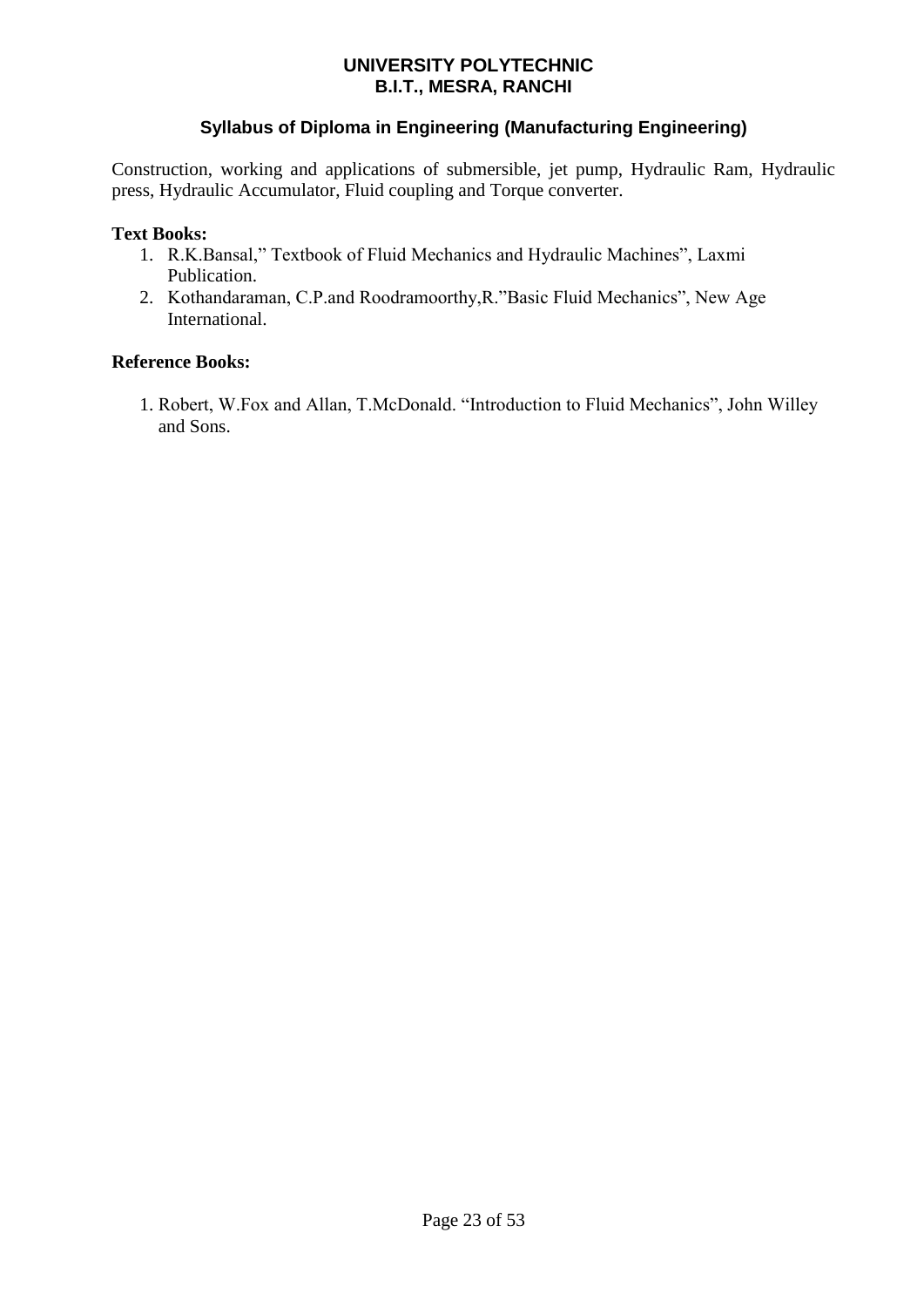# **Syllabus of Diploma in Engineering (Manufacturing Engineering)**

# **DAC 4001 ENVIRONMENTAL SCIENCE**

# **OBJECTIVE**

The main aim of Environmental Science is to make the students acquainted with various types of pollution hazards, which are becoming more critical every day and also acquire the knowledge to participate in solving environmental problems for green earth.

Students will be able to understand:

- 1. Importance of Environmental Science as well as biogeochemical cycles and food chain
- 2. Composition and function of various segments of environment
- 3. Water pollution, various pollutants, their toxic effects and water treatment process
- 4. Classification, toxic effects and sources of air pollutants and their control measures
- 5. Brief introduction to Noise Pollution, Soil Pollution and radiation pollution

# **Module I Multidisciplinary nature of Environmental Science & Ecology:**

Definition & importance of Environmental Science. Ecosystem, basic structure of an ecosystem (abiotic and biotic components), nutrient and biogeochemical cycles (carbon cycle, nitrogen cycle, and hydrological cycle), food chain, food web.

# **Module II Segments of environment:**

Atmosphere, hydrosphere, lithosphere, soil profile and composition of soil, biosphere.

### **Module III Water Pollution & Waste water treatment:**

Water resources, sources of water pollution, various pollutants, their toxic effect, potability of water, rain water harvesting, primary and secondary waste water treatment (Trickling filter & Activated sludge process.

### **Module IV Air Pollution:**

Classification of air pollutants, toxic effects, sources and their control measures like ESP, catalytic converter and bag house filter.

### **Module V Noise & Soil Pollution:**

A brief introduction to Noise Pollution, Soil Pollution and radiation pollution.

### **Text books:**

- 1. Environmental Chemistry A. K. Dey
- 2. A basic course in Environmental studies Deswal & Deswal

### **Reference books:**

- 1. Environmental pollution B. K. Sharma
- 2. Environmental pollution and control C. S. Rao
- 3. Essentials of ecology & environmental Sciences S.V.S. Rana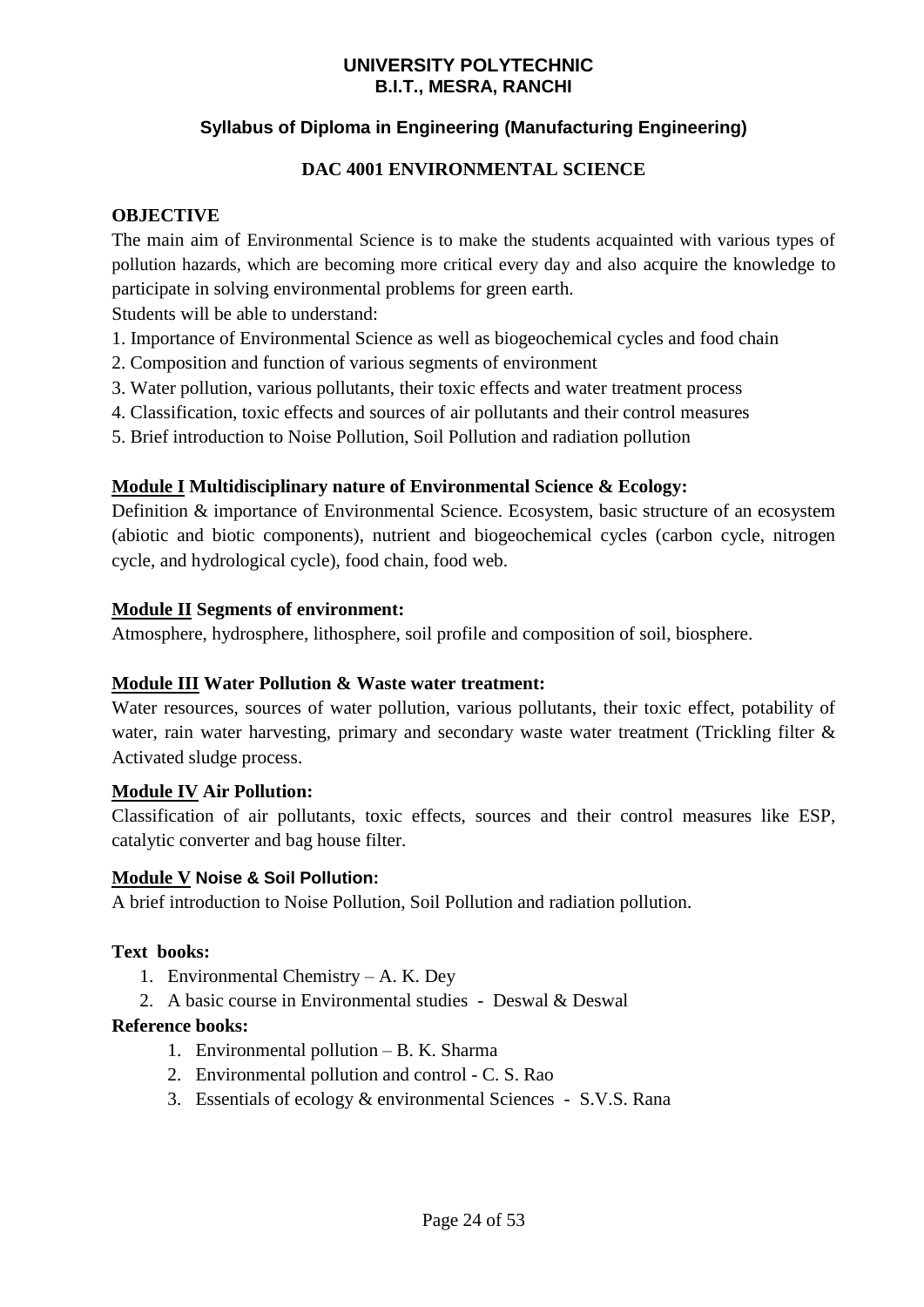# **Syllabus of Diploma in Engineering (Manufacturing Engineering)**

### **DCS 4011 COMPUTER PROGRAMMING**

### **OBJECTIVE**

- 1. To understand basic programming concepts and write simple programs.
- 2. To use operators and library functions for writing arithmetic expressions.
- 3. To apply programming logic and develop problem solving approach.
- 4. To use arrays for developing more efficient logic.
- 5. To apply function oriented approach in program design.

### **Module-I:**

### **Programming techniques and overview of c language:**

Algorithm and Programming Development, Steps in development of a program. Flow charts, Algorithm development, Program Debugging, Program Structure. Formatted input, formatted output., assignment statements, Constants, variables and data types.

### **Module-II:**

### **Operators and Expressions:**

Arithmetic, Relational, Increment, increment, Assignment, logical and Conditional Operators, Operator precedence and associativity, type casting, size of () operator, Math functions sqrt ()),  $pow()$ ,  $sin()$ ,  $cos()$  and  $tan()$ .

### **Module-III:**

### **Decision making and branching:**

if statement (if, if-else, else-if ladder, nested if-else), Switch case statement, break statement, goto.

### **Decision making and looping:**

while, do, do-while statements for loop, continue statement

### **Module-IV:**

### **Arrays and Strings:**

Declaration and initialization of one dimensional, two dimensional and character arrays, accessing array elements. Declaration and initialization of string variables, string handling functions from standard library (strlen (), strcpy (), strcat (), strcmp ()).

### **Module-V:**

### **Functions:**

Need of functions, scope and lifetime of variables, defining functions, function call (call by value, call by reference), return values, storage classes. Category of function (No argument No return value, No argument with return value, argument with return value), recursion. Pointers:

Understanding pointers, declaring and accessing pointers, Pointers arithmetic, pointers and arrays.

### **Text Books:-**

1. E Balagurusamy, "Programming in ANSI C" Tata McGraw-Hill, New Delhi.

### **Reference Books:**

1. Ashok N. Kamthane, "Programming in C" Pearson Education India, New Delhi.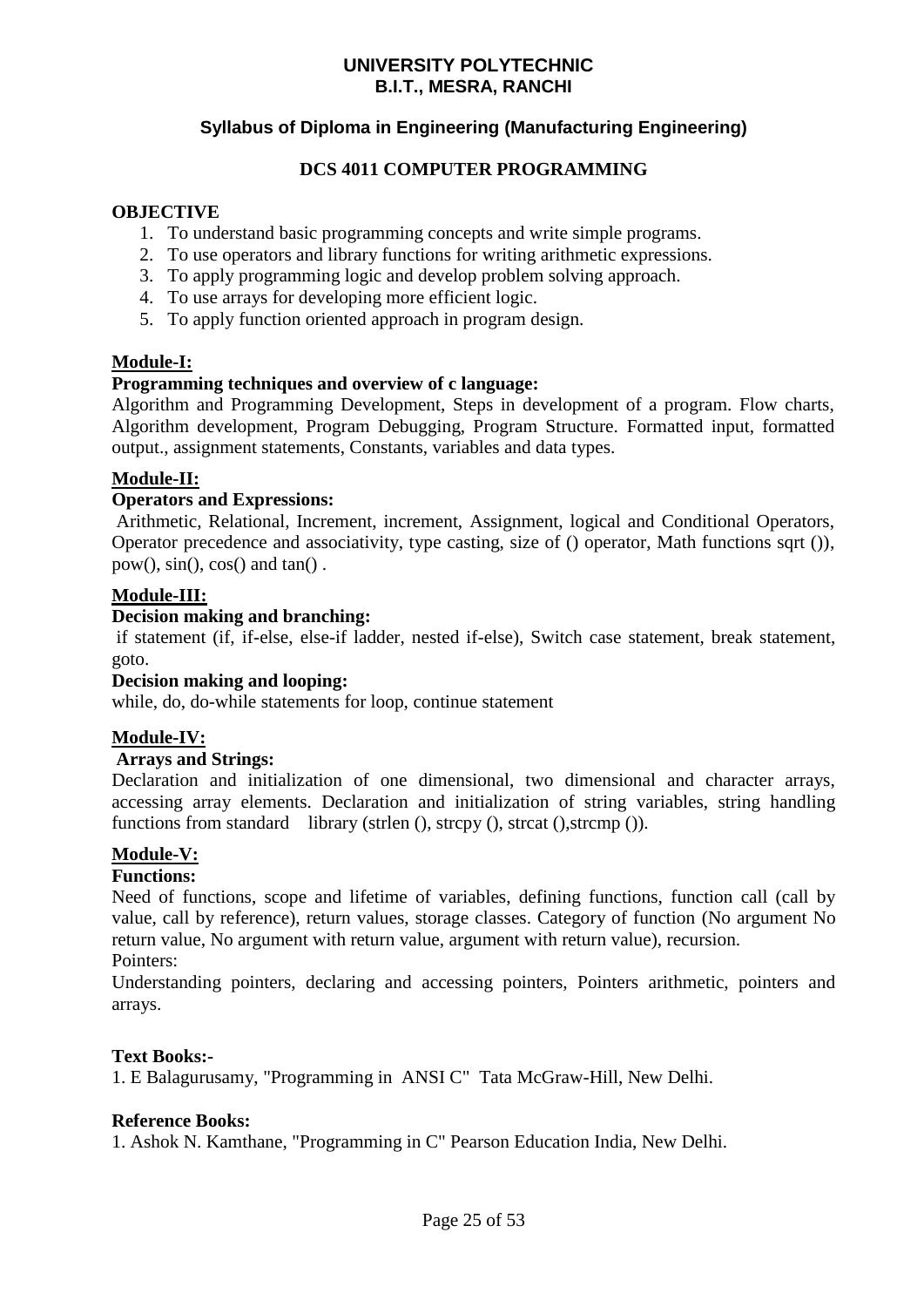# **Syllabus of Diploma in Engineering (Manufacturing Engineering)**

# **DMM 4008 STRENGTH OF MATERIALS LAB**

- 1. Study of Rockwell Hardness Machine.
- 2. Study of Brinell Hardness Machine.
- 3. Study of Tensile Strength of mild steel
- 4. Study of Young Modulus of bending.
- 5. Study of torsion test.
- 6. Study of Universal Testing Machine.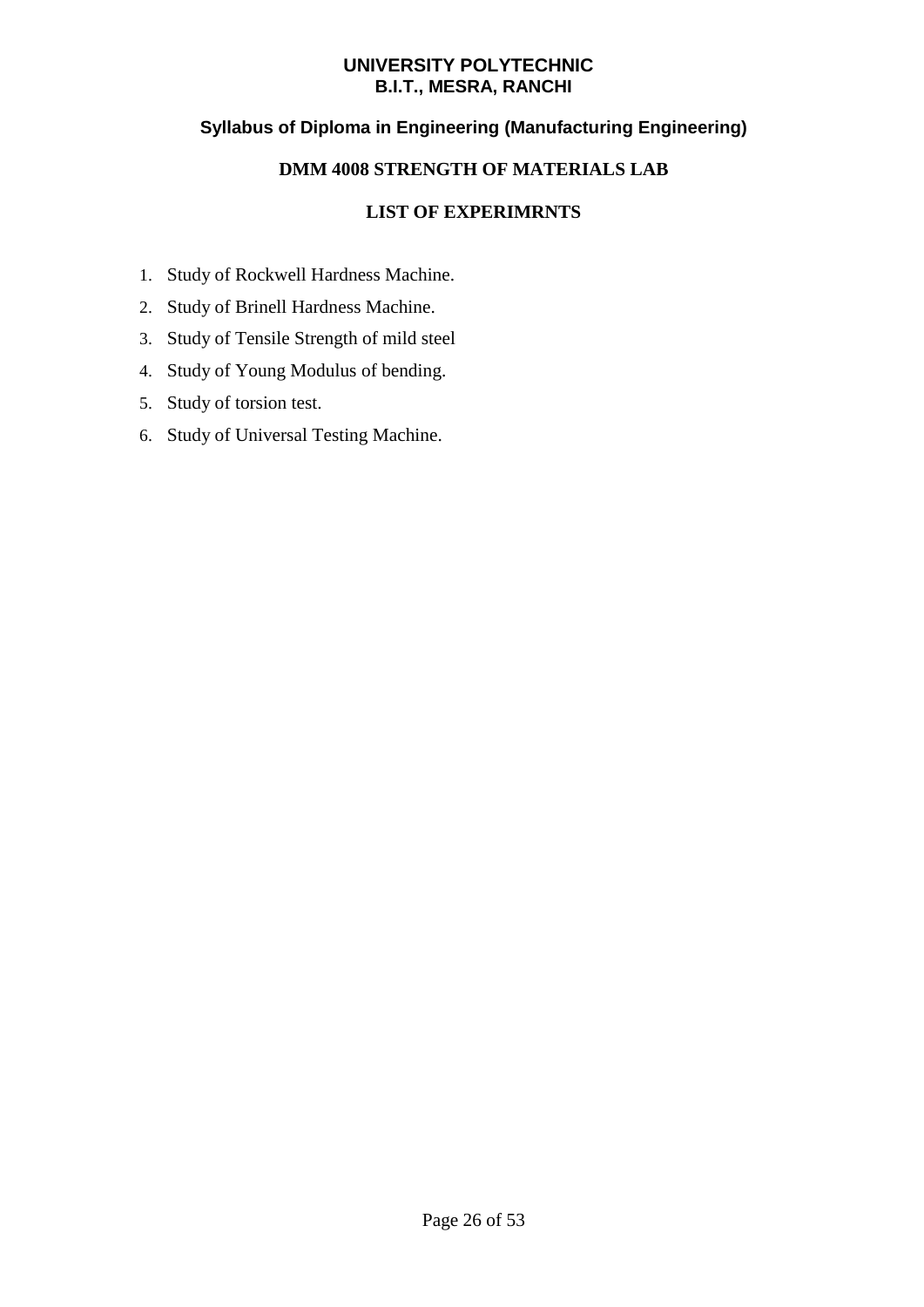# **Syllabus of Diploma in Engineering (Manufacturing Engineering)**

# **DME 4012 MANUFACTURING PROCESS LAB-II**

# **LIST OF EXPERIMENTS**

- 1. Identification and Specification of Lathe machine.
- 2. Do some lathe operations on the given job.
- 3. Identification and Specification of Drilling machine.
- 4. Do some drilling operations on the given job.
- 5. Identification and Specification of Shaper machine.
- 6. Do some shaping operations on the given job.
- 7. Identification and Specification of Milling machine.
- 8. Do some milling operations on the given job.

.

9. To make a job like (nut & bolt) using all the above four machines.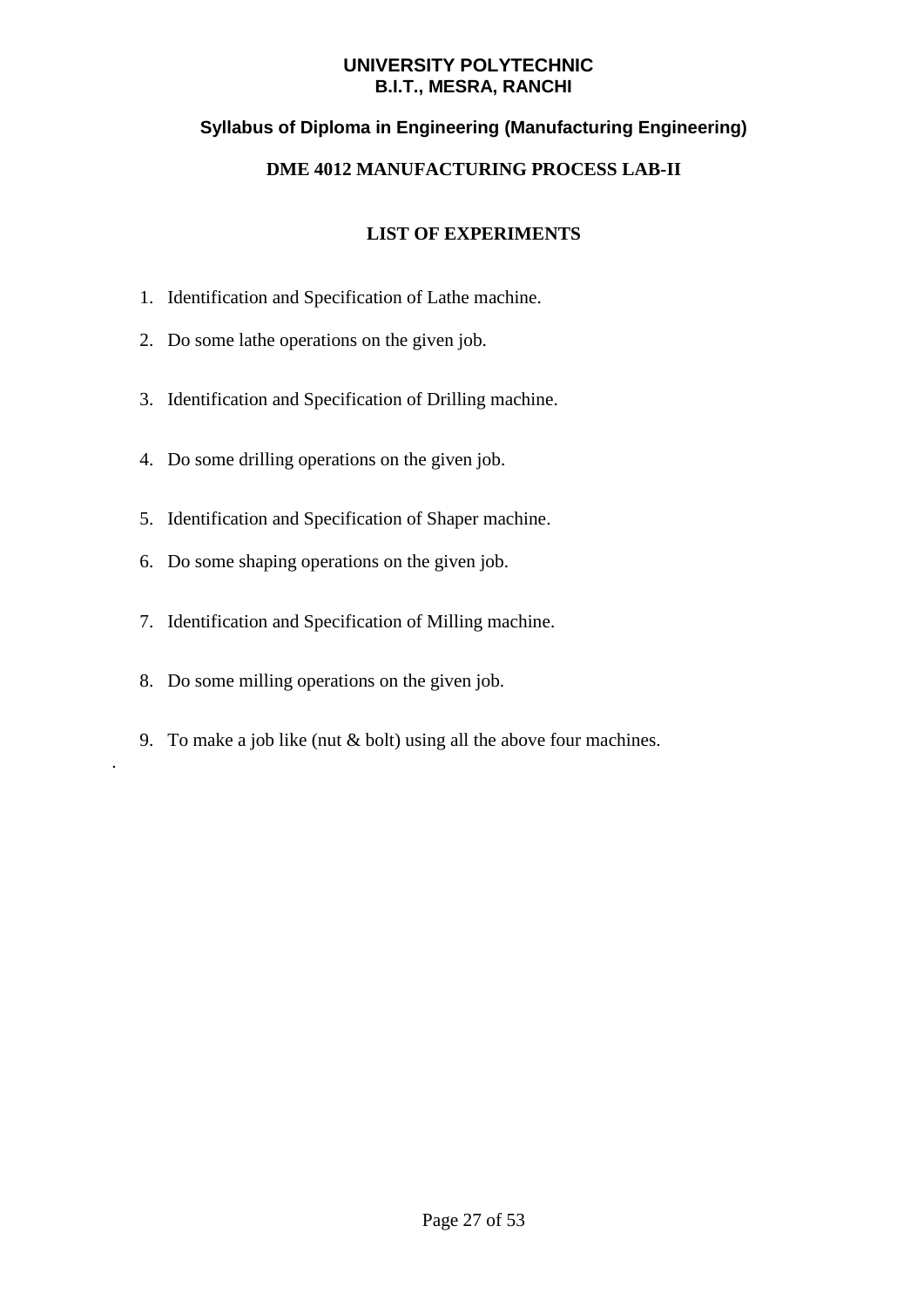# **Syllabus of Diploma in Engineering (Manufacturing Engineering)**

# **DMM 4104 FLUID MECHANICS AND MACHINERY LAB**

- 1. Study of Bernoulli's theorem.
- 2. Study of Impulse Turbine.
- 3. To determine the Co-efficient of discharge of Rotameter.
- 4. Study of Reciprocating Pump.
- 5. Study of Radial flow Reaction Turbine.
- 6. To find the characteristics of Centrifugal Pump at different speed.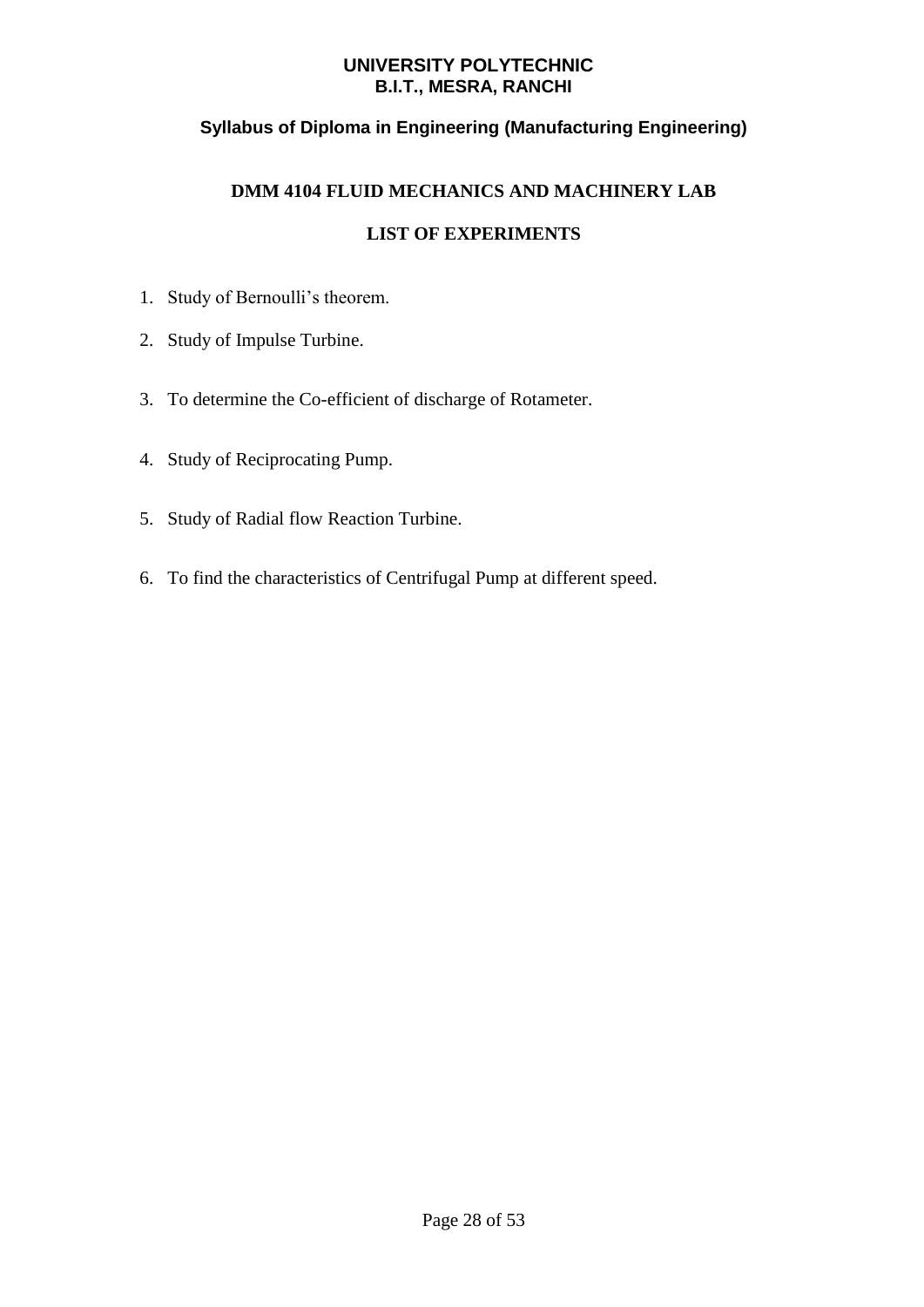# **Syllabus of Diploma in Engineering (Manufacturing Engineering)**

# **DCS 4012 COMPUTER PROGRAMMING LAB**

- 1. Write Programs in C to implement
- 2. Programming Exercise on Executing and Editing a C Program.
- 3. Programming Exercise on defining Variable and assigning values to variables.
- 4. Programming Exercise on arithmetic's and relational operators.
- 5. Programming Exercise on arithmetic expression and their evaluation.
- 6. Programming Exercise on formatting input/output using printf and scanf
- 7. Programming Exercise using if-statement.
- 8. Programming Exercise using if-else statement.
- 9. Programming Exercise on switch statement
- 10. Programming Exercise on do-while statement.
- 11. Programming Exercise on for statement.
- 12. Programming exercise on one-dimensional array and two-dimensional array.
- 13. (i) Programs for putting two strings together (ii) Programs for comparing two strings.
- 14. Simple programs using structures and Union.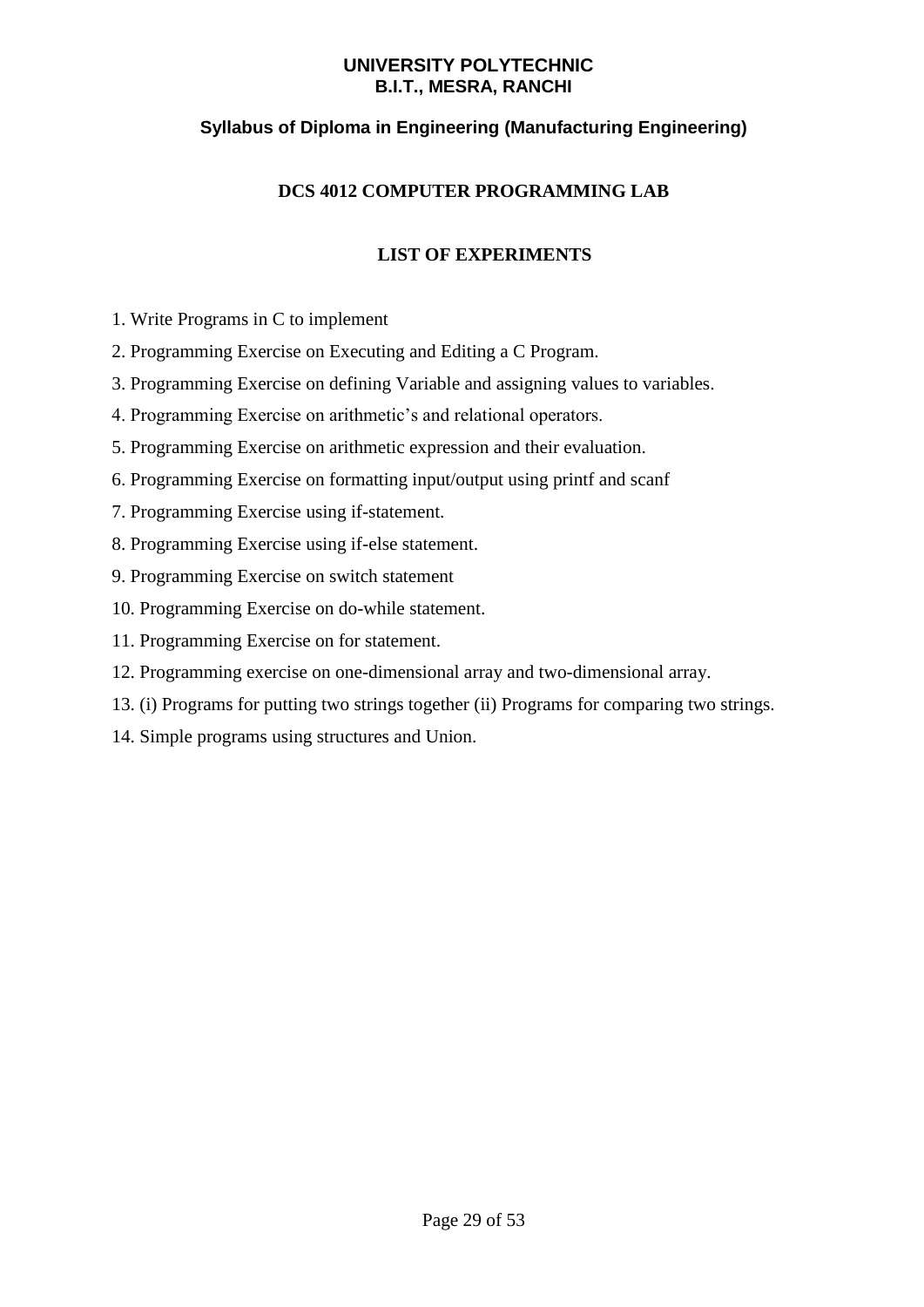# **Syllabus of Diploma in Engineering (Manufacturing Engineering)**

### **DHU 4002 PROFESSIONAL PRACTICES-III**

### **Module-I:**

### **Industrial visit:**

Industrial visit be arranged and report of the same be submitted by the individual student, to form a part of term work. One industrial visit may be arranged in the following areas to observe material handling system, Quality control chart/ production records/ layout system/ hydraulic and pneumatic system/working of boilers and steam engineering applications.

### **Module –II:**

**Lectures by professionals/ industrial expert be organised from any one of the following areas.**

- Use of plastics in automobiles
- Non-ferrous metals and alloys for engineering applications
- Industrial hygiene
- Composite materials
- Heat treatment processes
- Ceramics
- Safety engineering and waste elimination

### **Module –III:**

### **Group-Discussion:**

The students shall discuss in group of six to eight students and write a brief report on the same as a part of term work.

### **Module –IV:**

### **Student Activities:**

The students in a group of 3 or 4 will perform any two of the following activities and write a report as a part of term work.

Activity:

- i. Study any one type of CNC machine centre and prepare on tooling and tool holding devices.
- ii. For a given job write a sequence of operations performed by automated manufacturing system. Draw a block diagram of control system to perform above operations.
- iii. For a drilling or milling operations on a simple machine component, draw a jig or fixtures showing various features like locating clamping tool.
- iv. For a given job involving 3 to 4 operations suggest to prepare a report.

### **Module –V:**

### **Seminar:**

Seminar on any advanced technical topic to be presented by individual student.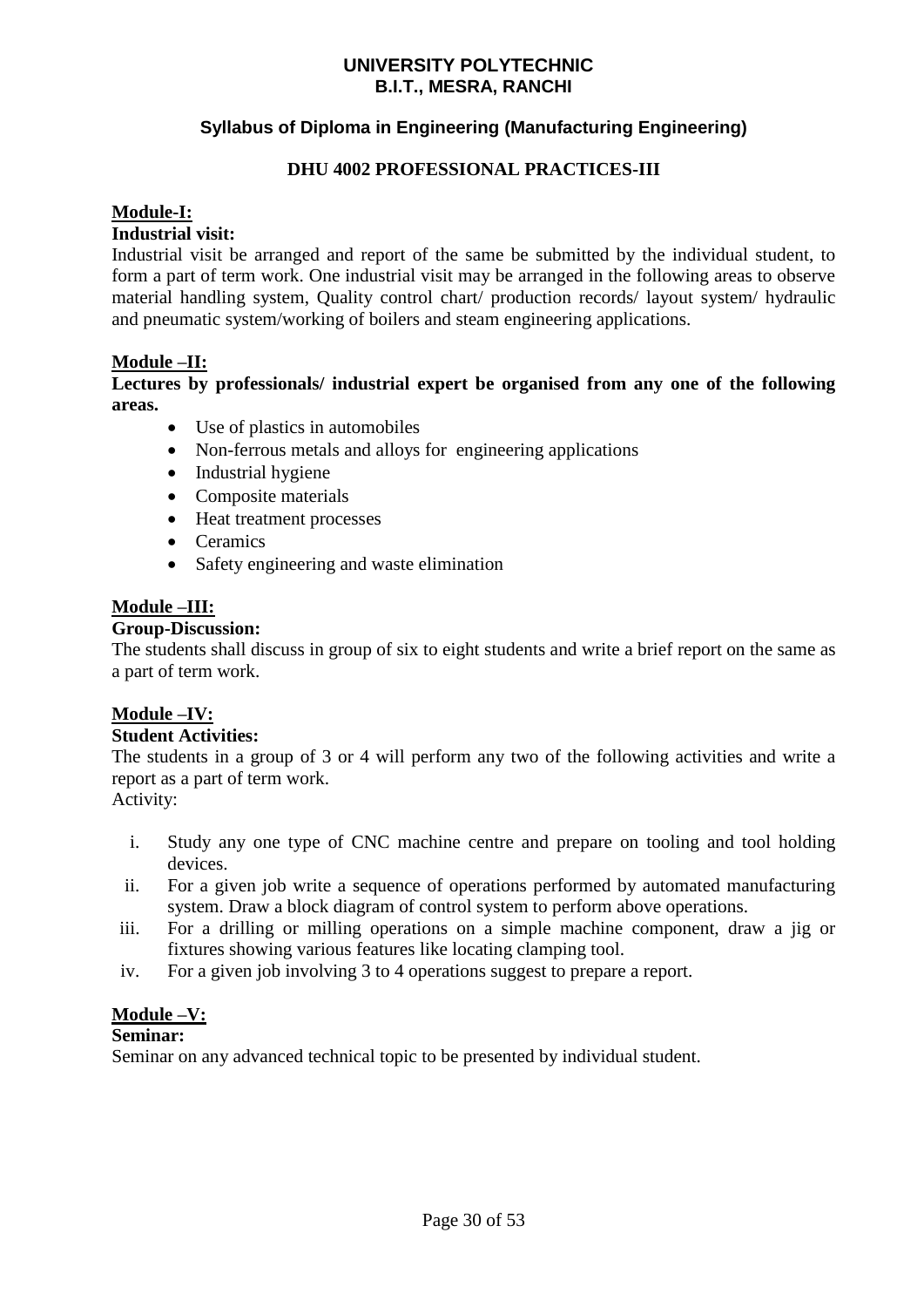**Syllabus of Diploma in Engineering (Manufacturing Engineering)**

# **SYLLABUS**

# **SEMESTER-V**

# **Diploma in Manufacturing Engineering (wef 2018 batch)**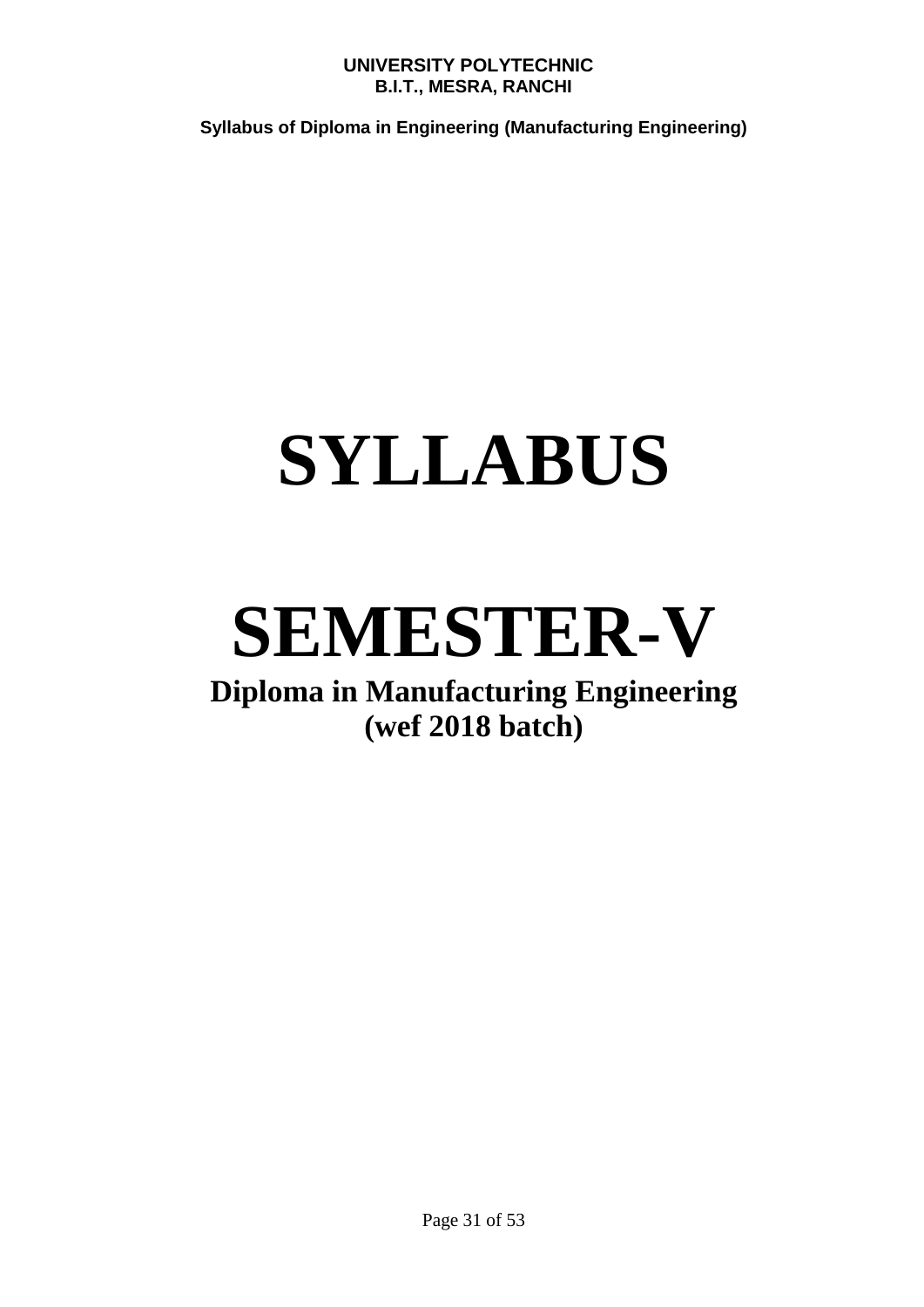# **Syllabus of Diploma in Engineering (Manufacturing Engineering)**

# **Course Structure Diploma in Manufacturing Engineering Fifth Semester**

| <b>Subject</b>  |                                  |               |                 |                |               |
|-----------------|----------------------------------|---------------|-----------------|----------------|---------------|
| Code            | <b>Subject</b>                   | <b>Theory</b> | <b>Tutorial</b> | Lab.           | <b>Credit</b> |
| <b>DME 5011</b> | Tool and Die Design              | 3             | 0               | $\Omega$       | 3             |
| <b>DME 5103</b> | Measurement and Metrology        | 3             |                 | $\Omega$       | 4             |
| <b>DME 5013</b> | <b>Quality Control</b>           | 3             |                 | $\Omega$       | 4             |
| <b>DMM 5103</b> | CAD/CAM                          | 3             |                 | $\Omega$       | 4             |
| <b>DME 5015</b> | <b>Manufacturing Process-III</b> | 3             | 0               | $\Omega$       | 3             |
| <b>DMM 5104</b> | CAD Lab.                         | 0             | 0               | $\overline{2}$ |               |
| <b>DME 5104</b> | Measurement and Metrology Lab.   | 0             | 0               | 2              |               |
| <b>DME 5012</b> | Tool and Die Design Lab.         | $\Omega$      | $\Omega$        | 2              |               |
| <b>DME 5014</b> | Project-I                        | 0             | 0               | 4              | 2             |
|                 | Periods per week                 | 15            | 3               | 10             |               |
|                 | <b>Total credits</b>             |               |                 |                | 23            |
|                 | <b>Total Periods per week</b>    |               |                 |                | 28            |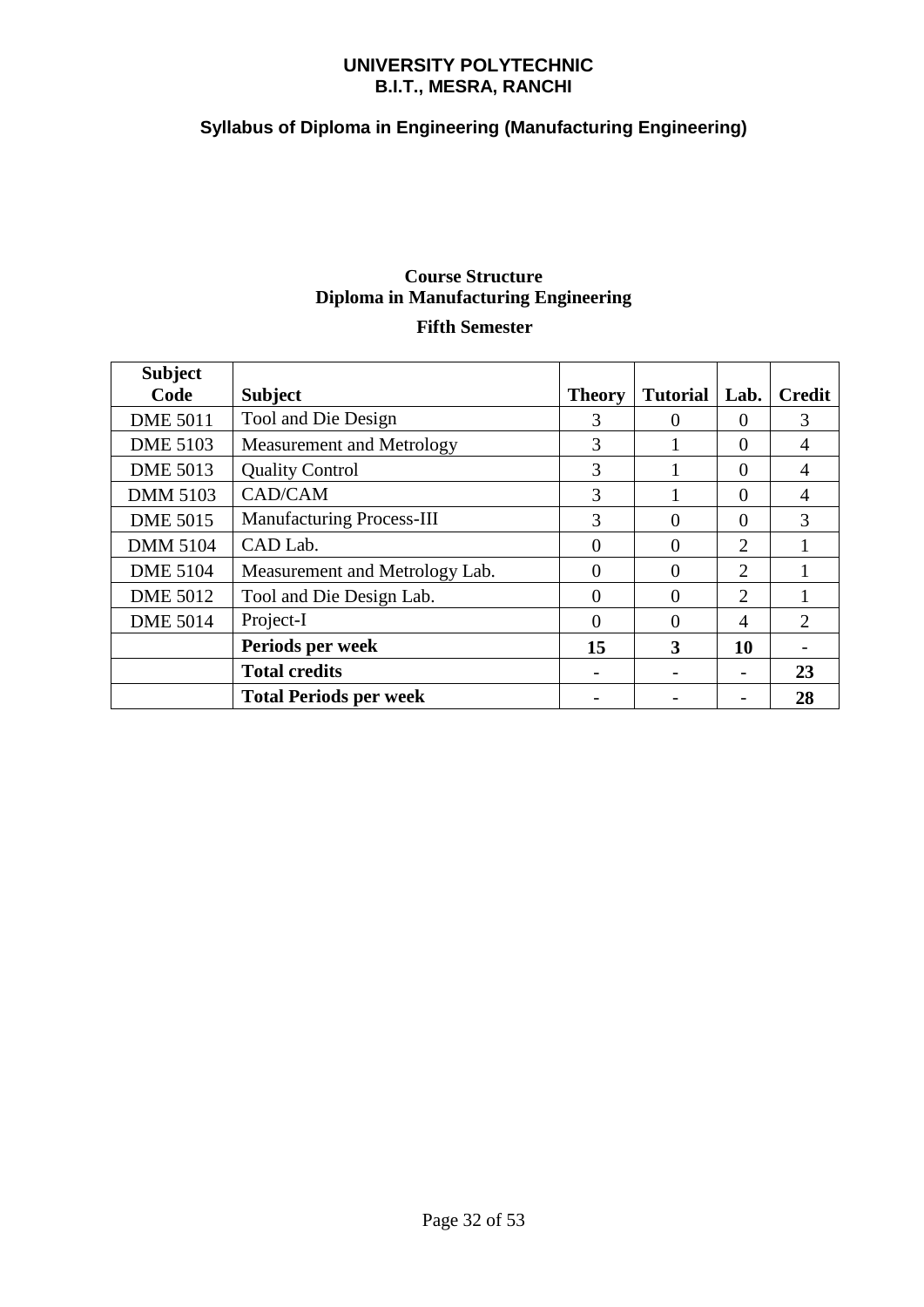# **Syllabus of Diploma in Engineering (Manufacturing Engineering)**

### **DME 5011 TOOL AND DIE DESIGN**

### **OBJECTIVE:** Students will be able to

- 1. Understand tool angles of cutting tools and their importance.
- 2. To understand different types of dies and their working principle.
- 3. Study different types of dies and die design fundamentals.
- 4. Study of forging die.
- 5. How to design jigs and fixtures?

### **Module-I:**

### **Tool Design Consideration & Cutting Tools:**

Basic metal cutting process, requirements of cutting tool, mechanism of chip formation, forces on cutting tool, power required, machinability of various materials, selection of cutting speed and feed, chatter-and vibration, cutting fluid. Cutting Tools: Design of Single Point Cutting Tool. Form tools – Introduction, types, design of form tools. Drills – Introduction, Types, Design of drill. Milling cutters – Introduction, Types, Geometry. Design of milling cutters.

### **Module-II:**

**Bending methods**: Bending Terminology, V – Bending, Air bending, bottoming Dies, spring back & its prevention. Design Principles- Bend radius, Bend allowance, width of die opening, Bending pressure.

### **Module –III:**

### **Forming and Drawing Dies:**

**Forming Dies** – Introduction, Types – solid form dies, pad type form dies, , Embossing dies, coiningdies, Bulgingdies, Assemblydies.

**Drawing Dies** – Introduction, Difference between blending, forming & drawing, Metal flow during drawing, Design, Design consideration – Radius of draw die, Punch Radius, Draw clearance, Drawing speed, Calculating blank size, , Drawing pressure, Blank holding pressure.

### **Module IV:**

### **Forging Die Design:**

Introduction, Classification of forging dies, Single impression dies, Forging design factors – Draft, fillet & Corner radius, parting line, shrinkage & die wear, mismatch, finish allowances, webs , forging operation- fullering, edging, bending, drawing, flattering, blacking finishing ,Die design for machine forging – determination of stock size in closed  $\&$  open die forging.

### **Module-V:**

### **Design of Jigs & Fixtures:**

Introduction, locating  $\&$  clamping – principle of location, principle of pin location, locating devices, radial or angular location, V –location, bush location design principle for location purpose, principle for clamping purposes, clamping devices, design principles common to jigs & fixtures.

Drilling Jigs: Design principles, drill bushes, design principles for drill bushings, Types of drilling jigs – Template jig, plate type jig, open type jig, swinging leaf jig, Box type jig, channel type jig. Jig feet.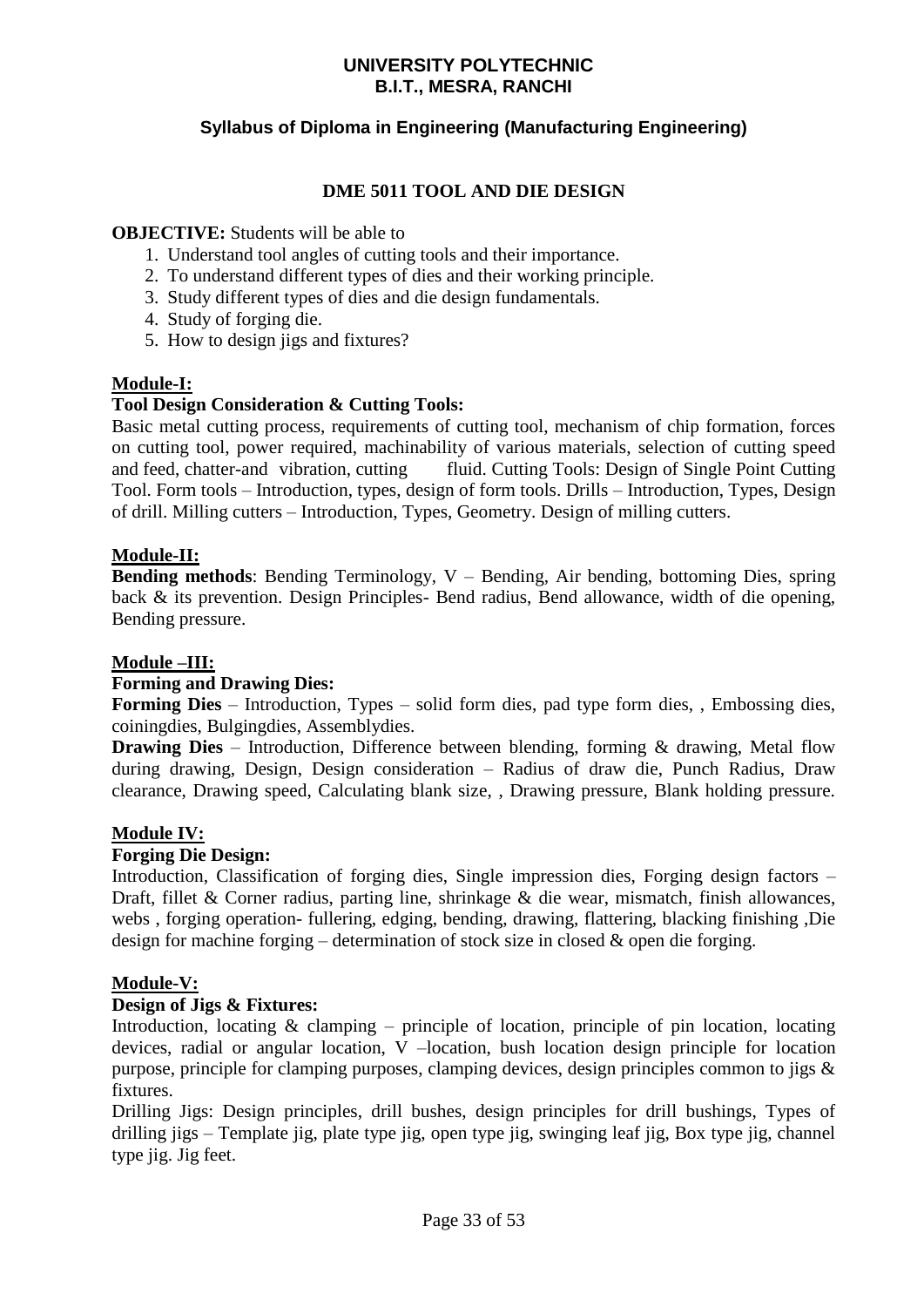# **Syllabus of Diploma in Engineering (Manufacturing Engineering)**

Milling Fixtures: Essential features of milling fixtures, milling machine vice, Design principles for milling fixtures, Indexing jig & fixtures, Automatic clamping devices

# **Text Books:**

- 1. Production Engineering Design (Tool Design), Umesh Chandra & Surender Kumar, Satya Prakashan, New Delhi
- 2. Tool Design, C.Donaldso, G.H.Lecain and V.C.Goold, Tata McGraw Hill

# **Reference Books:**

| 1. | Principles of Tool Design                    | S.K. Basu                            |
|----|----------------------------------------------|--------------------------------------|
| 2. | Jigs & Fixtures                              | Fred H. Colvin                       |
| 3. | Handbook, Fundamentals of Tool Design        | <b>ASTME</b>                         |
| 4. | <b>Basic Die Making</b>                      | Osterguard E., Mc-Graw Hill Book Co. |
| 5. | Metal Cutting & Tool Design                  | V.Arshinov, Mir Publication.         |
| 6. | Design and Production of Metal-Cutting Tools | P.Rodin, Mir Publishers, Moscow.     |
| 7. | Fundamentals of Tool Design                  | Frank W. Wilson                      |
| 8. | Properties and Selection of Tool Material    | Kortesoja, Victor A., ASM.           |
|    |                                              |                                      |
|    |                                              |                                      |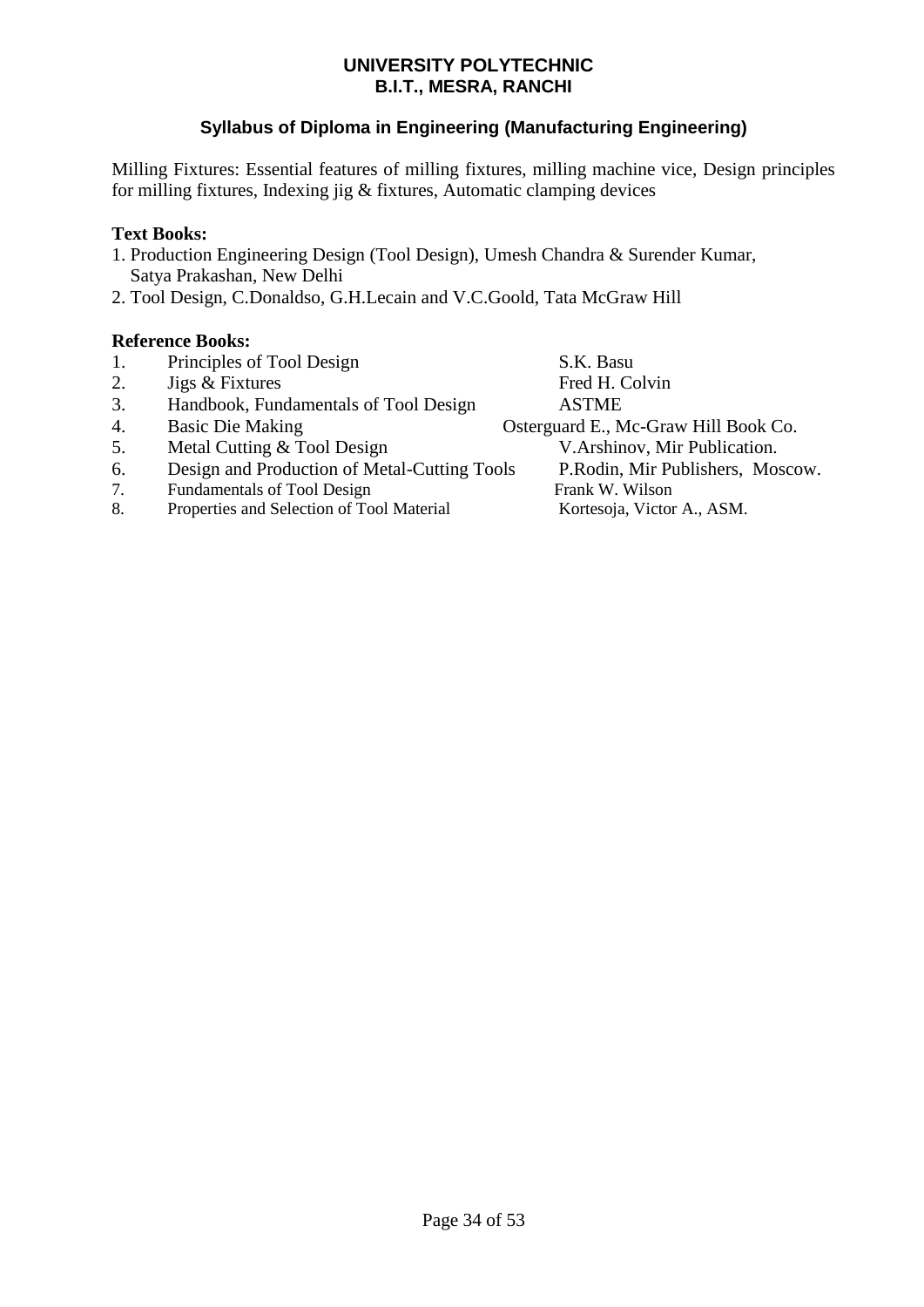# **Syllabus of Diploma in Engineering (Manufacturing Engineering)**

### **DME 5103 MEASUREMENT & METROLOGY**

### **OBJECTIVE:** Students will be able to

- 1. Understand the principle of operation of an instrument.
- 2. Use measuring device for a particular application
- 3. Differentiate between different types of errors.
- 4. Define accuracy, precision, calibration, sensitivity etc. in metrology.
- 5. Select appropriate instruments for specific measurement.

### **Module –I:**

**Introduction:** Principles of dimensional and form measurements. Basic standards of length and angle. Industrial standards. Errors in measurement. Classification & Types of measuring instruments, limits, fits & tolerances.

Vernier Caliper & Gauges**:** Construction and parts of Vernier, Principle of Vernier. Classification & Description of gauges, Micrometer**:** Working principle, Construction and parts of micrometer, Straightness and Taper Measurement: Sinebar, autocollimators

### **Module – II:**

**Measurement :** General measurement system, Sensor, Signal conditioner, Data display and data output block, Calibration, traceability and standards, Common terms encountered in measurement techniques, Transducer, Range and span, Response: time lag, linear, Response time constant, Resolution, sensitivity, Precision and repeatability, Significant figures, Average value or mean, root mean square value, Accuracy and Errors.

### **Module –III:**

**Measurement of Temperature:** Glass thermometers, Thermocouples, Temperature compensation, Calibration, Advantages and disadvantages, uses of thermocouples. Bimetals Resistance thermometer, Thermistors, their advantages and disadvantages and field of use, Pyrometers.

### **Module –IV:**

**Measurement of Level, Vibration & Humidity:** Method of measurement, float indicator, displacement type, pressure dependent, capacitance, ultrasonic transducer, piezoelectric transducer. Different types of pickups and transducers, their principle of operation & field of use.

### **Module – V:**

**Measurement of Torque, Velocity & Acceleration:** Different types of dynamometers, Principle of operation and field of use. Transducers used and method of measurement, Introduction to Coordinate Measuring Machines.

### **Text Books:**

- 1. Measurements Harsh Vardhan
- 2. Electrical  $&$  Electronics and Instrument A. K. Sawhney

### **Reference Books**:

- 1. Mechanical Measurement and Control R. V. Jalgaonkar
- 2. Production Technology O.P.Khanna & M. Lal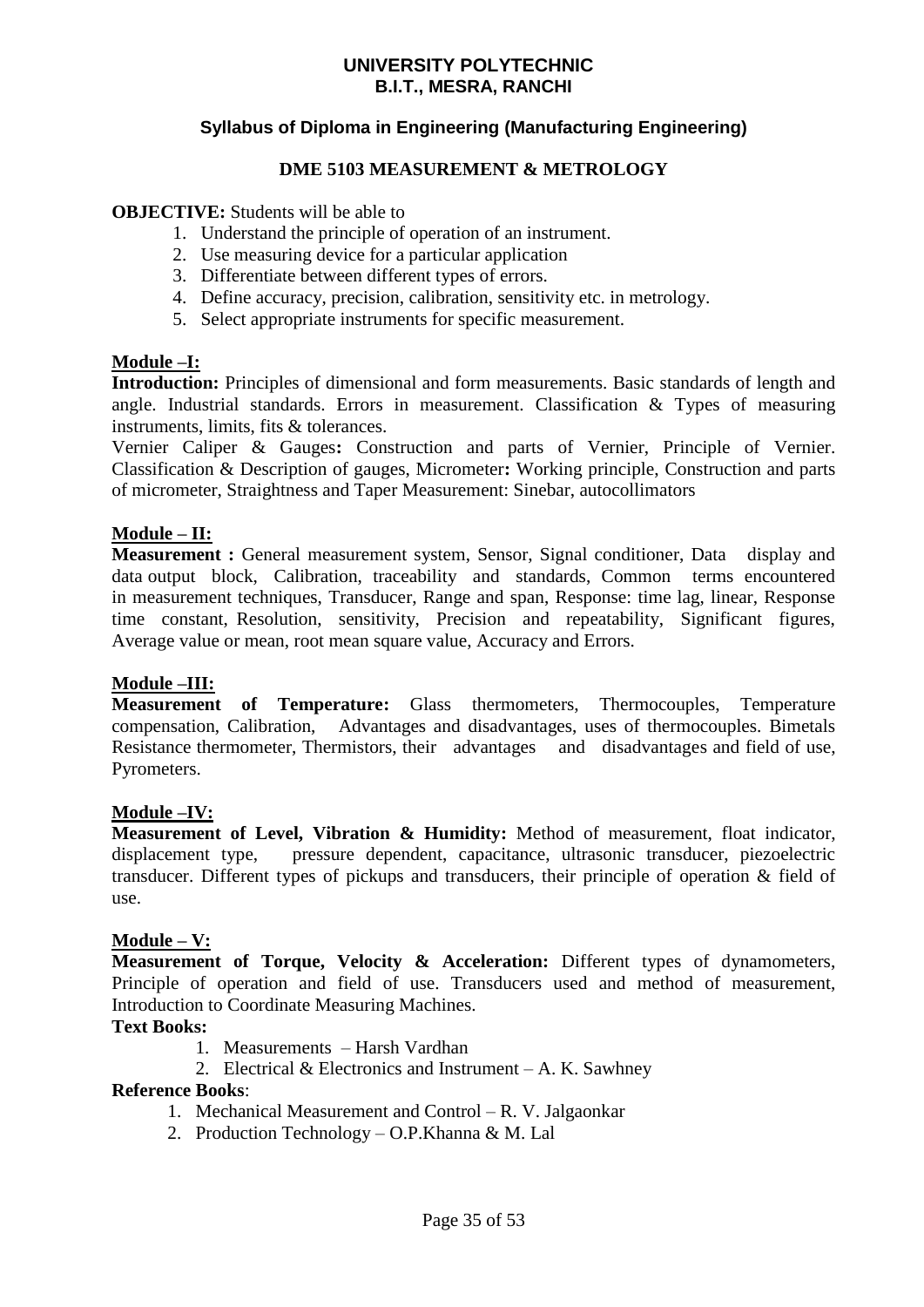# **Syllabus of Diploma in Engineering (Manufacturing Engineering)**

# **DME 5013 QUALITY CONTROL**

### **OBJECTIVE:** Students will be able to

- 1. Understand the terms like quality, quality control, inspection, value of quality, cost of quality.
- 2. Know about reliability and statistical quality control.
- 3. Construct and draw control charts.
- 4. Understand different sampling methods and draw OC curve.
- 5. Understand ISO certification procedure and quality system.

# **Module –I:**

**Concept of Quality**: Definition of quality cost of quality, value of quality. Quality control, objectives of quality control, quality control and inspection.

### **Module –II:**

**Statistical concepts and Reliability:** Definition of probability, laws of probability. Normal and Binomial probability distributions. Statistical Quality Control, Definition of reliability, basic concept. Failure patterns for complex product, designing for reliability, System reliability.

### **Module –III:**

**Control Charts for Variables and Attributes:** Introduction, objectives, theories of control charts for averages, ranges, standard deviations. Process capability study, Fraction defectives and number of defects. Interpretation of control charts.

### **Module –IV:**

**Acceptance Sampling by attributes**: Concepts of acceptance sampling, advantages and limitations, sampling methods, single, double and- multiple sampling plants .operating characteristic curves.

### **Module –V:**

**Total Quality Management and ISO 9000 Quality System:** Concept of Total Quality management, Principle objectives of TQM, History of ISO: 9000, ISO: 9000 series in general, benefits by becoming an ISO: 9000 company, steps to registration, India and ISO: 9000.

### **Text Books:**

| 1. Statistical Quality Control   | - M.Mahahjan                 |
|----------------------------------|------------------------------|
| 2. Quality Planning and Analysis | - J.M .Juran & Frank M Gryna |

### **Reference Books:**

1.Statistical Quality Control by Eugune L.Grant & Richard S Leaven worth 2.Total Quality Management by John M Kelly 3.TQM by R.P. Mohanty & R.R. Lakhe.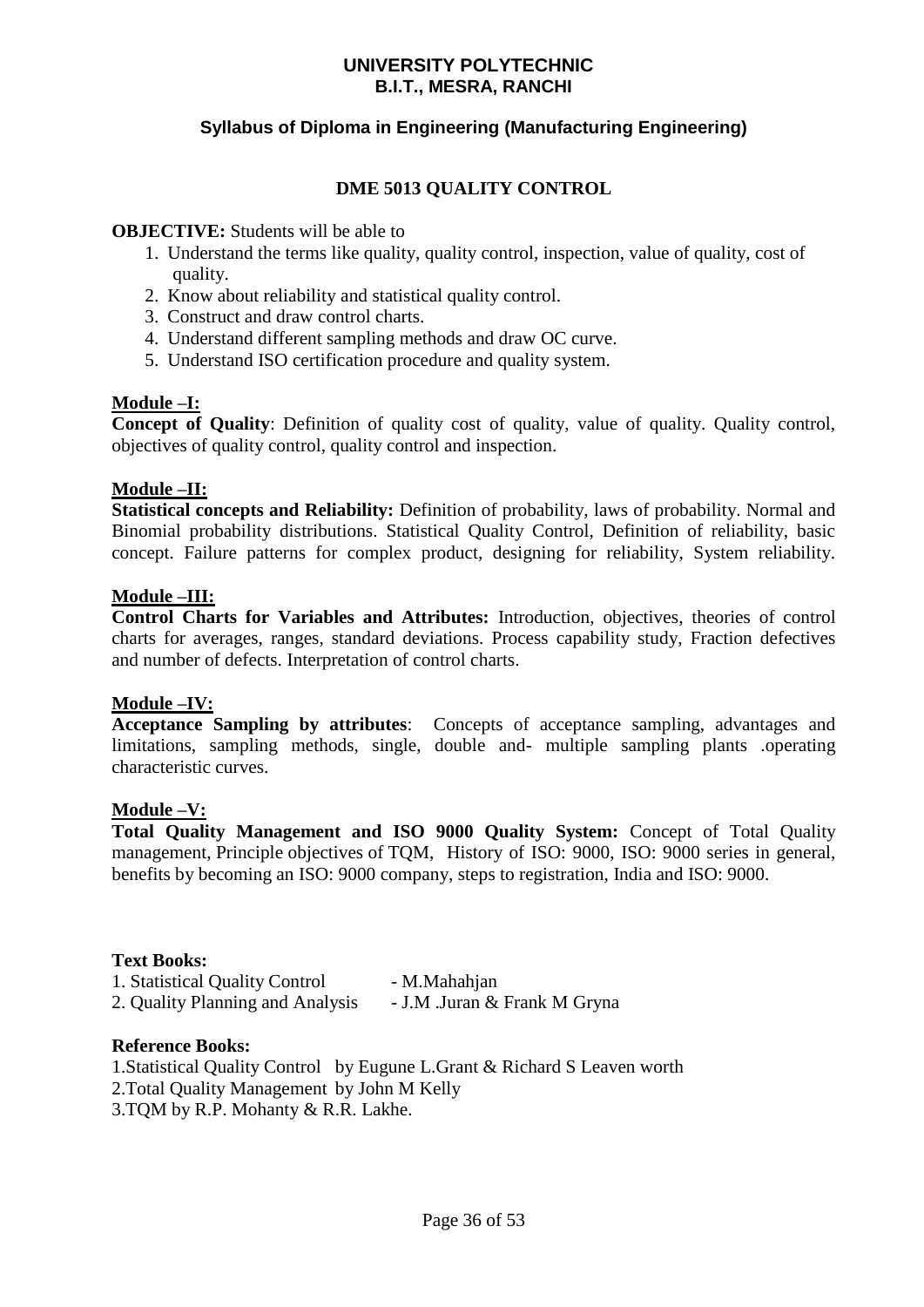# **Syllabus of Diploma in Engineering (Manufacturing Engineering)**

### **DMM 5103 CAD/CAM**

### **OBJECTIVE:** Students will be able to

- 1. Understand the concept and requirement of the integration of the design and manufacturing.
- 2. Acquire knowledge about the computer assistance in the design process and analysis.
- 3. Understand the concepts of manufacturing with computer assistance in the shop floor.
- 4. Learn the principle and working of the CNC machines.
- 5. Learn the method of CNC programming with international codes.
- 6. Acquire the basic concept of automatic material handling equipment and robot.

### **Module-I Basic Concepts of CAD and CAM:**

Introduction of Computer Aided Design, The Design Process, Product Cycle, CAD/CAM Developments, Definition of CAD&CAM Tools, Hardware and Software requirement of CAD, Engineering Application of CAD.

### **Module-II Computer Graphics**:

Graphic System: CRT, Raster Scan system and Display process, Random Scan System and display, direct view storage tubes, Graphics Software configuration. Line draw algorithm – DDA & Bresenhems, Circle Mid-point circle Algorithm, Bezier & B-Spline curves. Bezier & B-Spline surfaces. The various surface representation scheme & techniques.

### **Module-III Geometric Transformations and Modelling System:**

2D & 3D Transformations. Translation, Rotation, Scaling, Reflection, Homogeneous coordinates, windowing & clipping, Orthographic projection, Isometric projection.

Geometric modelling: Wire frame, surface & solid modelling. Techniques, Boundary Representation and constructive Solid Geometry method.

### **Module-IV Introduction to CAM, ROBOTICS & FMS:**

Concept of numerical control machine, CNC machine and DNC machine Working principle of NC, Features of CNC machine, Construction and working principle of. Concept & Introduction of Robotics, Configuration of Robots, Industrial application of ROBOT. Introduction to FMS, components of FMS, Layout of FMS, Types of FMS.

### **Module V CAM & Part Programming:**

NC coordinate system, various programming technique, manual programming, conventional programming and APT, Word address format, NC coordinate system, types of motor control, preparatory function and G code, simple program for lathe and milling: linear & circular interpolation.

### **Text Book:**

1. CAD/CAM by M.P. Groover

### **Reference Books:**

- 1. CAD/CAM by Ibrahim Zeid ,Tata McGraw Hill Publishing Comp. Ltd., New Delhi
- 2. CAD/CAM by P. N. Rao
- 3. CAD/CAM by Chirs McMohan, Publication: Pearson Education Asia.
- 4. Computer Aided Design by R.K. Srivastava, Umesh Publication.
- 5. Computer Graphics by Hearn & Baker, Publication Prentice Hall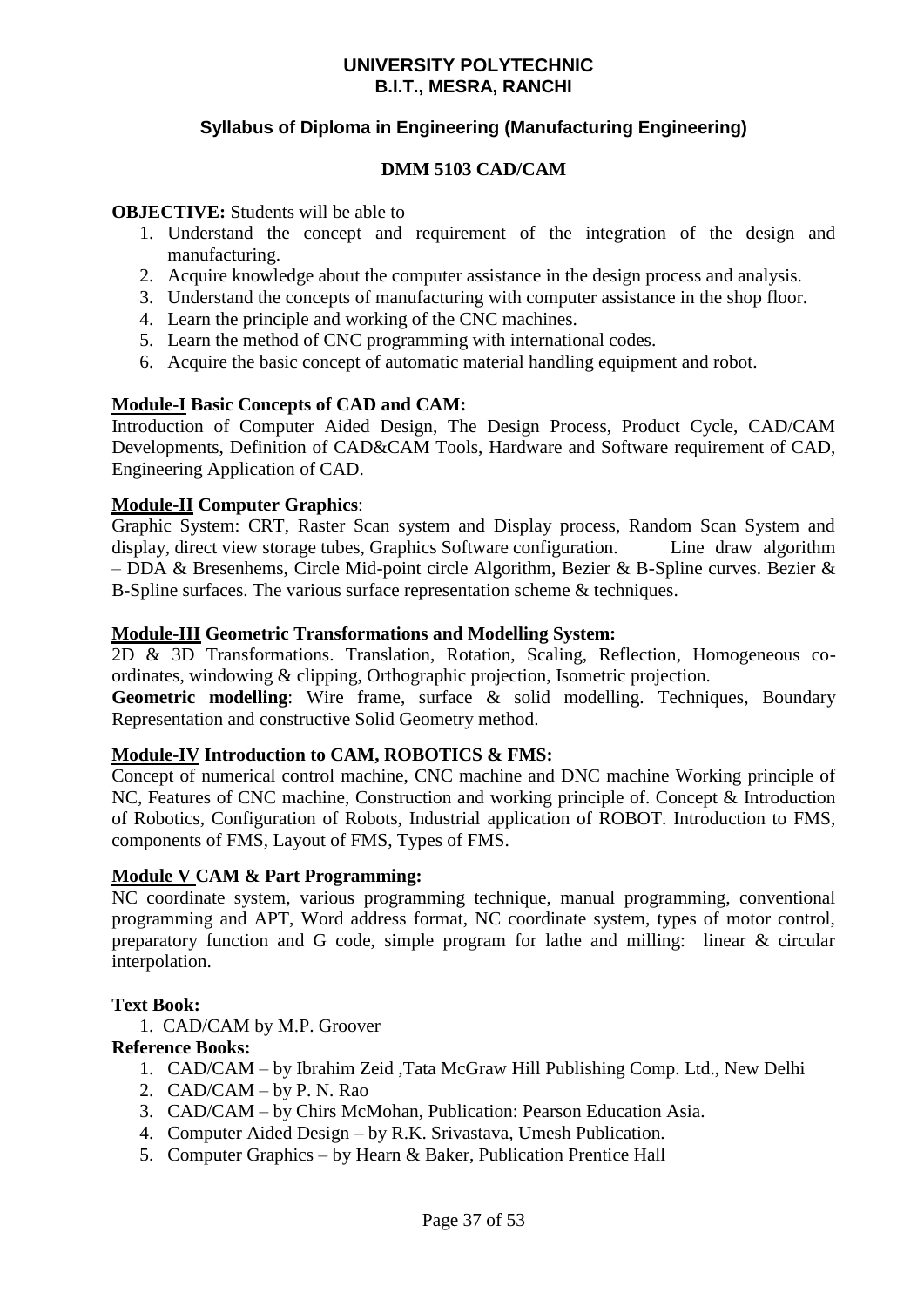# **Syllabus of Diploma in Engineering (Manufacturing Engineering)**

### **DME 5015 MANUFACTURING PROCESS - III**

### **Module –I:**

**Metal-working process:** Classification, principles; merits, demerits and application of different conventional forming processes ,Hot & Cold working : Introduction, Hot working, Cold working, Comparison of hot and cold working ,Advantages and Disadvantages of hot and cold working.

### **Module –II:**

**Forging and Rolling:** Introduction, advantages and disadvantages of forging, classification of forging, methods of forging, defects in forging, cleaning and finishing of forging. Hot & Cold rolling, Principle of rolling, types of rolling mills, Defects in rolling.

### **Module –III:**

**Extrusion and Drawing:** Introduction, advantages, disadvantages and application of extrusion, classification of extrusion process- forward extrusion, backward extrusion, tube extrusion, impact extrusion, Wire drawing, Tube drawing.

### **Module –IV:**

**Metal Stamping and Forming:** Introduction, Bending, Deep drawing, Stretch forming, Metal spinning, Blanking, Piercing, Embossing & Coining, Roll forming, Rubber press forming, defects in sheet metal formed parts.

### **Module –V:**

Presses and Dies: Introduction, classification of dies, causes and failure of dies in metal working operations, classification of presses, cutting forces and energy in press work, punch and die clearances for blanking and piercing, effect of clearance.

### **Text Books:**

- 1. Elements of Workshop Technology by Hazra S. K. and Chaudhary, Vol. I & II
- 2. Workshop Technology by Raghuwanshi B. S.

### **Reference Books:**

- 1. Workshop Technology Vol. I & II by Gupta K. N. and Kaushin J. P.
- 2. Workshop Practice Vol. I & V by Atherton W. H.
- 3. Principle of Foundry Technology K. P. Sinha
- 4. Manufacturing Technology Vol. I & II O. P. Khanna
- 5. Welding Technology O.P. Khanna
- 6. Production Technology R. K. Jain
- 7. Workshop Technology-S.K.Garg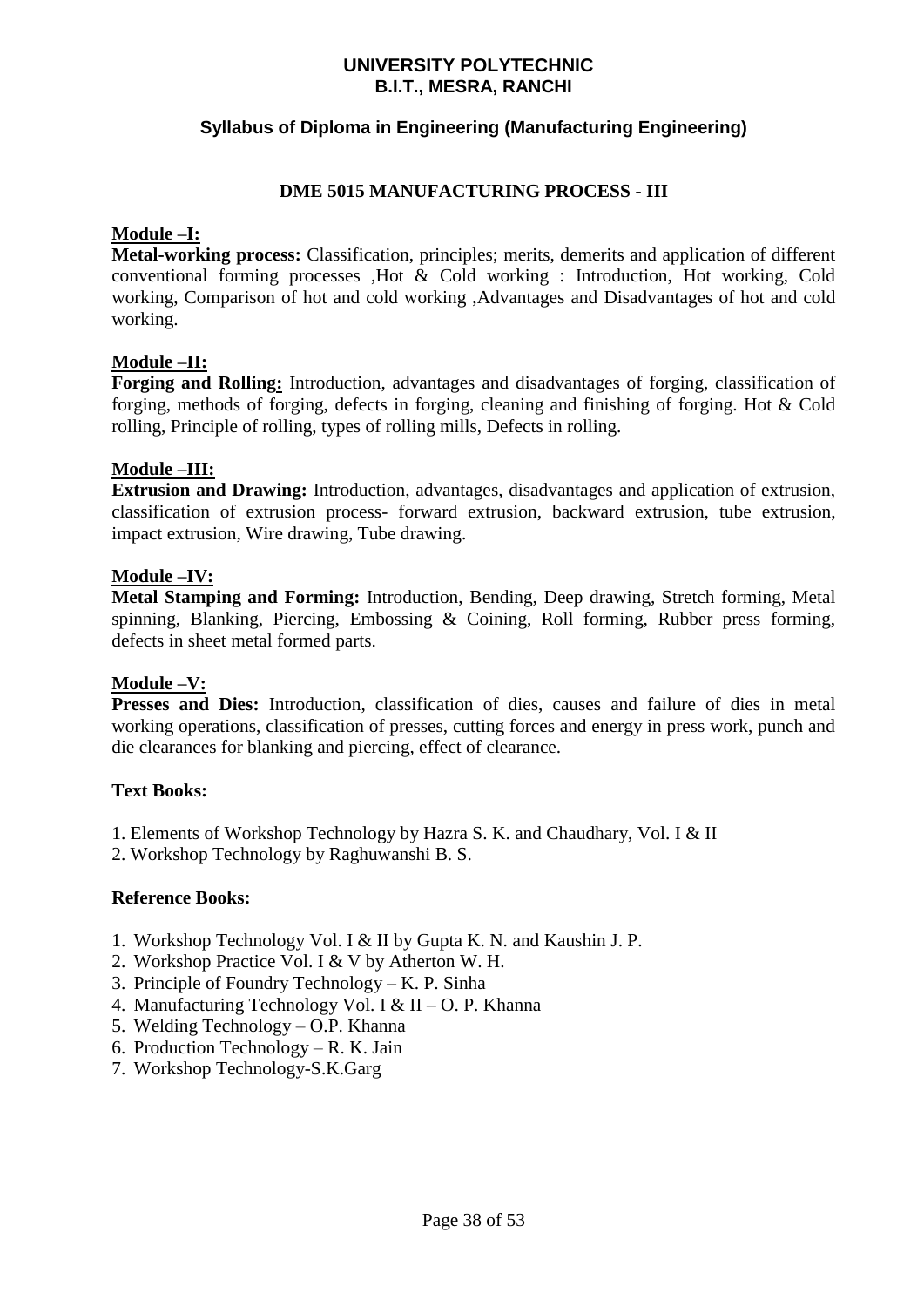# **Syllabus of Diploma in Engineering (Manufacturing Engineering)**

# **DMM 5104 CAD LAB.**

### **1. Practice on the following commands**

Units , limits , grid , line , poly-line , donut , polygon , chamfer , fillet , offset , text , de-text.

### **2. Practice on the following commands:**

O snap , Extension , undo , redo , oops , color , line-type , layer , save , quit , end. Hints: use layers, color, line-types)

### **3. Practice on the following commands:**

Erase , Copy , move , array , break , trim , mirror , pedit , pan , divide , zoom

4. **Practice on the following commands:** Hatch, batch, Hatchedit, boundary and dimensioning.

**5.** Draw the details of the footstep bearing and also draw plan and elevation (full sectional).

6. Draw the details of connecting Rod, Crank pin, cylinder block and also draw plan and Elevation.

**7**. Draw all the Automobile components by using the CAD Tools.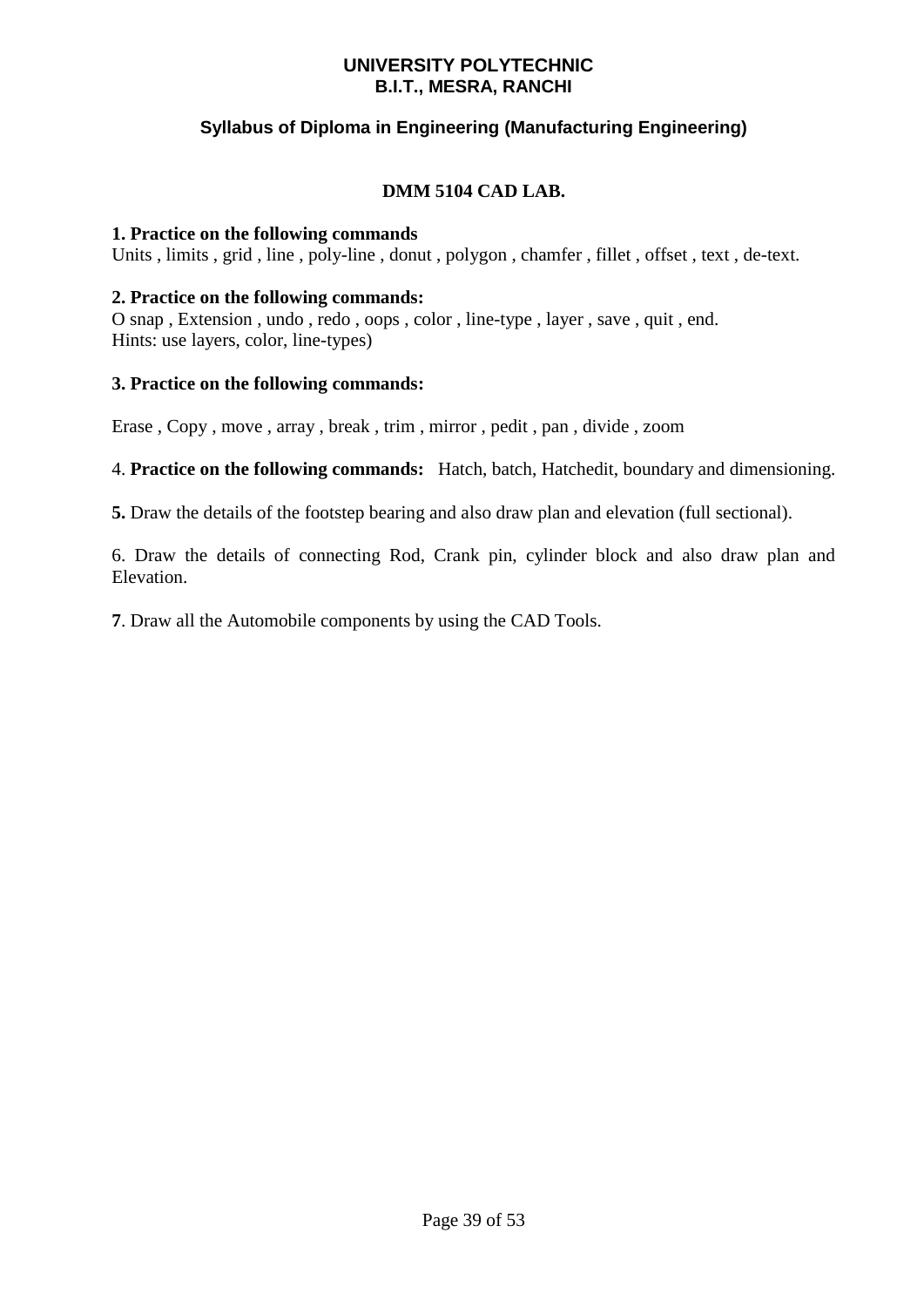# **Syllabus of Diploma in Engineering (Manufacturing Engineering)**

# **DME 5104 MEASUREMENT AND METROLOGY LAB**

- 1. To study the measurement of dimensions of given workpiece using Vernier Calliper
- 2. To study the measurement of dimensions of given workpiece using Outside Micrometer.
- 3. To study the measurement of dimensions of given workpiece using Vernier Height Gauge.
- 4. To study the measurement of dimensions of given workpiece using inside Micrometer.
- 5. To study Slip Gauges and Angle Gauges to construct different given dimensions and angles.
- 6. To determine the included angle of a given angle plate using sine bar and slip gauges.
- 7. To measure the different angle of a single point cutting tool("V" tool) by Profile Projector.
- 8. To study the working of auto-collimator.
- 9. To study the working of optical flat and monochromatic light source.
- 10. To study the working of workshop microscope.
- 11. To study the working of Floating Carriage Diameter Measuring Machine to measure the external threads of a given workpiece.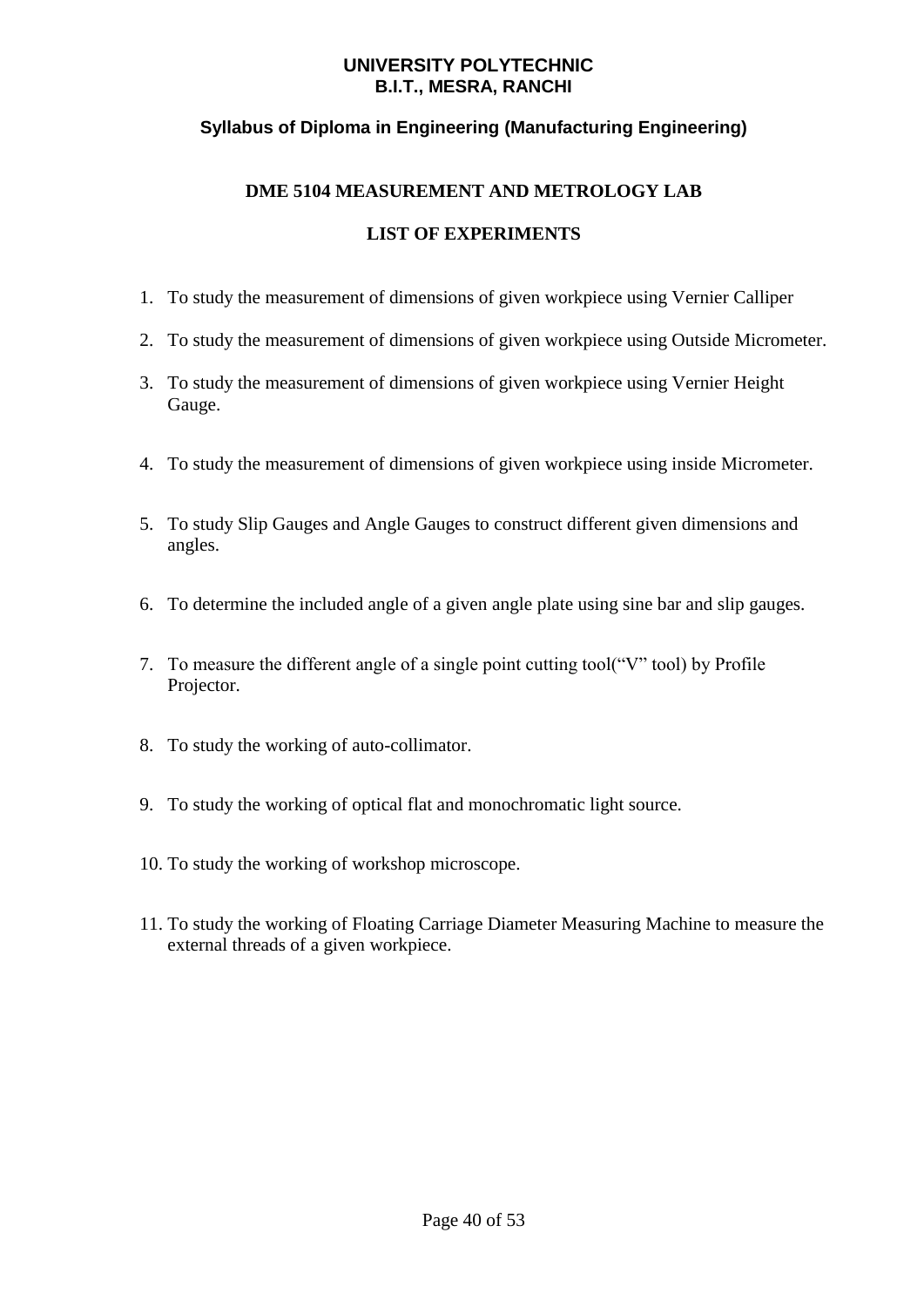# **Syllabus of Diploma in Engineering (Manufacturing Engineering)**

# **DME 5012 TOOL AND DIE DESIGN LAB**

- i. Study of dies and presses.
- ii. Sketches of Combination Die, Progressive Die, Drawing Die and Bending Die.
- iii. Sketches of Pressure die, casting die and forging die.
- iv. Calculation of cutting forces and shear angle based on Merchant's circle.
- v. Development of blank length for bending operation.
- vi. Designation of single point tool.
- vii. To draw types of cutting tools showing various angles.
- viii. To design and draw drawing die for a given component.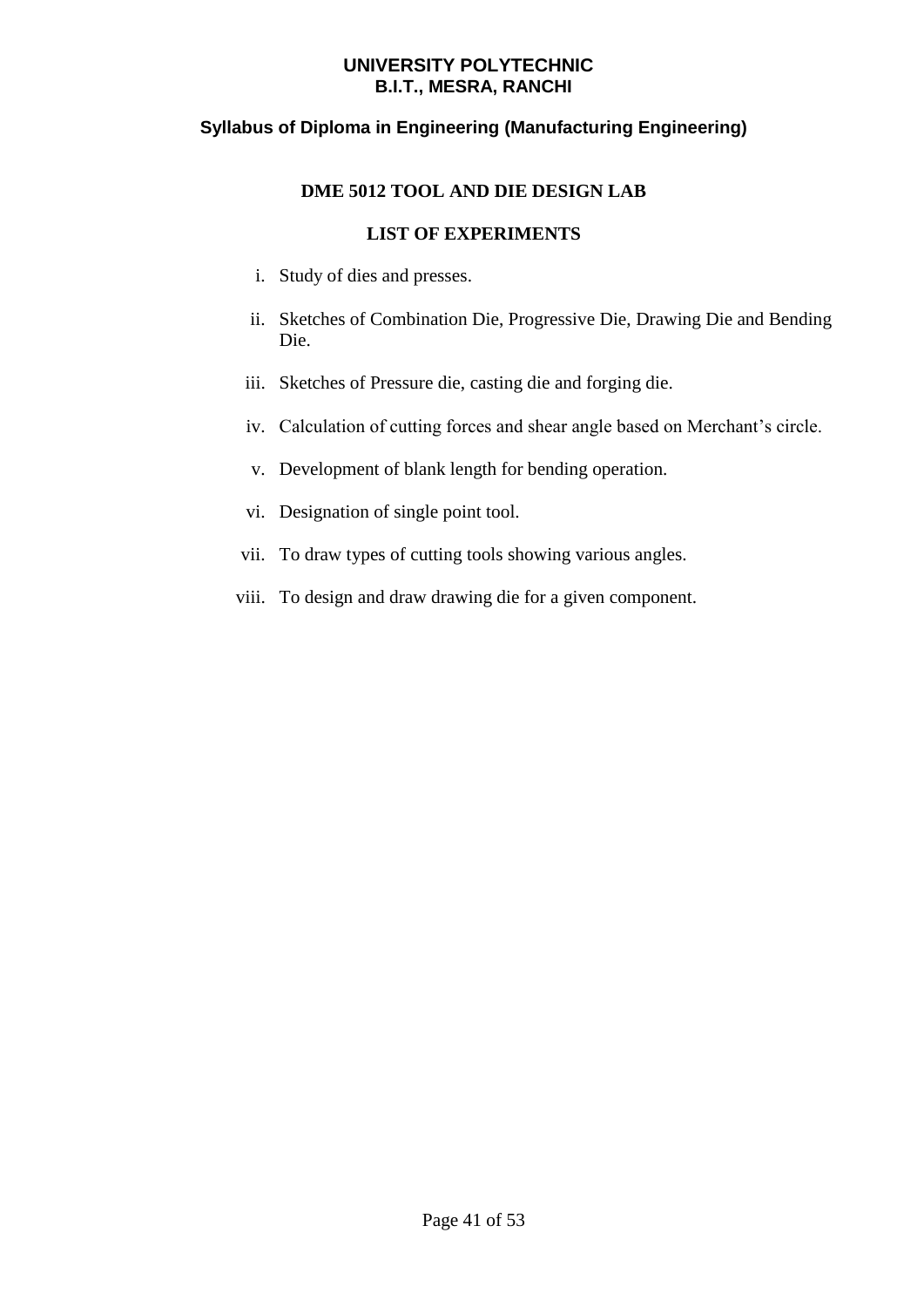**Syllabus of Diploma in Engineering (Manufacturing Engineering)**

# **SYLLABUS**

# **SEMESTER-VI**

# **Diploma in Manufacturing Engineering (wef 2018 batch)**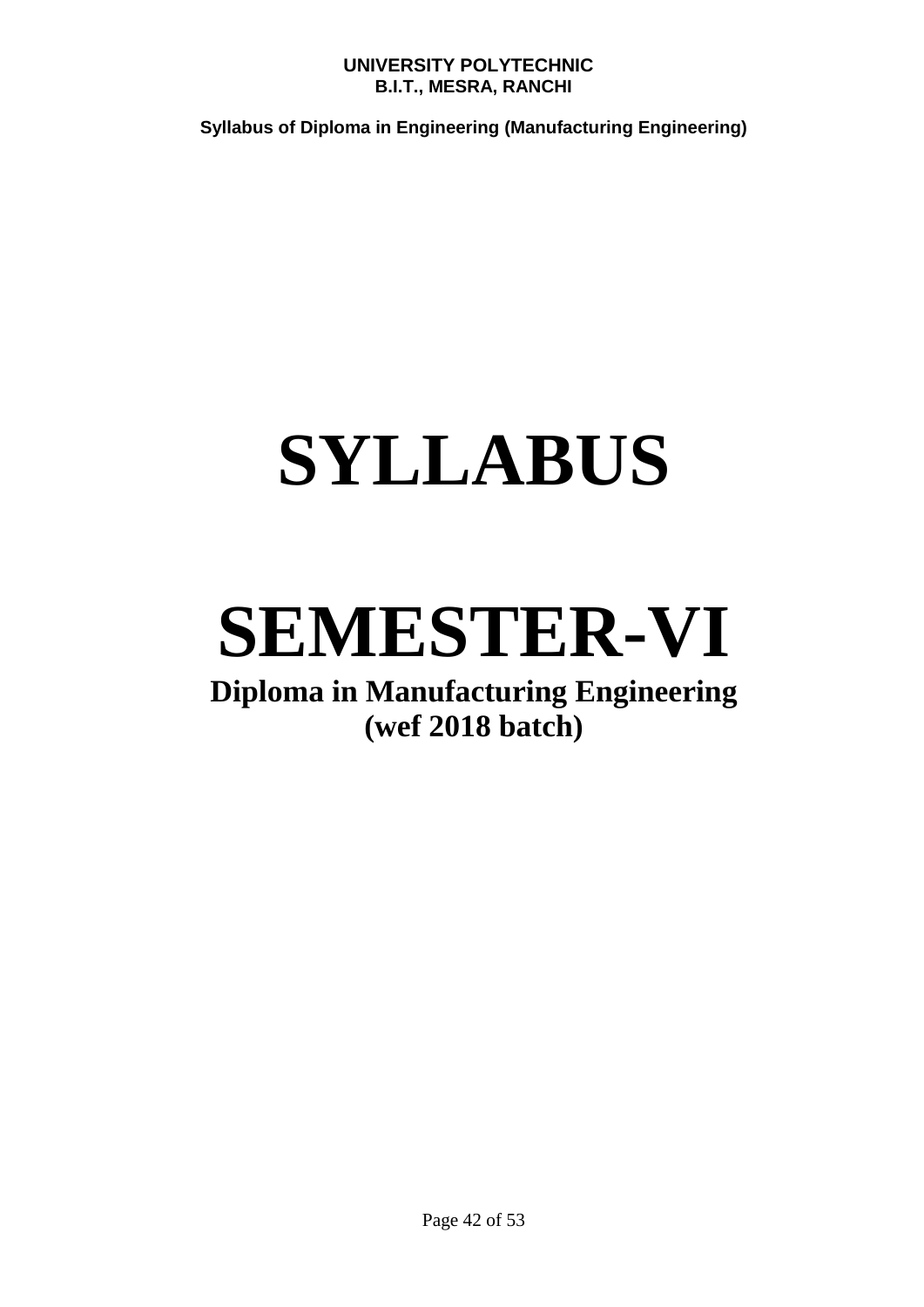# **Syllabus of Diploma in Engineering (Manufacturing Engineering)**

# **Course Structure Diploma in Manufacturing Engineering**

### **Sixth Semester**

| <b>Subject</b><br>Code           | <b>Subject</b>                        | <b>Theory</b>  | <b>Tutorial</b> | Lab.           | <b>Credit</b>  |  |
|----------------------------------|---------------------------------------|----------------|-----------------|----------------|----------------|--|
| <b>DME 6021</b>                  | Maintenance Engineering               | 3              | $\Omega$        | $\Omega$       | 3              |  |
| <b>DME 6009</b>                  | Machine Tool Design                   | 3              |                 | $\Omega$       | 4              |  |
| <b>DME 6011</b>                  | <b>Industrial Engineering</b>         | 3              | $\theta$        | $\Omega$       | 3              |  |
|                                  | Elective                              | $\overline{4}$ | $\theta$        | $\overline{0}$ | 4              |  |
| <b>DME 6013</b>                  | <b>Advanced Manufacturing Process</b> | 3              |                 | $\Omega$       | 4              |  |
| <b>DME 6004</b>                  | CAM Lab.                              | $\overline{0}$ | $\overline{0}$  | 3              | $\overline{2}$ |  |
| <b>DME 6014</b>                  | Advanced Manufacturing Process Lab.   | $\overline{0}$ | $\overline{0}$  | 3              | $\overline{2}$ |  |
| <b>DME 6012</b>                  | Project-II                            | $\overline{0}$ | $\overline{0}$  | 6              | 3              |  |
| <b>List of Elective(Any one)</b> |                                       |                |                 |                |                |  |
| <b>DME 6107</b>                  | <b>Operation Research</b>             | 4              | $\theta$        | $\Omega$       | 4              |  |
| <b>DME 6015</b>                  | Mechatronics                          | 4              | $\overline{0}$  | $\overline{0}$ | 4              |  |
| <b>DME 6017</b>                  | <b>Alternative Energy Resources</b>   | $\overline{4}$ | $\overline{0}$  | $\theta$       | $\overline{4}$ |  |
| <b>DME 6019</b>                  | <b>Ergonomics and Human Factor</b>    |                |                 |                |                |  |
|                                  | Engineering                           | 4              | $\Omega$        | $\Omega$       | 4              |  |
|                                  | Periods per week                      | 16             | $\overline{2}$  | 12             |                |  |
|                                  | <b>Total credits</b>                  |                |                 |                | 25             |  |
|                                  | <b>Total Periods per week</b>         |                |                 |                | 30             |  |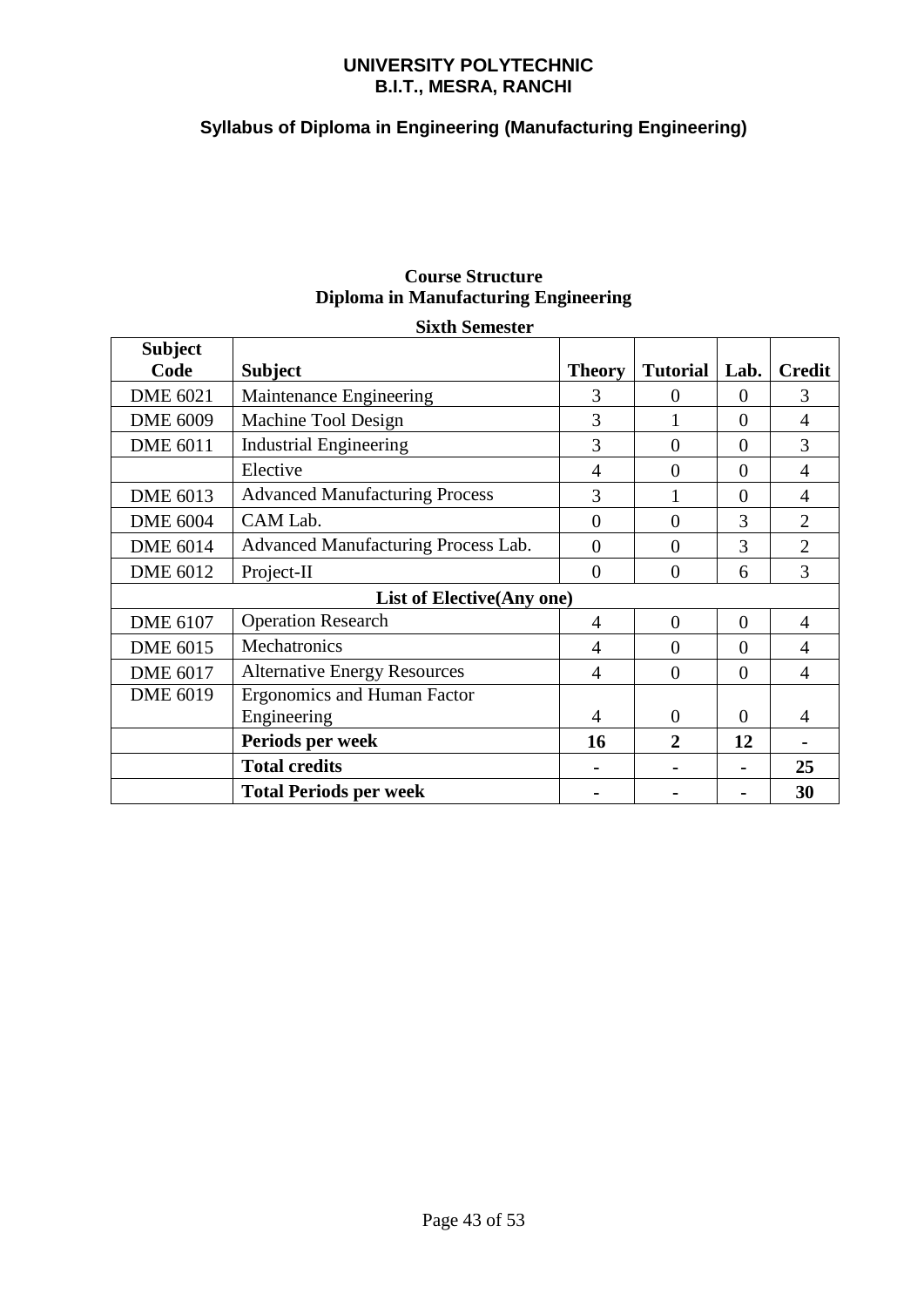# **Syllabus of Diploma in Engineering (Manufacturing Engineering)**

### **DME 6021 MAINTENANCE ENGINEERING**

### **OBJECTIVE:** Students will be able to

- 1. Understand the concept of maintainability and failure.
- 2. Understand different types of maintenance and their application.
- 3. Work with safety provisions.
- 4. Learn different types of hazards and their prevention.
- 5. Fire protection and prevention.

### **Module –I:**

Definition, Importance, Purpose and results of maintainability efforts, maintainability in product life cycle, maintainability tools; failure mode, effect and critical analysis, fault tree analysis, cause and effect diagram, total quality management.

### **Module –II:**

Principle, relative advantage, limitation and application of various maintenance strategies like, preventive maintenance, predictive maintenance, total productive maintenance, reliability based maintenance, computer integrated maintenance etc.

### **Module –III:**

Concept and strategies for tero-technology, maintenance planning and condition based maintenance.

### **Module –IV:**

Industrial safety-concept and relevance, Importance, Fundamental Concepts and Terms, occupational diseases, hazards and their control, electrical and mechanical hazards, radiation and biohazards, personal protective equipment and clothing.

### **Module –V:**

Safety responsibility and function of various functionaries and departments, Fire protection and prevention, explosion and explosives, safety & profitably employee training and safety, workers compensation

### **Text Books:**

- 1. B.S. Dhillon **"**Engineering Maintainability"**,** Eastern Economy Edition PHI
- 2. A.K. Gupta **"**Reliability Engineering and Technology", Macmillan India Limited
- 3. S.K. Srivastav, "Industrial Maintenance Management" S. Chand & Company

### **Reference Books:**

- 1. E.T. Newbrough **"**Effective Maintenance Management", Mc Graw Hill
- 2. K. Tarafadar, K. J. Tarfdar **"**Industrial Safety Management", Dhanpat Rai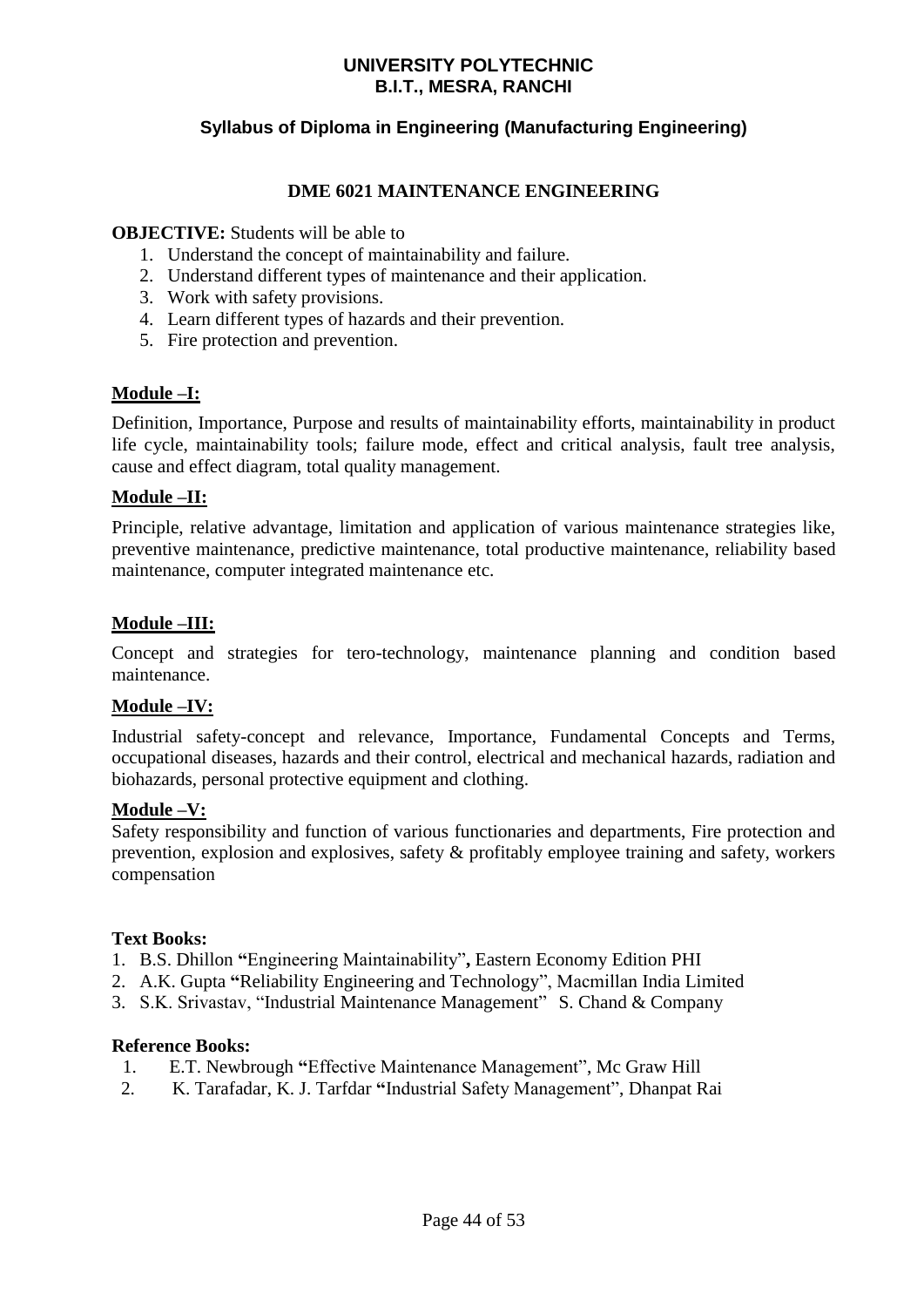# **Syllabus of Diploma in Engineering (Manufacturing Engineering)**

### **DME 6009 MACHINE TOOL DESIGN**

### **OBJECTIVE:** Students will be able to

- 1. Understand the general requirements of machine tool design and processes.
- 2. Understand kinematic structure.
- 3. Find various constraints on spindle speed.
- 4. Study design procedure of various machine elements.
- 5. Design gear box.

### **Module –I:**

**Introduction :**Classification of machine tools, basic motion and general requirements of machine tool design, Procedure of machine tool design Factors affecting machine tool design.

### **Module –II:**

**Kinematics of Machine Tools and Vibrations :** Types of drives, selection and design requirements, stepped and stepless regulation, Sources, effects and elimination of vibration.

### **Module –III:**

**Layout of spindle speeds**, preferred numbers, structure diagram, ray diagram, design of gear box for speed and feed.

### **Module –IV:**

**Design of Machine Tool Structures:** Compliance, stiffness and rigidity, design criterion, materials and basic design procedures for beds, tables and columns.

### **Module –V:**

**Machine Tool Slides, Guideways and Spindle:** Function, requirements, constructional features, design criterion and tribological aspects of machine tool guideways and spindles, antifriction and roller slides.

### **Text Books**

1. Machine tool design N.K. Mehta, Tata McGraw-Hill Pub. Co.

- 2. Design of machine tools S.K. Basu & D.K. Pal, Oxford & IBH
- 
- 3. Principles of Machine tools G.C. Sen. & A. Bhattacharyya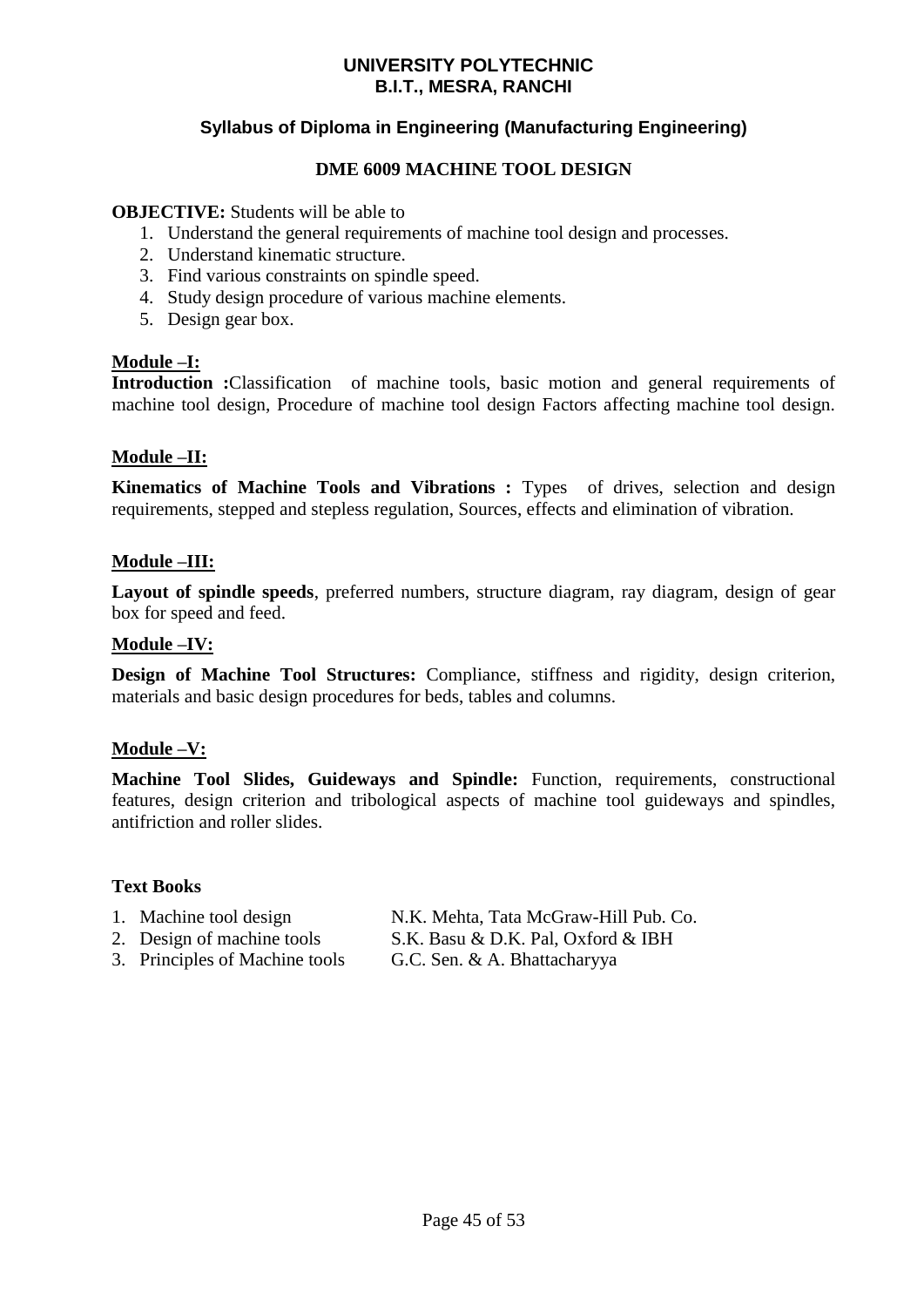# **Syllabus of Diploma in Engineering (Manufacturing Engineering)**

### **DME 6011 INDUSTRIAL ENGINEERING**

### **OBJECTIVE:** The student will be able to

- 1. Understand importance of productivity, factors affecting productivity and forecasting.
- 2. Find the breakeven point for manufacturing a product.
- 3. Prepare or modify layout of production system.
- 4. Find the economic order quantity for given situation.
- 5. Using techniques of work measurement and method study should be able to improve the existing manufacturing method.

### **Module –I:**

**Production Functions and Forecasting:** Concept, Types and Management of production systems, Predicting markets for products, components of demands, time series forecasting methods (moving average, exponentially weighted moving average, Delphi, market survey and historical and life cycle analysis.

### **Module-II:**

**Facility Layout and Engineering Economy:** Process charts, line and product layout, functional process lay out, group layout, balancing technique, Concept of replacement and depreciation, Break even analysis, overhead, fixed and variable cost.

### **Module –III:**

**Inventory Control :** System inventories, EOQ, buffer stock, reorder point, fixed reorder quantity system, periodic reorder system, ABC analysis, Material requirement planning.

### **Module –IV:**

**Concept of JIT, Lean Manufacturing & Group Technology:** Production wastages and its control, Concept, classification and coding of parts, coding system, OPTIZ coding system and its application.

### **Module –V:**

**Work study:** Conceptual frame work of Method Study, Micromotion study and work measurement, Principle of Motion Economy, Work sampling.

### **Books Recommended :**

1. Industrial Engg. & Management – O. P. Khanna

- 2. Production & Operation Management S. N. Chary
- 3. Production & Operation Management Ronald, S. Ebert
- 4. Production & Operation Management S. K Sharma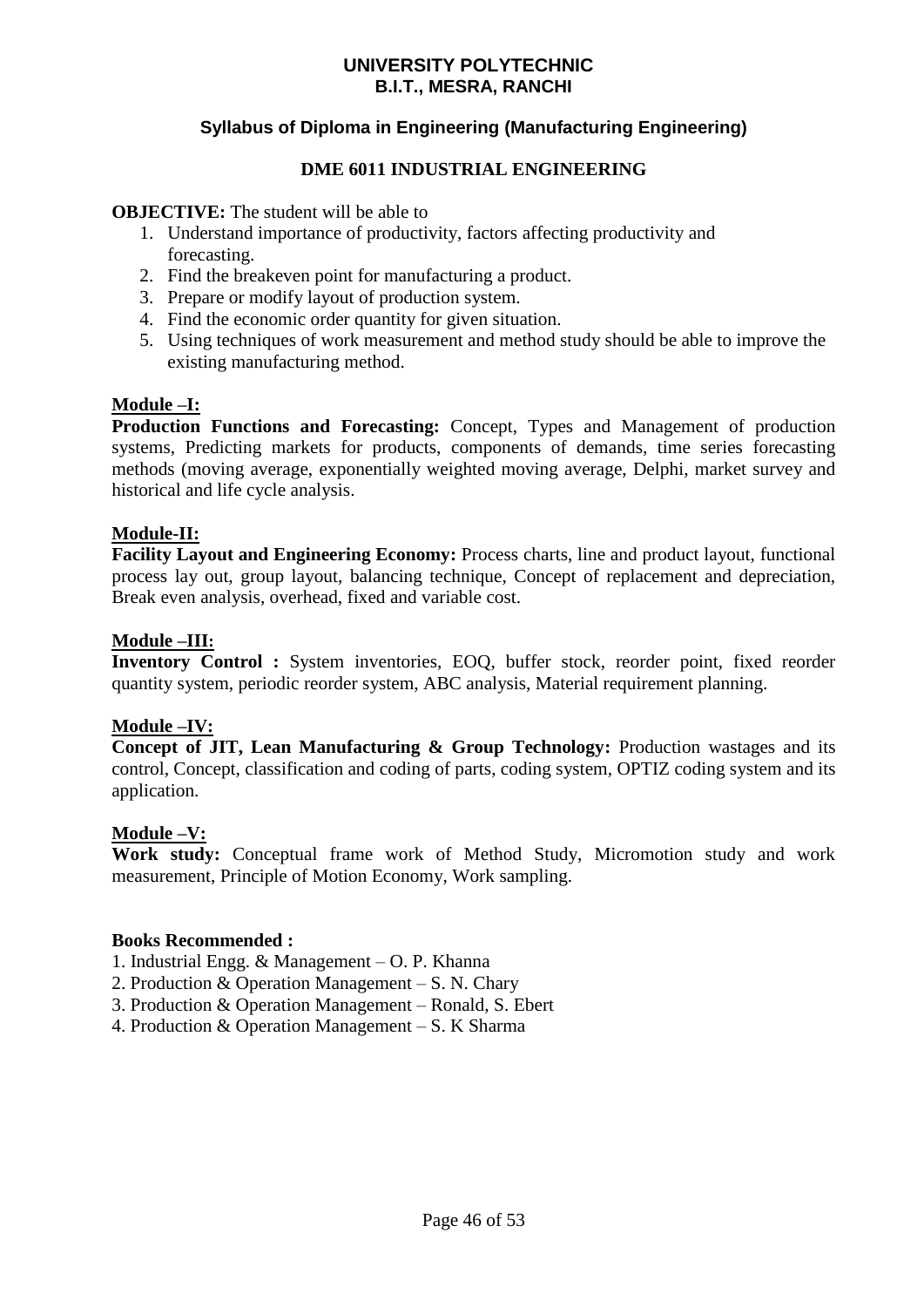# **Syllabus of Diploma in Engineering (Manufacturing Engineering)**

### **DME 6013 ADVANCED MANUFACTURING PROCESS**

### **OBJECTIVE:** The student will be able to

- 1. Know different non-traditional machining process.
- 2. Know the working of Special Purpose Machine.
- 3. Use of specific machine as per specific requirement.
- 4. Develop the mindset towards modern trends in manufacturing.
- 5. Work as maintenance engineer.

#### **Module-I:**

Introduction to modern manufacturing processes, classification of unconventional machining method, operating principles, applications, limitations, process parameters of abrasive jet machining, water jet machining, abrasive flow machining.

### **Module –II:**

Fundamental principles, operational characteristics, applications. advantages and limitations of ultrasonic machining and ultrasonic welding, electrical discharge machining.

### **Module –III:**

Fundamental principles, process parameters, applications advantages and limitations of chemical machining, electro chemical machining and grinding.

### **Module –IV:**

Principles, process parameters, applications, advantages and limitations of LASER beam, electron beam machining and plasma arc machining.

### **Module –V:**

Concept, general elements of special purpose machine (SPM), productivity improvement by special purpose machine, introduction to total productivity maintenance (TPM)

### **Text-Books:**

- 1. New Technology by Amitava Bhattacharya (IEI)
- 2. Non-Conventional Manufacturing by V K Jain.
- 3. Production Technology by R. K. Jain

### **Reference-Books:**

- 1. Non-Conventional manufacturing by P K Mishra
- 2. Manufacturing Science by Amitabh Ghosh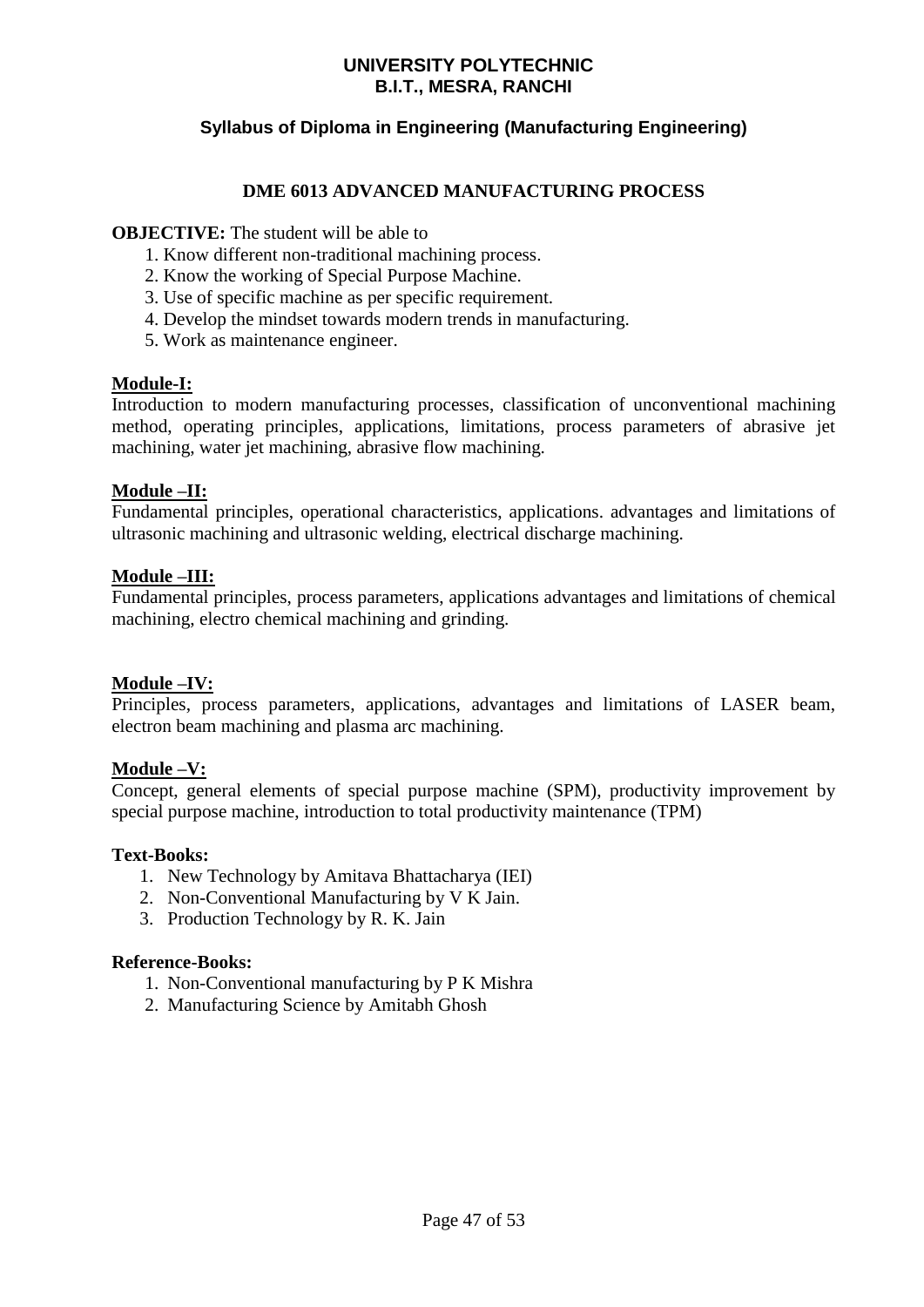# **Syllabus of Diploma in Engineering (Manufacturing Engineering)**

# **DME 6004 CAM LAB.**

### **OBJECTIVE:**

- 1. Study the working principle of CNC machines
- 2. Study the datum points and offsets.
- 3. Differentiate incremental System with absolute system
- 4. Study the simulation software package.
- 5. Write program and simulate in the Lathe software and Milling software.
- 6. Prepare a part program, edit and execute in CNC Turning centre.
- 7. Prepare a part program, edit and execute in CNC Machining centre.
- 8. Produce components in the CNC Turning centre and CNC Machining centre.

### **1. Introductions**

- 1. Study of CNC lathe and CNC Vertical Machining centre (milling)
- 2. Study of international standard G-Codes and M-Codes
- 3. Program writing Turning simulator, Milling simulator, IS practice, commands, menus
- 4. Editing the program in the CNC machines.
- 5. Execute the program in the CNC machines

### **2. CNC Turning Simulation**

1. Create a part program for step turning and simulate in the software - Using Linear interpolation.

2. Create a part program for taper turning and simulate in the software

### **3. CNC Milling Simulation**

- 1. Create a part program for grooving and simulate in the software Using Linear interpolation and Circular interpolation.
- 2. Create a part program for drilling and counter sinking and simulate in the software Using canned cycle.
- 3. Create a part program for rectangular and circular pocketing and simulate in the software - Using canned cycle.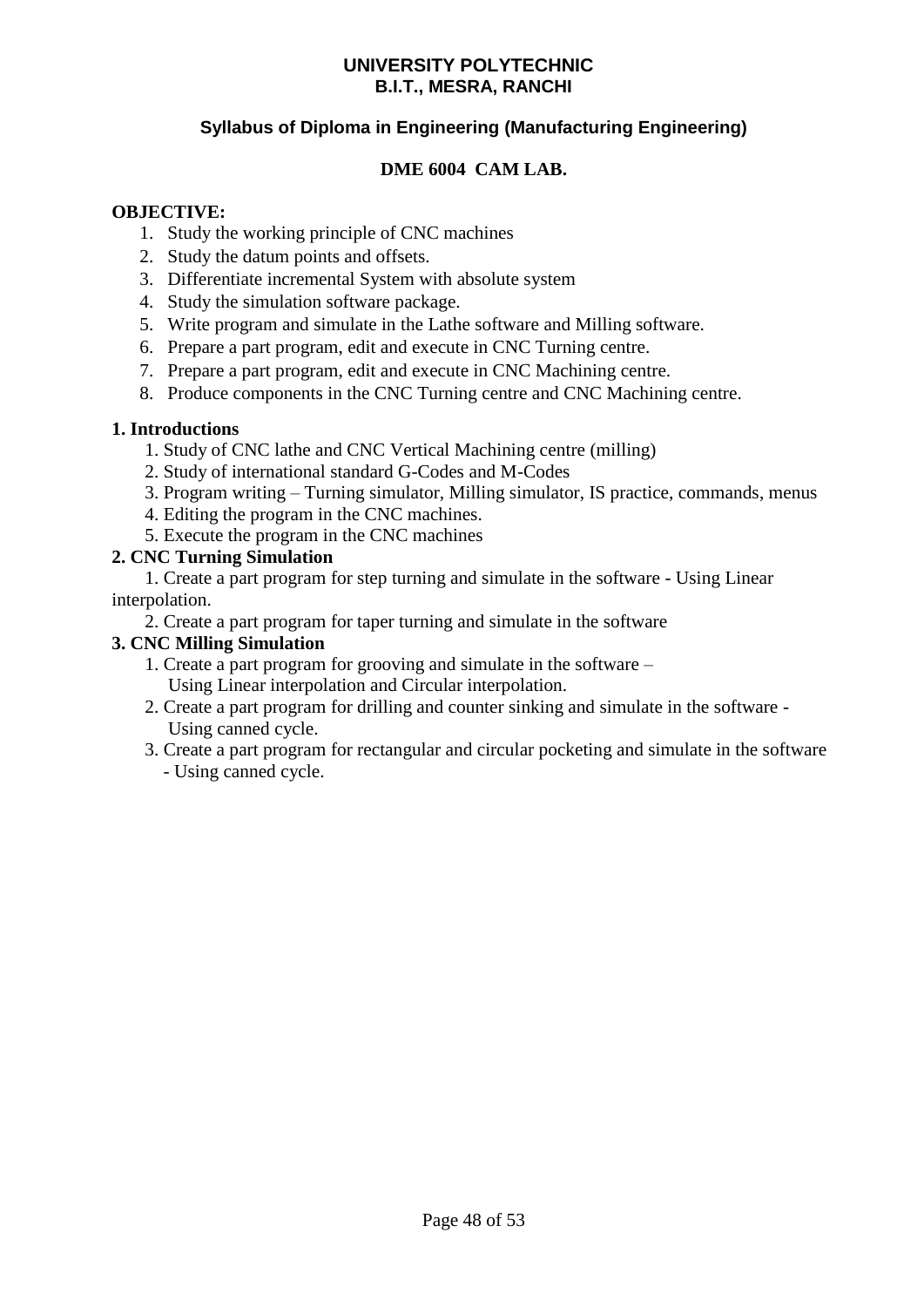# **Syllabus of Diploma in Engineering (Manufacturing Engineering)**

### **DME 6014 ADVANCED MANUFACTURING PROCESS LAB.**

- 1. Study of wire EDM machine.
- 2. Study of process parameters on EDM.
- 3. Programming of different shapes on EDM machining.
- 4. Study of Abrasive Jet machining.
- 5. Study of process parameters on Abrasive Jet machining.
- 6. Programming of different shapes cut on Abrasive Jet machining.
- 7. Study of EDM machine.
- 8. Study of process parameters on EDM machine.
- 9. Programming of different shapes on EDM machining.
- 10. Study of micro EDM machine.
- 11. Study of process parameters on micro EDM machine.
- 12. Programming of different micro shapes cut on MICRO EDM machining.
	- A) Circular shapes of given diameter.
	- B) Polygon of different diamete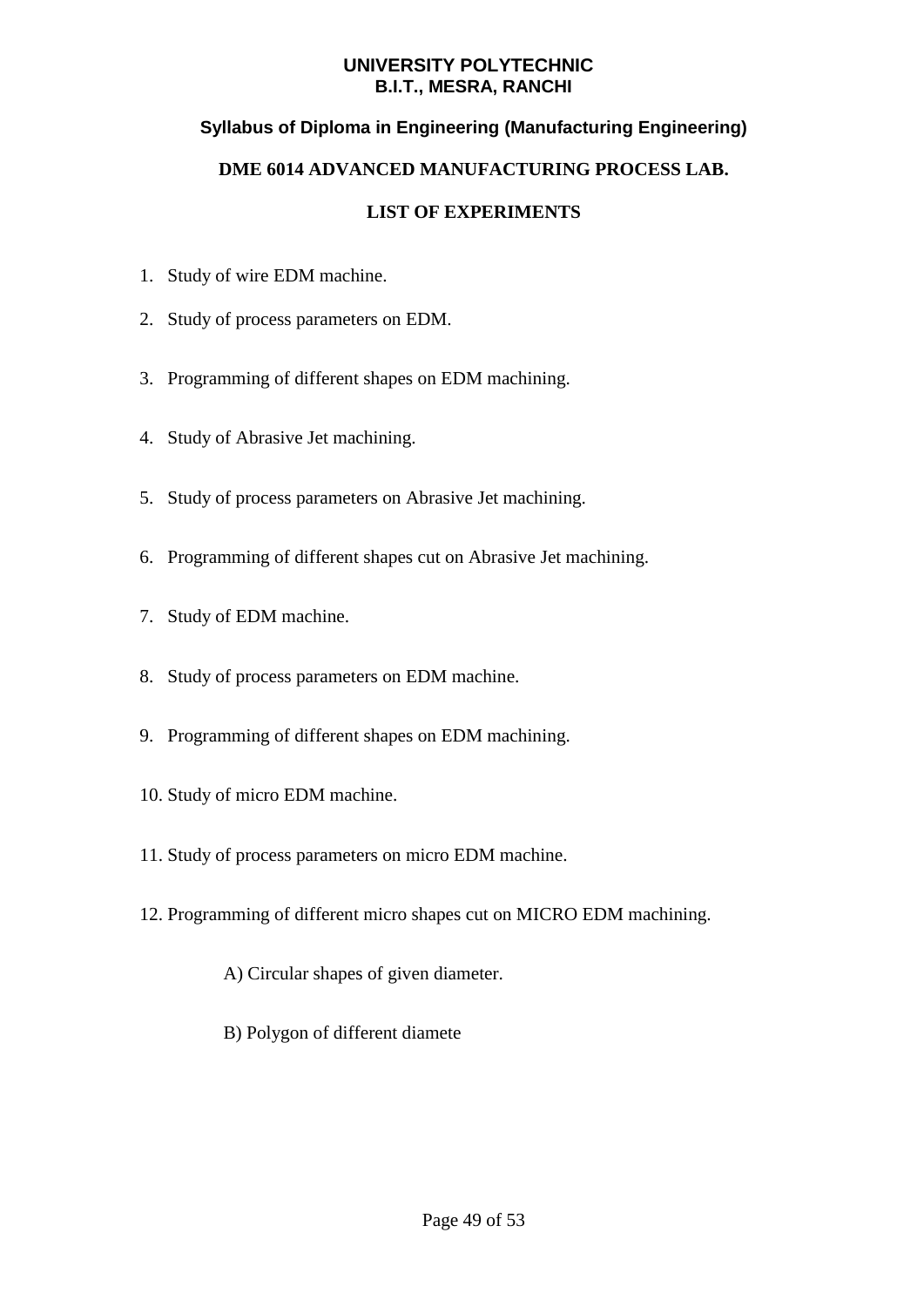# **Syllabus of Diploma in Engineering (Manufacturing Engineering)**

### **DME 6107 OPERATIONAL RESEARCH**

### **OBJECTIVE: -** Students will be able to

- 1. Develop the essential background in Operations Research.
- 2. Learn to use the LPP in different fields of engineering problems.
- 3. Learn to use Assignment and Transportation algorithms necessary for practical problems.
- 4. Acquire basic skills in PERT/CPM and Queuing Theory.
- 5. Learn to use Sequencing Problem and Inventory Models for managing practical engineering jobs.

### **Module-I:**

### **Operation Research:**

An overview, Organ and Development of OR, Nature and Features of OR, Modelling in OR, General Solution Methods for OR models, Scientific method in OR, Methodology of OR, Application, Opportunities and Shortcomings of OR.

### **Module-II:**

### **Linear Programming Problem**

Introduction, Mathematical Formulation of the Problem, Graphical Solution Method, Some Exceptional Cases.

General LPP, Canonical and Standard forms of LPP.

Simplex Method: Introduction, Fundamental properties of solutions, the Computational Procedure, Use of Artificial variables.

### **Module-III:**

### **Assignment Problem, Transportation Problem**

The transportation problem, Formulation of Transportation Problem, Initial Feasible Solution Methods, Optimality Test, Degeneracy in TP.

Assignment Problem, Balanced Assignment Problems, Hungerian Method.

### **Module-IV:**

### **PERT/CPM and Queuing Theory**

Network representation, Critical path (CPM) computations and PERT networks.

Queuing Models: The M/M/1/FIFO queuing systems.

### **Module-V:**

### **Sequencing Problem and Inventory Models**

Sequencing Problem, Processing of n Jobs Through Two Machines and m Machines, Graphical Method of Two Jobs m Machines Problem.

Deterministic Inventory Models: EOQ Model and EOQ Cost Model. Sensitivity Analysis.

### **Text Book**

1. Kanti Swarup, P.K. Gupta, Man Mohan, "Operations Research", Sultan Chand & Sons, New Delhi – 2001

### **Reference Books**

- 1. Hillier & Lieberman, "Operations Research", TMH
- 2. Sharma, J.K., "Operations Research-Theory and Applications", 4<sup>th</sup> Ed. Macmillan India, 2009.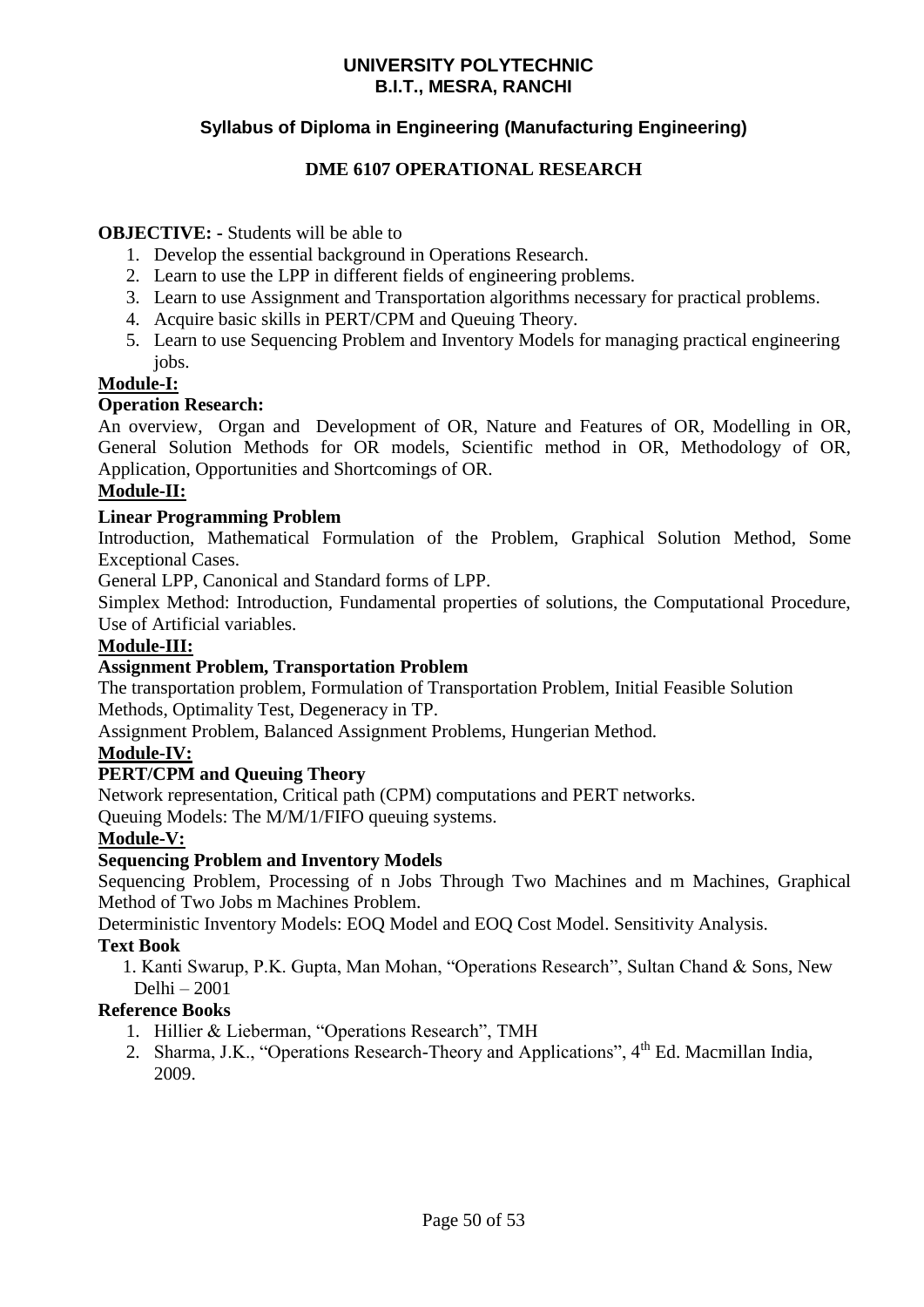# **Syllabus of Diploma in Engineering (Manufacturing Engineering)**

# **DME 6015 MECHATRONICS**

### **OBJECTIVE:** Students should be able to:

.

- 1. Identify various input and output devices in an automated system.
- 2. Understand and draw ladder diagrams.
- 3. Write simple programs for PLCs.
- 4. Interpret and use operations manual of a PLC manufacturer.
- 5. Use simulation software provided with the PLC.
- 6. Understand interfacing of input and output devices

### **Module –I Introduction and Mechatronics elements:**

Definition of mechatronics. Mechatronics in manufacturing, products and design. Review of fundamentals of electronics. Introduction to Sensors, Transducers and Actuators Principle, working and applications of-Limit switches, proximity switches like inductive ,capacitive and optical (deflecting and through beam type) , Thumb wheel Switches magnetic reed switches , Optical encoders-displacement measurement, rotary, incremental, opto-couplers. Actuator – solenoids – on-off applications, latching, triggering

### **Module- II Processors /controllers:**

Microprocessors, microcontrollers, PID controllers and PLCs.

### **Module –III Drives and mechanisms of an automated system:**

Drives: stepper motors, servo drives. Ball screws, linear motion bearings, cams, systems controlled by camshafts, electronic cams, indexing mechanisms, tool magazines, and transfer systems.

### **Module – IV Hydraulic system:**

Hydraulic systems: flow, pressure and direction control valves, actuators, and supporting elements, hydraulic power packs, and pumps. Design of hydraulic circuits.

### **Module – V Pneumatic system:**

Pneumatics: production, distribution and conditioning of compressed air, system components and graphic representations, design of systems

### **Text Books:**

- 1. Bolton W. Mechatronics- Electronic control systems in Mechanical and Electrical Engineering. Pearson Education Ltd.
- 2. Histand B.H. and Alciatore D.G .Introduction to Mechatronics and Measurement systems Tata McGraw Hill Publishing
- 3. John W. Webb and Ronald Reis Programmable Logic Controllers Prentice Hall of India.
- 4. NIIT Programmable Logic Control Principles and ApplicationsPrentice Hall of India
- 5. Kholk R.A. and Shetty D.Mechatronics systems design Vikas Publishing, New Delhi
- 6. Mahalik N.P. Mechatronics principles, concepts and applications Tata McGraw Hill Publishing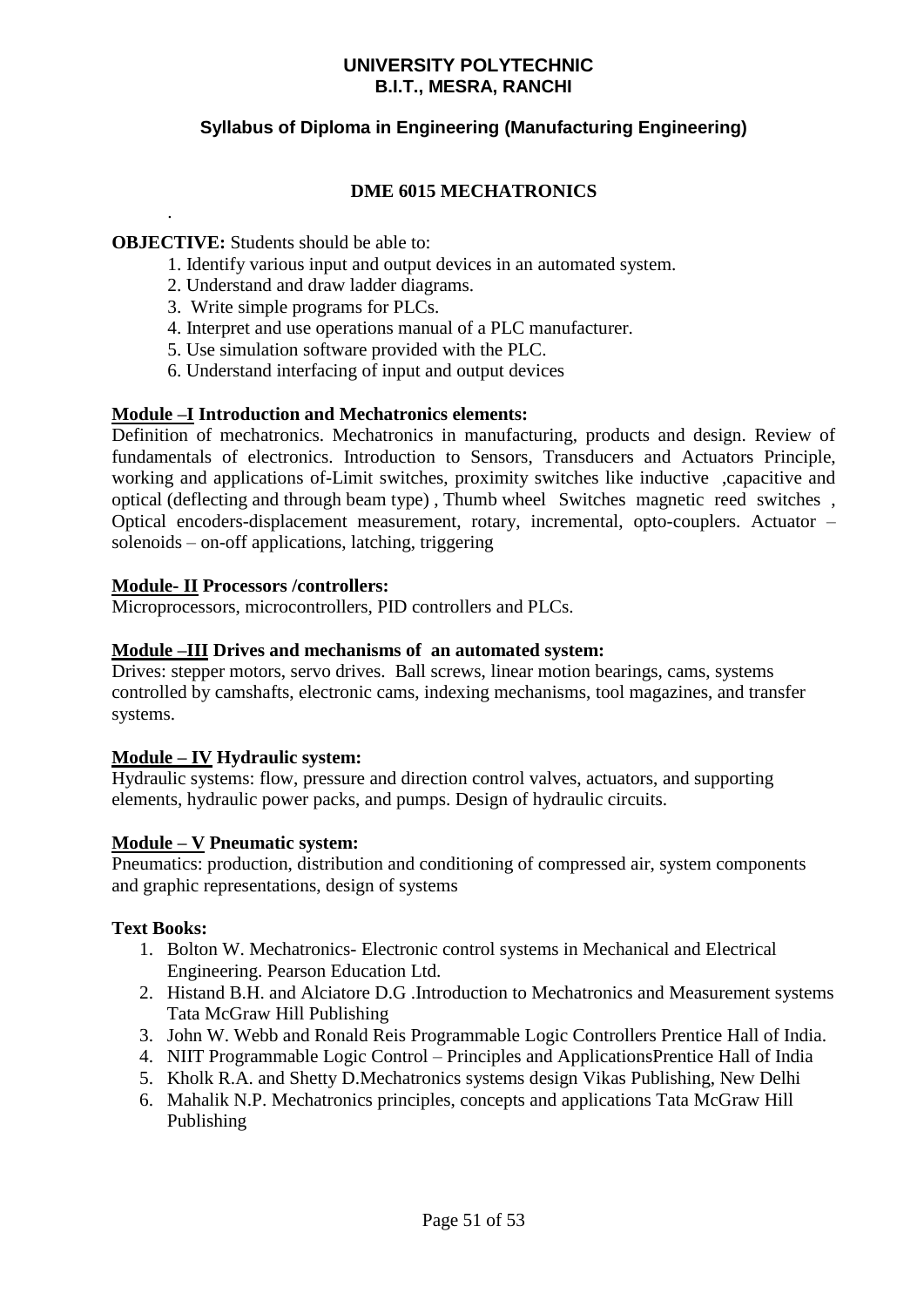# **Syllabus of Diploma in Engineering (Manufacturing Engineering)**

### **DME 6017ALTERNATIVE ENERGY RESOURCES**

### **OBJECTIVE:** Students will be able to

- 1. Develop among students for effective utilization of alternative energy resources.
- 2. Identify solar energy and wind energy devices.
- 3. Identify biomass plant.
- 4. Use energy conservation technique for commonly used power absorbing and generating devices.
- 5. Learn to use principles of energy conservation energy management techniques.

### **Module-I:**

### **Introduction to Energy Sources:**

Introduction, Major sources of energy: renewable and nonrenewable. Need of alternate energy sources, prospect of alternate energy sources, primary and secondary energy sources.

### **Module-II:**

### **Solar Energy:**

Principle of conservation of solar energy into heat and electricity, Application of solar energy: construction and working of flat plate collector and solar concentrating collectors and their applications, advantages and limitations, space heating and cooling, solar pumping and green house, agriculture and industrial process heat.

### **Module-III:**

### **Wind Energy:**

Principle of wind energy conversion, main consideration in selecting a site for wind mills, advantages and disadvantages of wind energy conservation, types of wind mills, application of wind energy for power generation and pumping.

### **Module-IV:**

### **Energy from Biomass:**

Common species required for biomass, methods of getting energy from biomass, biodiesel production and application, agriculture waste as a biomass, comparison of biomass with conventional fuels.

### **Module-V:**

### **Energy conservation and Management:**

Need and importance of energy conservation and management, study of different energy management methods like: analysis of output, reuse and recycle of waste, energy education, principles and methods of energy conservation, Global and Indian energy market, costing of utilities like steam, electricity, compressed air and water.

### **Text Books:**

- 1. Renewable Energy Sources and Emerging Technologies-D.P.Kothari,K.C.Singhal and Rakesh Ranjan
- 2. Non-Conventional Energy Sources and Utilisation- R.K.Rajput